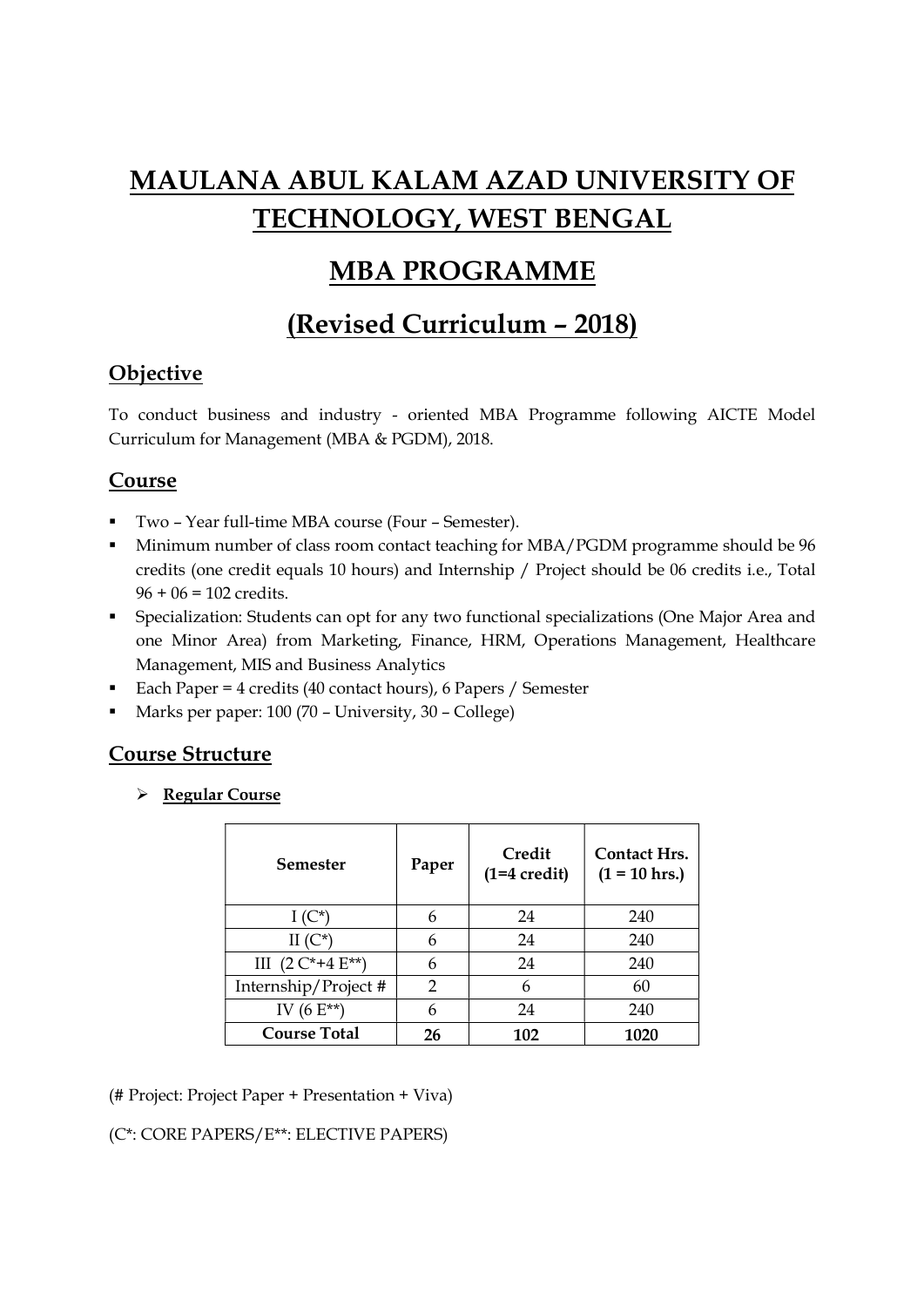- $\triangleright$  On Line Courses (Non-credit, Paper & Marks to be mentioned in the Mark sheet)
- Total : 4(1/Semester)
- Weightage : 4 Credits / Paper =  $04 \times 4 = 16$  credits
- Courses (any 4): Environment Sciences, Indian Society & Culture, Indian Constitution, Entrepreneurship, English Communication, Data Mining, E-Commerce, Agri-Business, Hospitality Management, Small Business Management, Corporate Social Responsibility.

# > Total Credits:

| Regular              | 102 |
|----------------------|-----|
| On-Line (Non-Credit) | 16  |

### Session

- $\blacksquare$  July December (Odd Semesters / 1<sup>st</sup> & 3<sup>rd</sup>)
- I January June (Even semesters /  $2<sup>nd</sup> \& 4<sup>th</sup>$ )
- Class / Day :  $5 \text{ hrs}$  / Day ( $5 \text{ days week}$ )
- Project Work : after 2<sup>nd</sup>Sem Examination, June & July (8 Weeks)

### Examination System (Semester – Wise)

- $\blacksquare$  Total Marks = 100 (University 70, College 30)
- Internal (College level) : Weightage : 30 (20-Class Test, 10-Presentation & Viva)
- Paperwise Class Test =  $2$  Tests / every Six weeks
- Average of 2 internal tests (2 components Test, Presentation& Viva)
- External (University Level) : 70 (20 = MCQ, 20 = Short Q, 30 = Analytical Q and Cases)
- Semester Grade Point Average : SGPA
- Yearly Grade Point Average: YGPA
- Degree Grade Point Average : DGPA
- Odd Semester (1<sup>st</sup>& 3<sup>rd</sup>) Examination : 1<sup>st</sup> Week of December
- Even Semester ( $2^{nd}\&4^{th}$ ) Examination : 1st Week of May
- Project Marks (100) : Project Report (50), Presentation (30), Viva (20)
- Passmarks : 40 per paper, 50% aggregate

### Teaching Methodology

Lecture, Discussion, Presentation, Case Studies, Group Task, Assignments, Projects, Special Lectures by industry professionals.

### Internship / Project

Six to Eight weeks Internship Project in industry. Students will be required to submit a Project Report on any area of Elective courses (Finance, Marketing, HRM, Operations Management, Business Analytics, MIS, Healthcare Management) under the Faculty guidance. The Project will be examined on Project Report, Presentation and Viva.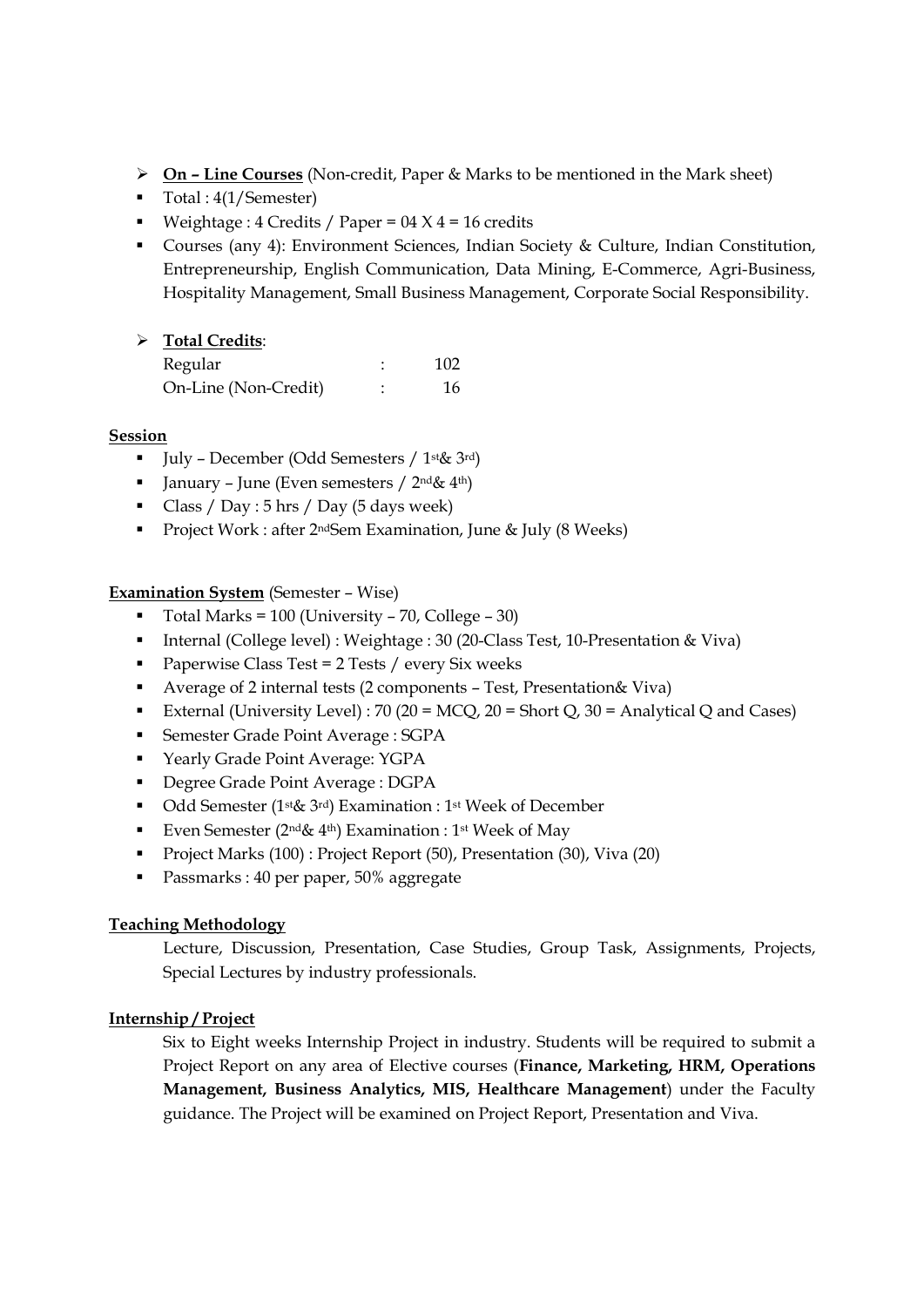#### General Guidelines

- $\div$  This MBA curriculum will be applicable from the academic year 2018 19.
- All rules and regulations regarding admission, examination, registration, migration and others shall be according to MAKAUT norms.

# CURRICULUM

#### Core Courses (Six / Semester)

#### Semester – I

| MB - 101 | Managerial Economics (Micro)                     |
|----------|--------------------------------------------------|
| MB - 102 | Organizational Behaviour                         |
| MB – 103 | <b>Business Communication</b>                    |
| MB – 104 | Legal and Business Environment (Micro and Macro) |
| MB - 105 | Indian Ethos and Business Ethics                 |
| MB - 106 | Quantitative Techniques                          |
|          |                                                  |

### Semester – II

| $MB - 201$ | Indian Economy and Policy                    |
|------------|----------------------------------------------|
| $MB - 202$ | Financial Reporting, Statements and Analysis |
| $MB - 203$ | Marketing Management                         |
| $MB - 204$ | <b>Operations Management</b>                 |
| $MB - 205$ | Management Information System                |
| $MB - 206$ | Human Resource Management                    |
|            |                                              |

### Semester - III

| <b>Core Papers:</b> |                                         |
|---------------------|-----------------------------------------|
| MB - 301            | Entrepreneurship and Project Management |
| MB – 302            | Corporate Strategy                      |

Elective Papers: Two from any one Functional Area (Major) and two from a different Functional Area (Minor)

FM/ MM/HR/OM/BA/ MIS/ HCM– 301 FM/ MM/HR/OM/BA/ MIS/ HCM – 302 FM/ MM/HR/OM/BA/ MIS/ HCM – 303 FM/ MM/HR/OM/BA/ MIS/ HCM – 304

MB – 303 Internship Project and Viva Voce

### Semester – IV

Elective Papers (Four from Major Functional Area and Two from Minor Functional area) \*\* FM/ MM/HR/OM/BA/ MIS/ HCM – 401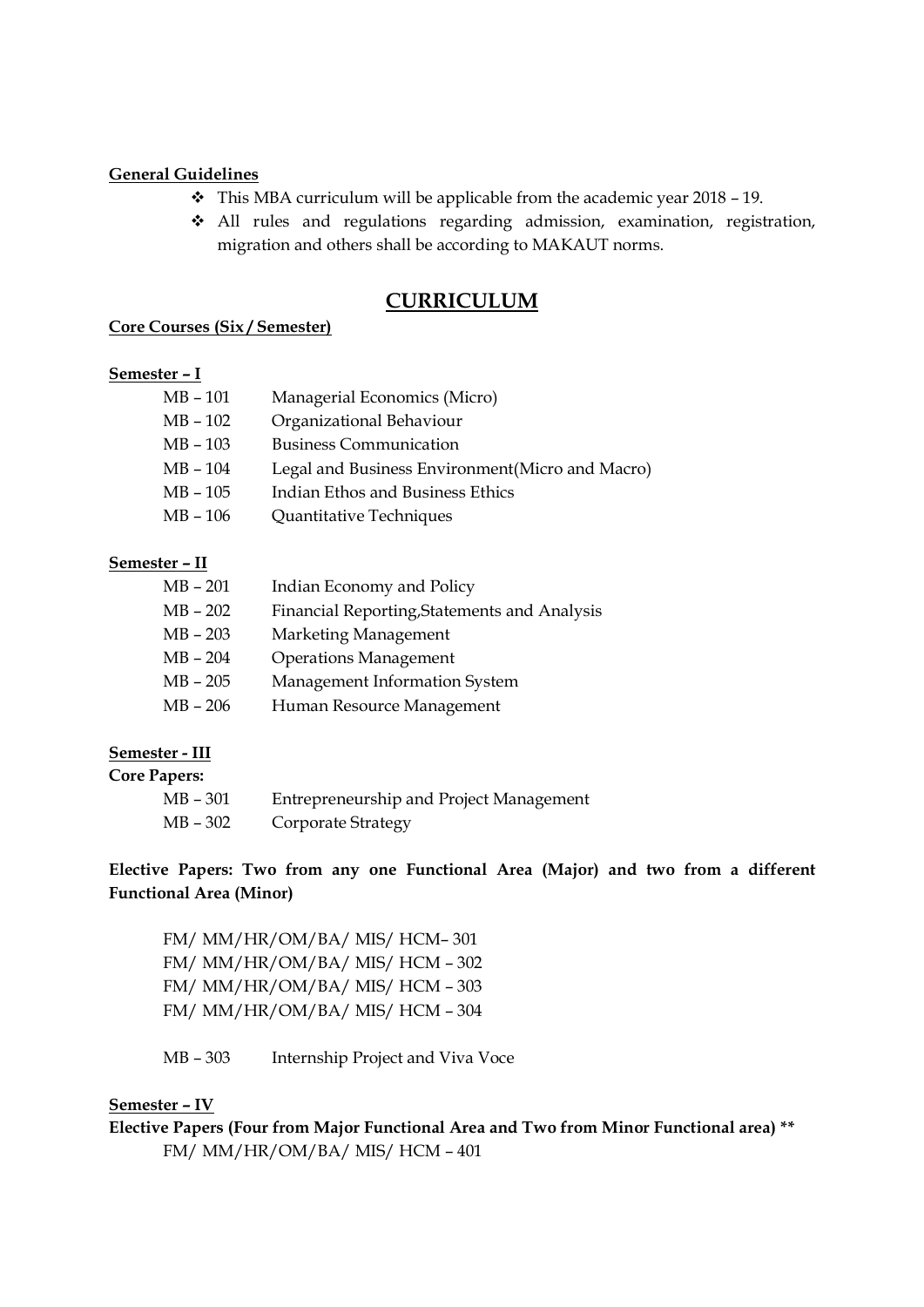FM/ MM/HR/OM/BA/ MIS/ HCM – 402 FM/ MM/HR/OM/BA/ MIS/ HCM – 403 FM/ MM/HR/OM/BA/ MIS/ HCM – 404 FM/ MM/HR/OM/BA/ MIS/ HCM – 405 FM/ MM/HR/OM/BA/ MIS/ HCM – 406

# \*\*The Major and Minor Functional areas will be same as chosen in the 3<sup>rd</sup> Semester.

#### Elective Papers for Third Semester

# Functional Specialization (3rd Semester)

| <b>MARKETING</b> |                           | <b>OPERATIONS</b> |                                     |  |
|------------------|---------------------------|-------------------|-------------------------------------|--|
| <b>CODE</b>      | <b>COURSE NAME</b>        | <b>CODE</b>       | <b>COURSE NAME</b>                  |  |
|                  |                           |                   | <b>SUPPLY CHAIN &amp; LOGISTICS</b> |  |
| MM 301           | <b>B2B MARKETING</b>      | OM 301            | <b>MANAGEMENT</b>                   |  |
|                  | DIGITAL & SOCIAL MEDIA    |                   |                                     |  |
| <b>MM 302</b>    | <b>MARKETING</b>          | OM 302            | <b>OPERATIONS STRATEGY</b>          |  |
| MM 303           | IMC/ PROMOTION STRATEGY   | OM 303            | <b>QUALITY TOOLKIT FOR MANAGERS</b> |  |
| MM 304           | <b>MARKETING RESEARCH</b> | OM 304            | PRICING & REVENUE MANAGEMENT        |  |

| <b>FINANCE</b> |                              | <b>HUMAN RESOURCE</b> |                                  |
|----------------|------------------------------|-----------------------|----------------------------------|
| <b>CODE</b>    | <b>COURSE NAME</b>           | <b>CODE</b>           | <b>COURSE NAME</b>               |
| <b>FM 301</b>  | <b>TAXATION</b>              | <b>HR 301</b>         | <b>TEAM DYNAMICS AT WORK</b>     |
| <b>FM 302</b>  | PROJECT APPRAISAL & FINANCE  | HR 302                | HR METRICS AND ANALYTICS         |
| <b>FM 303</b>  | <b>BEHAVIORAL FINANCE</b>    | <b>HR 303</b>         | <b>CROSS CULTURAL MANAGEMENT</b> |
| <b>FM 304</b>  | <b>CORPORATE FINANCE</b>     | <b>HR 304</b>         | ORGANIZATIONAL DESIGN            |
|                |                              |                       |                                  |
| <b>MIS</b>     |                              |                       |                                  |
|                |                              |                       | <b>BUSINESS ANALYTICS</b>        |
|                | DATA MINING FOR BUSINESS     |                       |                                  |
| <b>MIS 301</b> | <b>DECISIONS</b>             | <b>BA 301</b>         | <b>DATA MINING</b>               |
| <b>MIS 302</b> | E-COMMERCE & DIGITAL MARKETS | <b>BA 302</b>         | <b>MARKETING ANALYTICS</b>       |
| <b>MIS 303</b> | MANAGING SOFTWAREPROJECTS    | <b>BA303</b>          | <b>BUSINESS FORECASTING</b>      |
| <b>MIS 304</b> | DATA SCIENCE USING R         | <b>BA 304</b>         | DATA SCIENCE USING R             |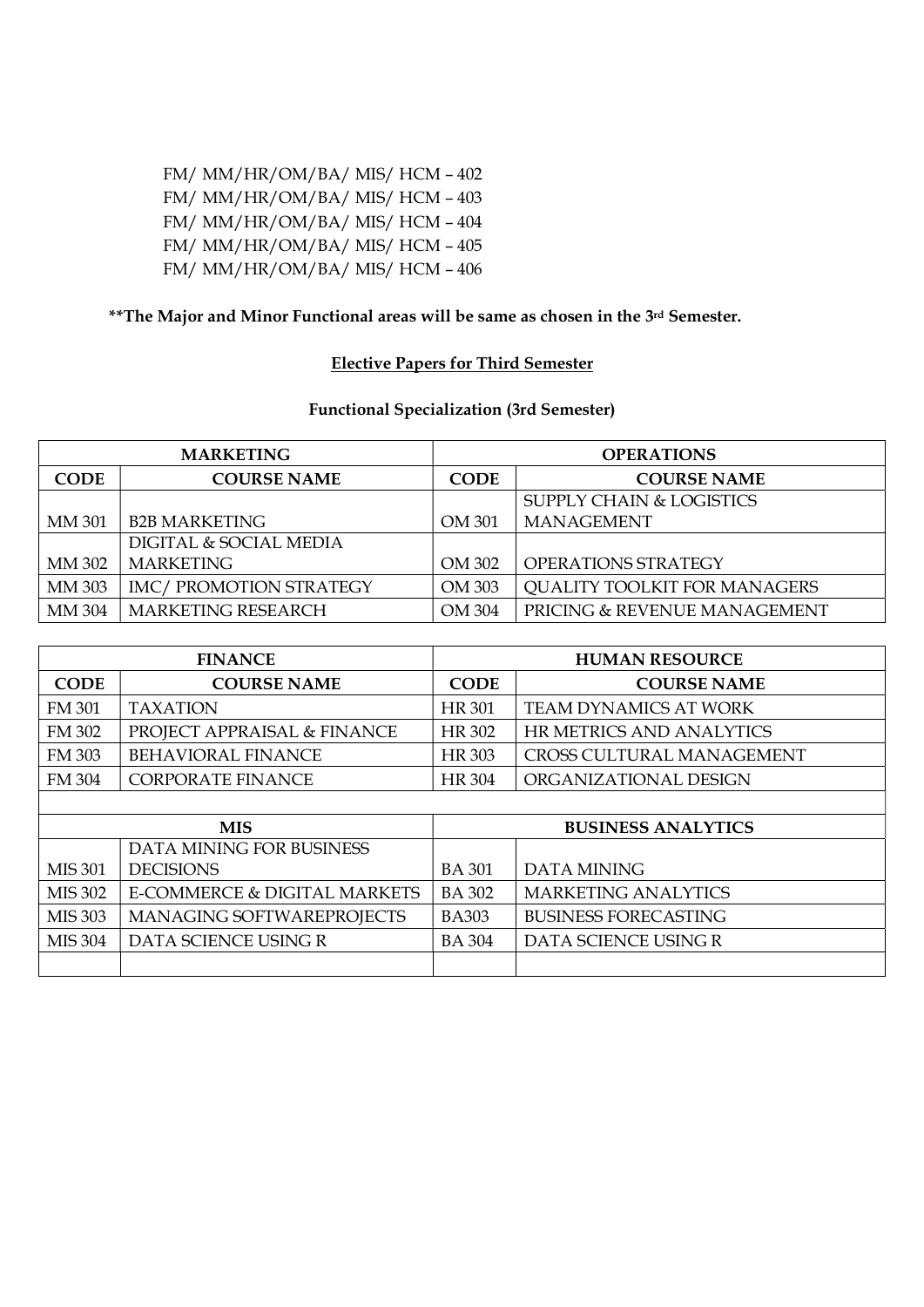# Elective Papers for Fourth Semester

# Functional Specialization (4th Semester)

| <b>MARKETING</b> |                                                  | <b>OPERATIONS</b> |                                           |  |
|------------------|--------------------------------------------------|-------------------|-------------------------------------------|--|
| <b>CODE</b>      | <b>COURSE NAME</b>                               | <b>CODE</b>       | <b>COURSE NAME</b>                        |  |
| MM 401           | <b>CONSUMER BEHAVIOUR</b>                        | OM 401            | <b>SALES &amp; OPERATIONS PLANNING</b>    |  |
|                  |                                                  |                   | BEHAVIORAL OPERATIONS                     |  |
| MM 402           | RETAIL MANAGEMENT                                | OM 402            | <b>MANAGEMENT</b>                         |  |
|                  | <b>SALES &amp; DISTRIBUTION</b>                  |                   |                                           |  |
| MM 403           | <b>MANAGEMENT</b>                                | OM 403            | OPERATIONS RESEARCH APPLICATIONS          |  |
| <b>MM 404</b>    | <b>SERVICE MARKETING</b>                         | <b>OM 404</b>     | SUPPLY CHAIN ANALYTICS                    |  |
|                  |                                                  | OM 405            | MANAGEMENT OF MANUFACTURING               |  |
| MM 405           | PRODUCT & BRAND MANAGEMENT                       |                   | <b>SYSTEM</b>                             |  |
|                  |                                                  | OM 406            |                                           |  |
| MM 406           | <b>INTERNATIONAL MARKETING</b>                   |                   | SOURCING MANAGEMENT                       |  |
| <b>FINANCE</b>   |                                                  |                   | <b>HUMAN RESOURCE</b>                     |  |
| <b>CODE</b>      | <b>COURSE NAME</b>                               | <b>CODE</b>       | <b>COURSE NAME</b>                        |  |
|                  | <b>INVESTMENT ANALYSIS &amp;</b>                 |                   | MANPOWER PLANNING RECRUITMENT &           |  |
| <b>FM 401</b>    | PORTFOLIO MANAGEMENT                             | <b>HR401</b>      | <b>SELECTION</b>                          |  |
|                  | MANAGING BANKS & FINANCIAL                       |                   |                                           |  |
| FM 402           | <b>INSTITUTIONS</b>                              | <b>HR402</b>      | <b>EMPLOYEE RELATIONS&amp;LABOUR LAWS</b> |  |
|                  | MERGERS, ACQUISITION &                           |                   | <b>COMPENSATION &amp; BENEFITS</b>        |  |
| FM 403           | CORPORATE RESTRUCTURING                          | <b>HR403</b>      | <b>MANAGEMENT</b>                         |  |
| FM 404           | <b>FINANCIAL DERIVATIVES</b>                     | <b>HR404</b>      | PERFORMANCE MANAGEMENT SYSTEMS            |  |
| <b>FM 405</b>    | <b>INTERNATIONAL FINANCE</b>                     | <b>HR 405</b>     | <b>STRATEGIC HRM</b>                      |  |
| FM 406           | <b>FINANCIAL MARKETS &amp; SERVICES</b>          | <b>HR 406</b>     | <b>INTERNATIONAL HRM</b>                  |  |
|                  |                                                  |                   | <b>BUSINESS ANALYTICS</b>                 |  |
| <b>MIS 401</b>   | <b>MIS</b><br><b>IT CONSULTING</b>               | <b>BA 401</b>     | DATA VISUALIZATION FOR MANAGERS           |  |
|                  |                                                  |                   |                                           |  |
| <b>MIS 402</b>   | <b>MANAGING DIGITAL PLATFORMS</b>                | <b>BA 402</b>     | <b>BIG DATA TECHNOLOGY</b>                |  |
| <b>MIS 403</b>   | STRATEGIC MANAGEMENT FOR IT                      | <b>BA 403</b>     | STATISTICS FOR BUSINESS ANALYTICS         |  |
|                  | RELATIONAL DATABASE                              |                   |                                           |  |
| <b>MIS 404</b>   | MANAGEMENT SYSTEM                                | <b>BA 404</b>     | DATABASE MANAGEMENT SYSTEM                |  |
|                  | MANAGEMENT OF INFORMATION                        |                   |                                           |  |
| <b>MIS 405</b>   | <b>TECHNOLOGY</b><br>MANAGING DIGITAL INNOVATION | <b>BA 405</b>     | DATA ANALYTICS USING PYTHON               |  |
| <b>MIS 406</b>   | & TRANSFORMATION                                 | <b>BA 406</b>     | HR METRICS AND ANALYTICS                  |  |
|                  |                                                  |                   |                                           |  |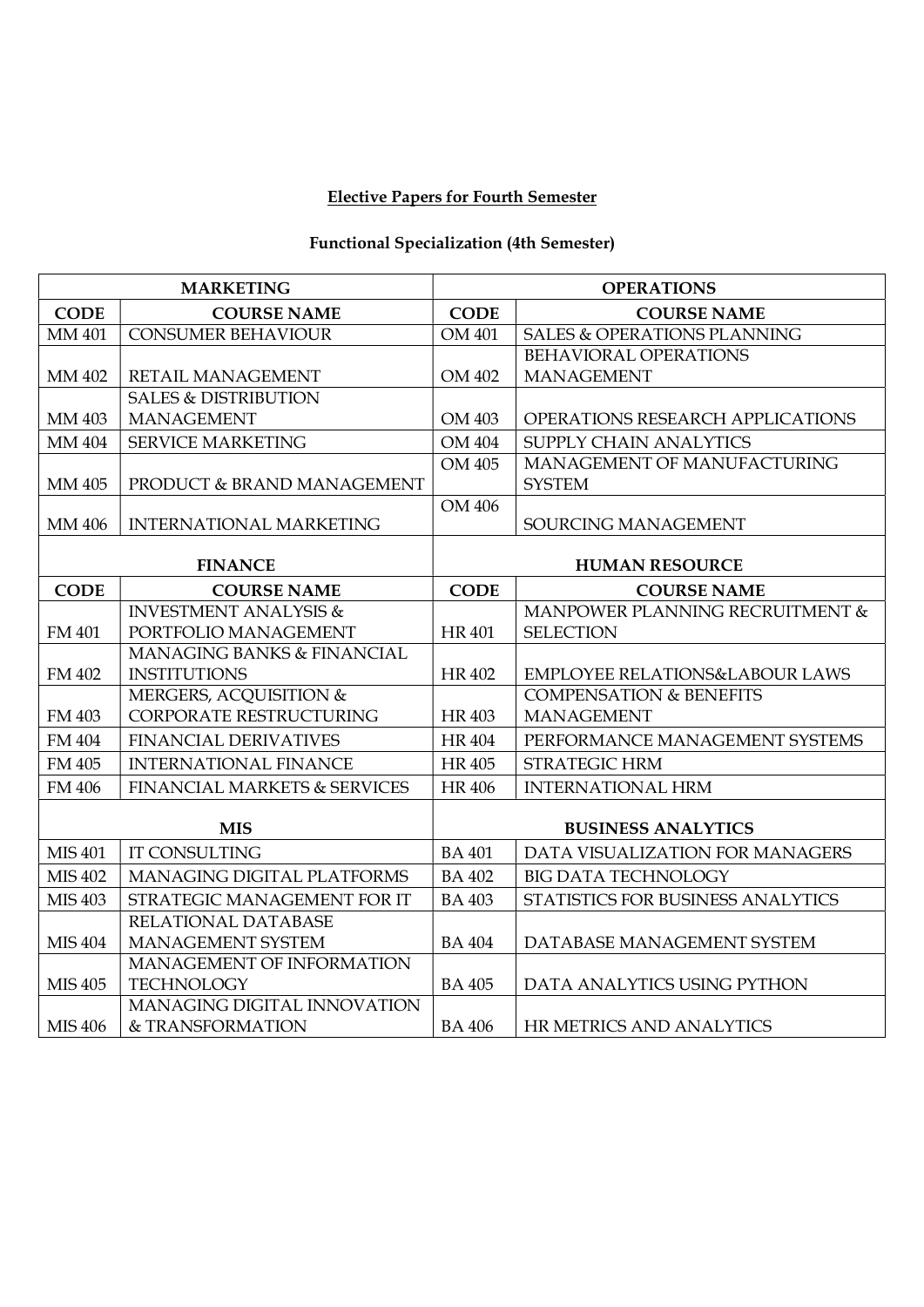# FIRST SEMESTER

# MB 101: MANAGERIAL ECONOMICS (MICRO)

#### MODULE I

#### 1. Introduction to Managerial Economics [2L]

- (a) Basic problems of an economic system
- (b) Goals of managerial decision making
- (c) Resource allocation using PPC

### 2. Demand Analysis [10 L]

- A. Demand Functions Law of Demand, Explaining the law of demand, Violations of the Law of Demand, Shifts in Demand; Elasticity of Demand: Price Elasticity (at a point and over and interval), Factors affecting price elasticity, Price elasticity and Change in Total Revenue, AR, MR and Price elasticity, Range of Values of Price Elasticity; Income Elasticity, Inferior, Superior and Normal goods, Income Elasticity and Share in Total Expenditure; Cross-Price Elasticity, Substitutes and Complements
- B. Indifference curves, budget line and consumer equilibrium
- C. Introduction to methods of demand estimation (concepts only)

#### 3. Production and Cost Analysis [14L] [14L]

- A. Production Function, Short Run and Long Run, Production with One Variable Input, Total Product, Average and Marginal Products, Law of Variable proportions, Relationship between TP, AP and MP.
- B. Short Run Costs of Production, Fixed and Variable Costs, Short Run Total, Average and Marginal Cost and Relationship between them, Short Run Cost Curves, Relationship between AVC, MC, AP and MP; Long run cost curves, Relationship between LAC and SAC, Economies of Scale and Scope.
- C. Production with Two Variable Inputs, Isoquants Characteristics, Marginal Rate of Technical Substitution, Laws of Returns to Scale, Isocost Curves, \* # Finding the Optimal Combination of Inputs, Production of a given output at Minimum Cost, Production of Maximum Output with a given level of Cost, Expansion Path, Finding the Long Run Cost Schedules from the Production Function,
- D. Law of supply, elasticity of supply, market equilibrium, changes in equilibrium.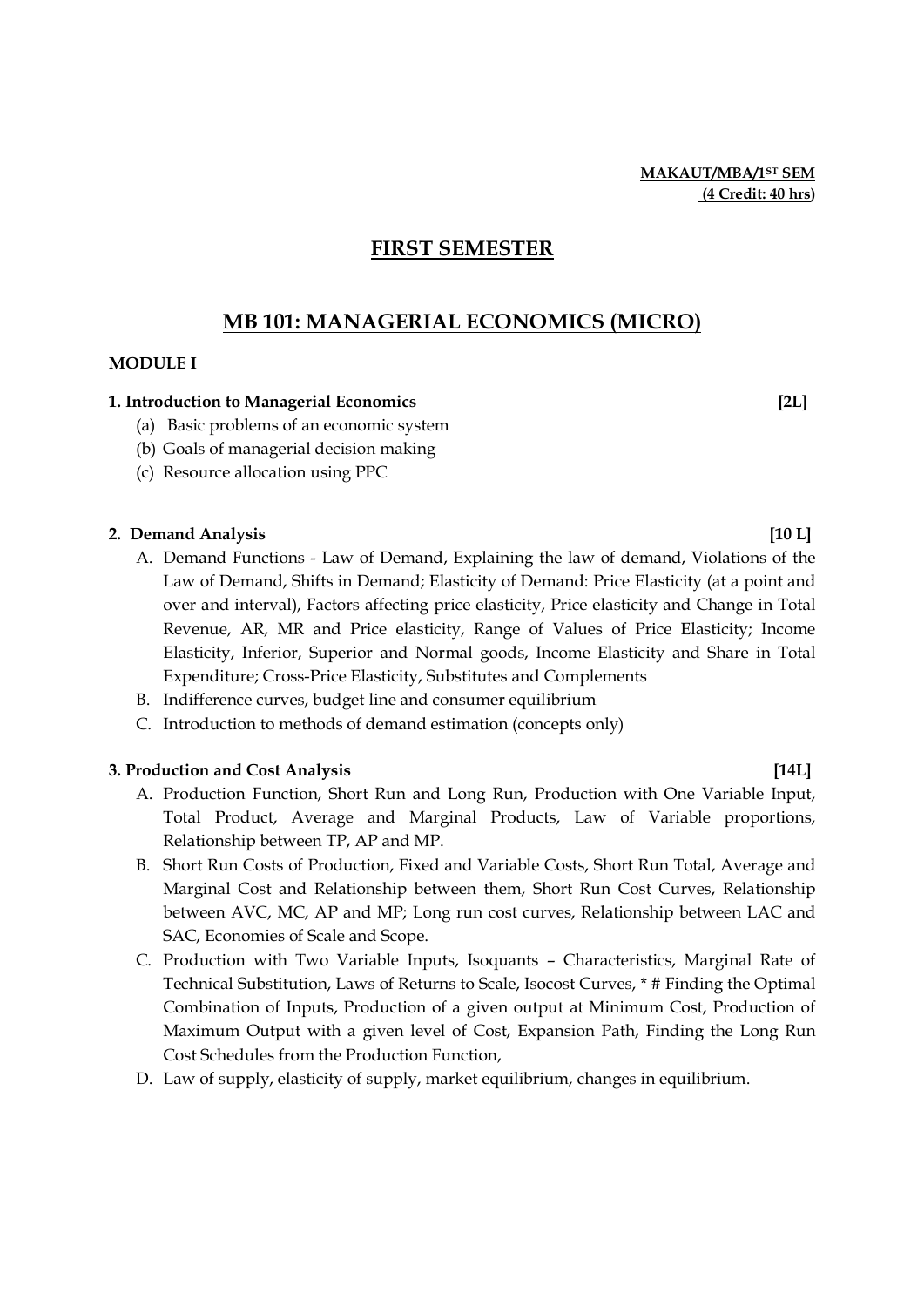MAKAUT/MBA/1ST SEM (4 Credit: 40 hrs)

#### MODULE II

#### 4. Alternate Goals of Managerial Firms [2 L]

- (A) Profit maximization
- (B) Revenue maximization
- (C) Managerial utility maximization

#### 5. Managerial Decision Making under Alternative Market Structures [6 L]

- A. Characteristics of Perfect Competition, #Profit Maximization in Competitive Markets, Output Decision in the Short Run, Shut Down Point, Short Run Supply for the Firm and Industry; Output Decision in the Long Run, Break Even Point, Long Run Supply for the Perfectly Competitive Industry
- B. Price and output decision under different market structure Monopoly, Monopolistic Competition, Oligopoly – cartel, price leadership.

#### 6. Pricing Decisions [6 L]

- A. Price Discrimination under Monopoly, Transfer Pricing.
- B. Market Failure
- C. Game theory &Asymmetric information

#### Suggested Readings:

- 1. Damodaran, Suma Managerial Economics Oxford University Press
- 2. Lipsey & Chrystal Economics Oxford University Press
- 3. Peterson & Lewis Managerial Economics Pearson Education.
- 4. Pindyck and Rubenfeld Micro Economics Pearson Education
- 5. H.L. Ahuza- Managerial Economics, S. Chand
- 6. D.N. Dwivedi- Managerial Economics, Prentice Hall.

# MB 102: ORGANIZATIONAL BEHAVIOUR

#### MODULE I

A. OB – Overview – Meaning of OB, Importance of OB, Field of OB, Contributing Disciplines, Applications in Industry. [2L]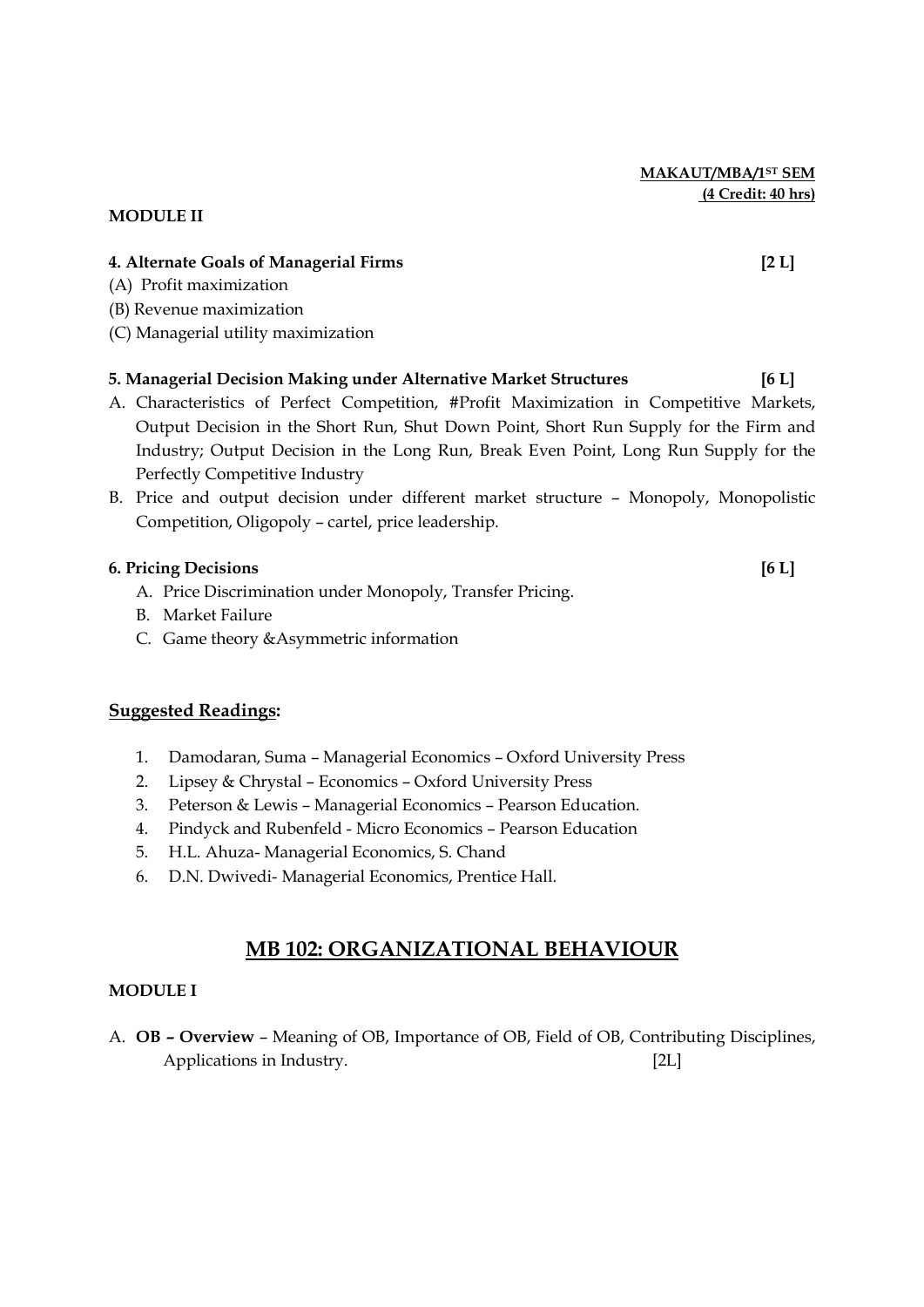- B. Personality– Meaning of Personality, Determinants of Personality, Theories of Personality, Measurement of Personality, Development of Personality [6L]
- C. Perception Process and Principles, Nature and Importance, Factors Influencing, Perception, Perceptual Selectivity, Social Perception, Fundamentals of Decision making.

 $[4 L]$ 

- D. Work Motivation Approaches to Work Motivation, Theories of Motivation Maslow's Hierarchy of Need Theory, Alderfer's ERG Theory, Herzberg's Motivation-Hygiene Theory, McClelland's Achievement – Motivation Theory, McGregor's Theory X & Y, Vroom's Expectancy Theory, Porter Lawler Expectancy Model [6L]
- E. Attitudes and Job Satisfaction Sources of Attitudes, Types of Attitudes, Attitudes and Consistency, Cognitive Dissonance Theory, Attitude Surveys. [2L]

### MODULE –II

- F. Organization Mission, Goals, Characteristics, Types, Organizational Theory- Classical Theories: Scientific Management, Administrative Principals, Bureaucracy, Human Relation Approach, Modern Theories: System Approach, Contingency Approach, Quantitative Approach, Behavioral Approach, Managing Organizational Culture. [6L]
- G. Group Behavior Characteristics of Group, Types of Groups, Stages of Development, Group Decision-making, difference work group and work team, Why work Teams, Work team in Organization, Team Building, Organizational Politics. [4L]
- H. Leadership Leadership Theories, Leadership Styles, Skills and influence process, Leadership and power, Examples of Effective Organizational Leadership in India, Cases on Leadership, Success stories of today's Global and Indian leaders. [4L]
- I. Conflict in Organization Sources of Conflict, Types of Conflict, Conflict Process, Johari Window, Conflict Resolution, Cases on Conflict Resolution. [2L]
- J. Organizational Change Meaning and Nature of Organizational Change, Types of Organizational Change, Forces that acts as stimulant to change. Resistance to change, How to overcome resistance to change, Approaches to managing Organizational Change, Kurt Lewin's three Step model, Action research model, Kotter's eight step model.

 $[4L]$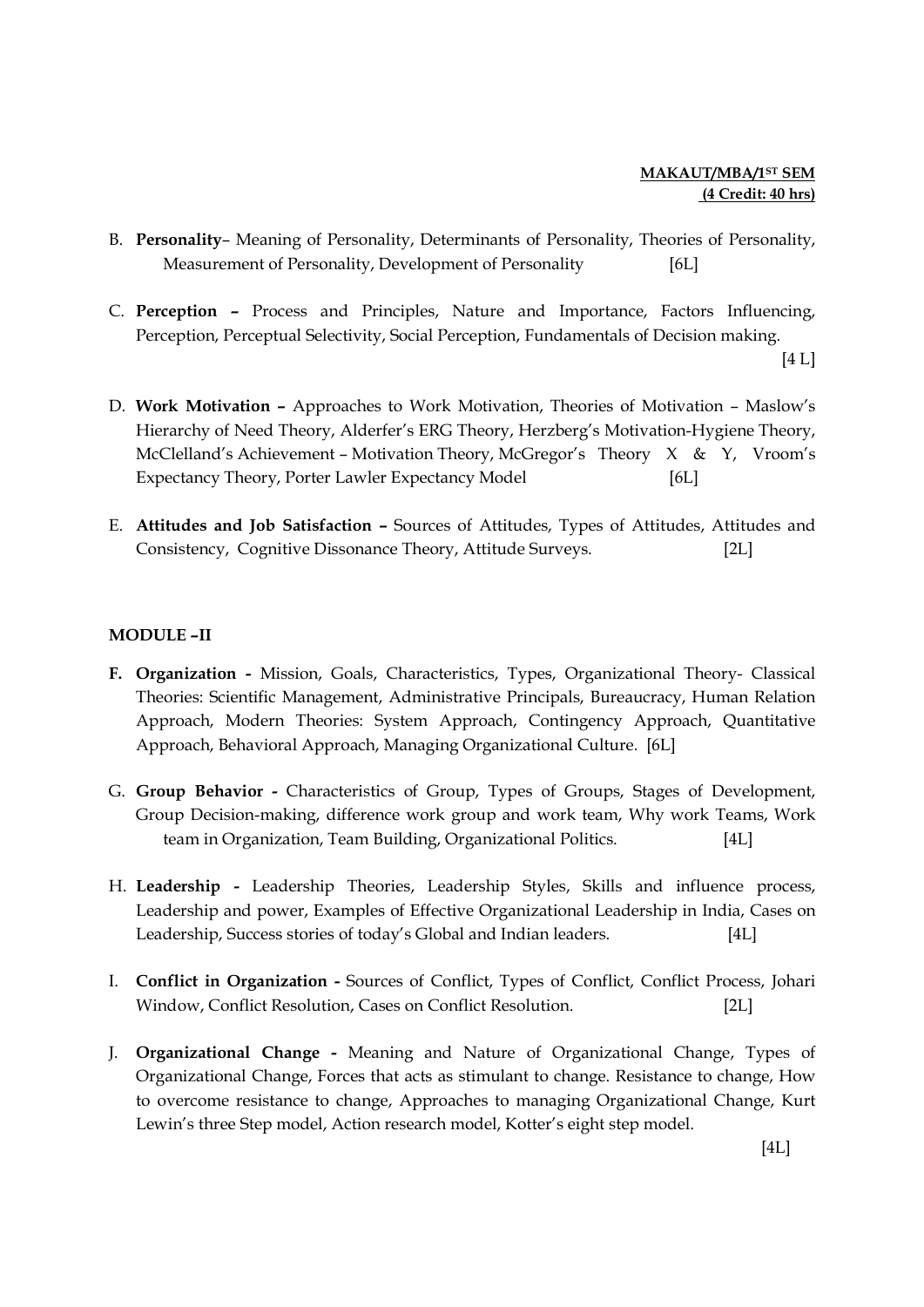#### MAKAUT/MBA/1ST SEM (4 Credit: 40 hrs)

#### Suggested Readings:

- 1. Robbins, S.P. Judge, T.A. & Sanghi, S.: Organizational Behaviour, Pearson
- 2. Luthans, Fred: Organizational Behaviour, McGraw Hill
- 3. Newstrom J.W. &Devis K.: Organizational Behaviour, McGraw Hill
- 4. Aswathappa ,K : Organisational Behaviour ,Himalaya Publishing House
- 5. Shukla, Madhukar : Understanding Organizations Organizational Theory & Practice in India, Prentice Hall
- 6. Sekharan, Uma: Organisational Behaviour , The Mc Graw –Hill Companies

# MB 103: BUSINESS COMMUNICATION

### Module I:

- 1. Principles of Communication Definition, Purposes, Types, Process, Models and Barriers [2L]
- 2. Verbal and Non Verbal Communication Presentation Skills (Planning and Preparation/ Using Visual Aids/ Delivery), Individual and Team Presentations, Public Speaking, Listening and Feedback, Body Language [4L+6 P]
- 3. Written Communication Stages of Writing, Composing Business Messages, Preparing Notes, Style, Punctuation, Using simple words, Proof Reading. [ 4L]
- 4. Report Writing Report Planning, Types of Reports, Developing an outline, Nature of Headings, Ordering of Points, Logical Sequencing, Graphs, Charts, Executive Summary, List of Illustration, Report Writing. [4L]

### Module II:

- 5. Internal Communication Circulars, Notices, Memos, Agenda and Minutes [4L + 2P]
- 6. External Communication Resume/CV, Using Facsimiles (Fax), Electronic Main, Handling Mail [4 L]
- 7. Writing Business Letters Formats, Styles Types Request, Enquiry, Placing Order, Instruction, Action, Complaint, Adjustment, Sales, Reference, Good News & Bad News, Acknowledgement [2L + 4P]
- 8. Handling Business Information Annual Report, House Magazine, Press Release, Press Report  $[2 L + 2P]$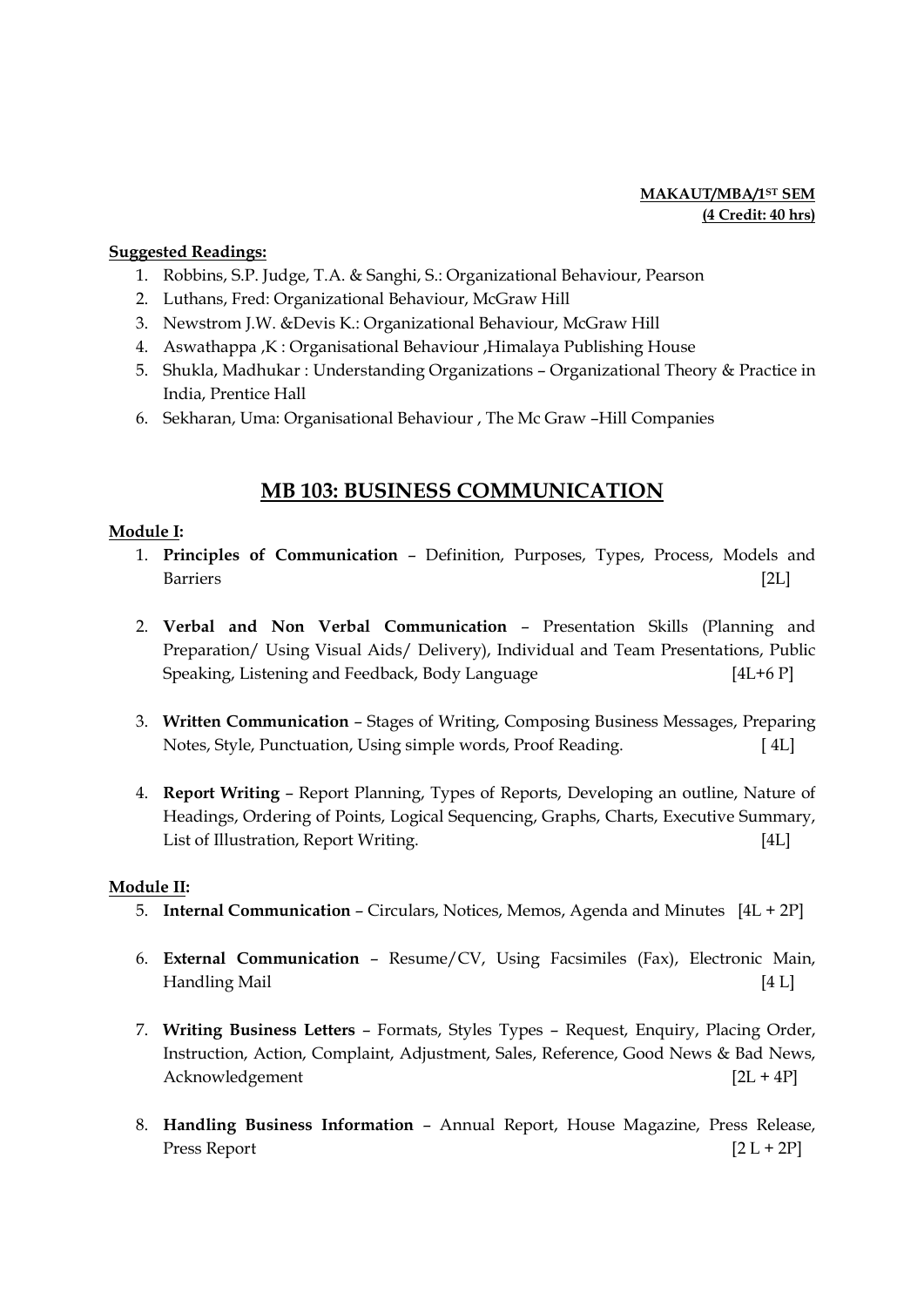### MAKAUT/MBA/1<sup>ST</sup> SEM (4 Credit: 40 hrs)

#### Suggested Readings:

- 1. Monipally: Business Communication, Tata McGraw Hill
- 2. Business Communication Essentials (6th Edition) by Courtland L. Bovee & John V. Thill, Pearson
- 3. Business English: A Complete Guide for All Business and Professional Communications by Prem P. Bhalla; UBS Publishers
- 4. The Effective Presentation: Talk your way to success by Asha Kaul; SAGE
- 5. Madhukar: Business Communications; Vikas Publishing House
- 6. Senguin J: Business Communication; Allied Publishers

# MB 104: LEGAL AND BUSINESS ENVIRONMENT (MICRO & MACRO)

### Module I: Legal Environment

- 1. Legal Aspects of Business Society, State and Law, Enforceability of Law, Mercantile Law. [2L]
- 2. Indian Contract Act, 1872 Contract defined, Elements of valid contract, Classification of contracts, Offer and acceptance, Consideration, Capacity to contracts, Free consent, Legality of object and consideration, Illegal agreements, Termination of contracts, Breach of contract, Indemnity and guarantee, Laws of agency [6L]
- 3. Sale of Goods Act, 1930 Classification of goods, Conditions & Warranties, Passing of ownership rights, Rights of an unpaid seller, Remedies for breach of Contract of Sale of Goods. [4L]
- 4. Negotiable Instruments Act, 1881 Definition and characteristics of different types of negotiable instruments, Parties to a negotiable instrument and their capacity, Dishonour of cheques, Discharge from Liability, Crossing of cheques, Bank drafts and Banker's cheques. [4L]
- 5. Companies Act, 1956 Nature and kinds of companies, Formation, Memorandum, Articles, Prospectus, Capital – shares, debentures, borrowing powers, minimum subscription, Appointment of Directors; Winding up of companies (Including Amendments) [6L]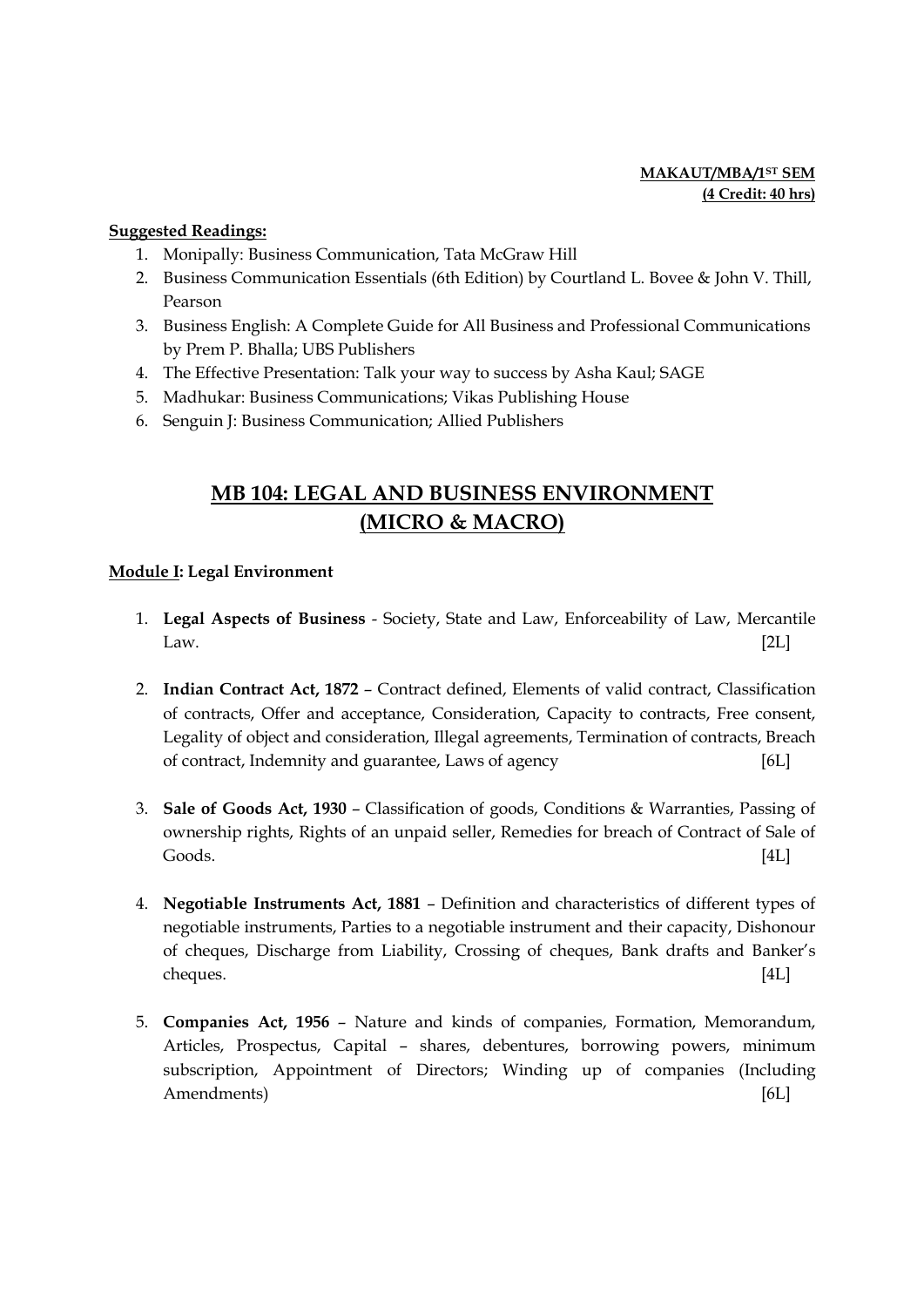### MAKAUT/MBA/1<sup>ST</sup> SEM (4 Credit: 40 hrs)

- 6. Consumer Protection Act, 1986 Salient features and objectives of the Consumer Protection Act, 1986, Different Consumer redressal Forums, Composition and jurisdiction of district, state and National forum, Mode of complaints, Procedures for disposal of complaints, Penalty. [4L]
- 7. Intellectual Property Right- Laws relating to Patents (Patent Act, 1970), Trademarks (Trademark Act, 1999), Copyright (Copyright Act, 1957), Geographical Indications (Registration & Protection) Act, 1999 [4L]

#### Module II: Business Environment

- 8. Economic Indicators Consumer Price Index, Interest Rate, Inflation Rate and its impact on Business, Business Risk [4L]
- 9. Intellectual Property Regime (WTO Guidelines) [2L]
- 10. Legislation for Anti competitive and Unfair Trade Practice Objectives of MRTP Act, 1969, Objectives of Competition Act, 2002, Monopolistic Trade Practice, Anti competitive Agreement, MRTP vs Competition Act [4L]

#### Suggested Readings:

- 1. Sen & Mitra: Commercial law; World Press
- 2. Pathak: Legal Aspect of Business, TMH
- 3. Das & Ghosh: Business Regulatory Framework: Ocean Publication, Delhi
- 4. Pillai & Bagavathi: Business law, S. Chand
- 5. Dutt & Sundaram: Economic Environment of Business, S. Chand
- 6. Misra, S. K & Puri, D. K.: Economic Environment of Business, Himalaya Publishing

# MB 105: INDIAN ETHOS AND BUSINESS ETHICS

#### Module – I: Indian Ethos

- 1. History & Relevance; Principles, practiced by Indian Companies; Role of Indian Ethos (Management lessons from Vedas, Mahabharata, Bible, Quran, Arthashastra,) Indian Heritage in Business. Ethics Vs Ethos, Indian Vs Western Management; Work ethos and values for Indian Managers [6L]
- 2. Relevance of Value-based Management in Global change- impact of Values on stake holders; Trans-cultural human values ; Secular - Vs Spiritual values; value system in work culture [4 L]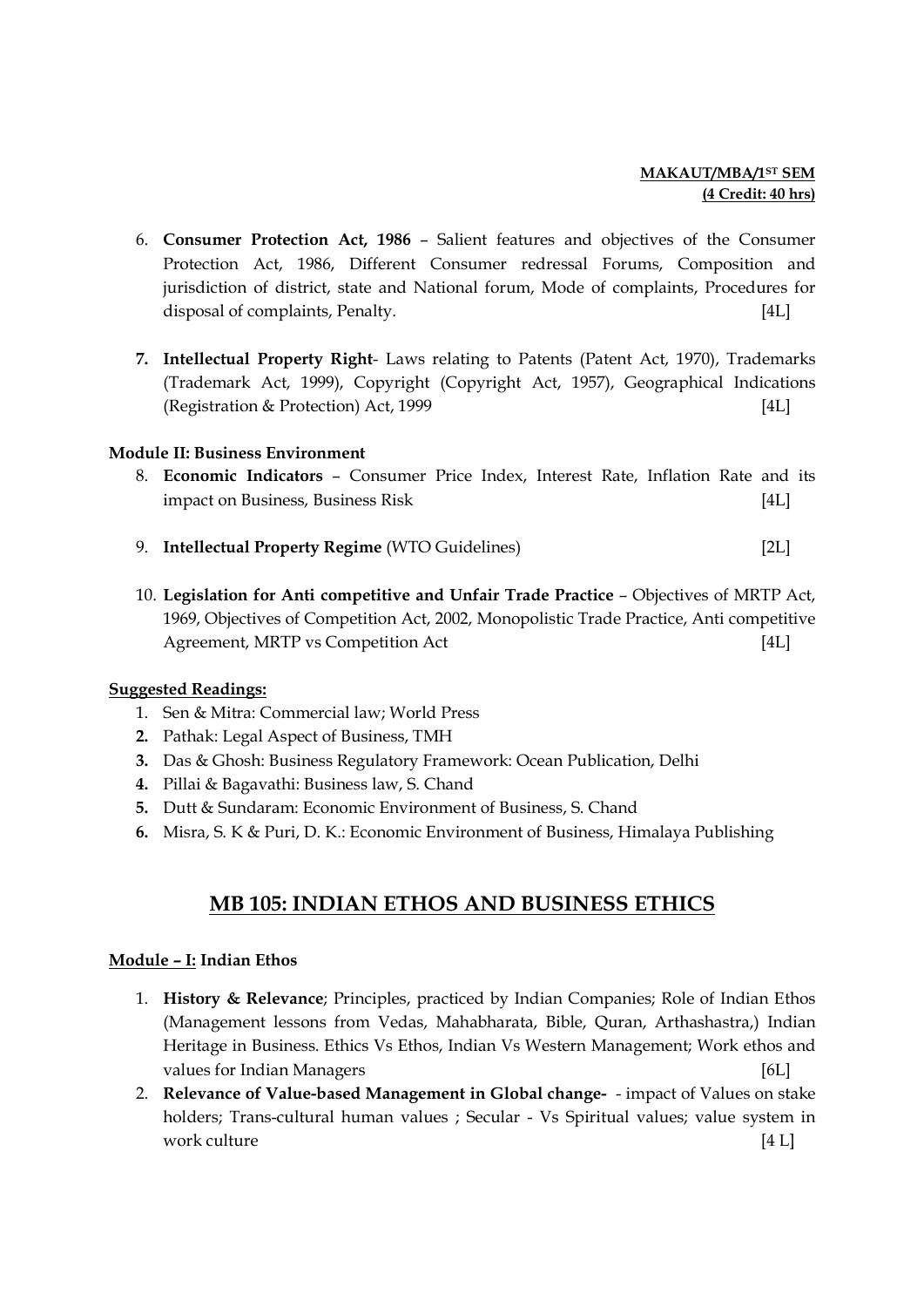### MAKAUT/MBA/1ST SEM (4 Credit: 40 hrs)

- 3. **Stress Management**, meditation for mental health, yoga [2 L]
- 4. Contemporary Approaches to Leadership Joint Hindu Family business; Leadership qualities of Karta
- 5. Indian systems of learning- Gurukul system of learning, advantages disadvantages of Karma, Importance of Karma to managers , Nishkama Karma- laws of Karma ; Law of creation- Law of humility- Law of growth – Law of Responsibility- Law of connection – Corporate Karma Leadership [6 L]

### Module - II: Business Ethics

- 6. Understanding Business Ethics Ethical Values, Myths and Ambiguity, Ethical Codes, Ethical Principles in Business; Theories of Ethics, Absolutism vs. Relativism [6 L]
- 7. Approaches to Business Ethics: Teleological Approach, The Deontological Approach , Kohlberg's Six Stages Of Moral Development (CMD) [4 L]
- 8. Managing Ethical Dilemma: Characteristics, Ethical Decision Making, Ethical Reasoning, The Dilemma Resolution Process; Ethical Dilemmas In Different Business Areas Of Finance, Marketing, HRM and International Business [4 L]
- 9. Ethical Culture in Organizations Developing Code of Culture in Organization, Ethical and Value-Based Leadership. Role of Scriptures in Understanding Ethics, Ethics in Business, Strategies of Organizational Culture Building, Ethical Indian Wisdom and Indian Approaches towards Business Ethics. [6 L]

### Suggested Readings

- 1. Beteille, Andre Society and Politics in India, OUP
- 2. Chakraborty, S. K. Values and Ethics for Organisations, OUP
- 3. Fernando, A.C. Business Ethics An Indian Perspective, Pearson
- 4. Gupta, Dipankar Social Stratificaiton, OUP.
- 5. Srinivas, M. N.- Social Structure and Caste and Other Essays, OUP.
- 6. Sandhya, N- Indian Society, Vrindya Publication

# MB 106: QUANTITATIVE TECHNIQUES

### Module I:

1. Linear Programming: Formulating maximization/minimization problems, Graphical solution, Simplex method, Artificial Variables – Big M – Method, Special cases of LP, Duality of LP and its interpretation, Post Optimality/Sensitivity Analysis, Applications of  $LP.$  [6L]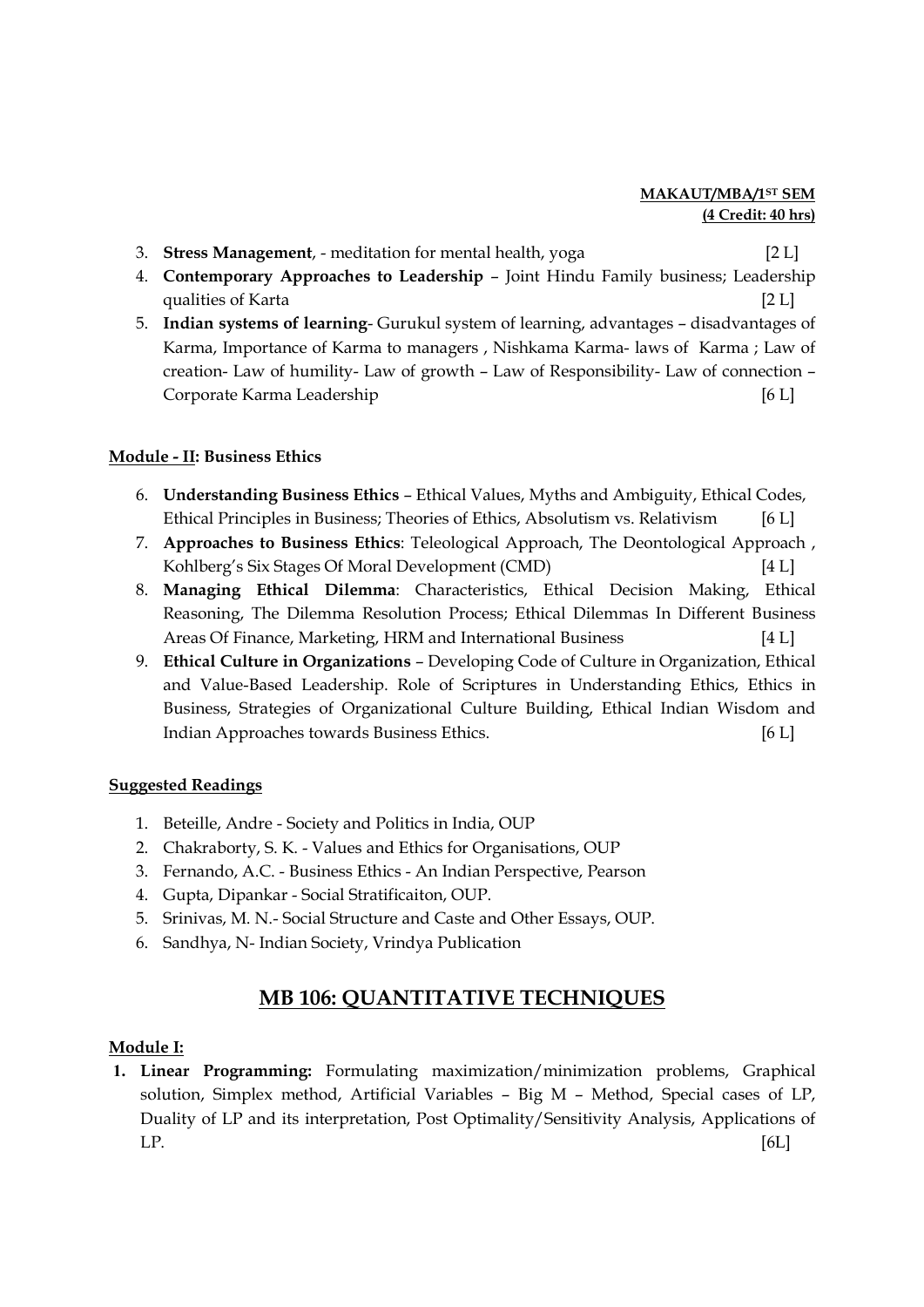### MAKAUT/MBA/1<sup>ST</sup> SEM (4 Credit: 40 hrs)

- 2. Transportation Problems: Introduction Mathematical formulation of transportation problem - the Transportation method for finding initial solutions-North West Corner Method - Least Cost Method - Vogel's Approximation method - test for optimality - steps of MODI method-loops in transportation table - Degeneracy. [6L]
- 3. Assignment Problems: Introduction Mathematical statement of the problem-Hungarian method of solution - Maximization case in assignment problem—unbalanced assignment problem - restrictions on assignment - Travelling salesman problem. [4L]
- 4. Theory of Games: Introduction Two person zero sum games Pure strategies games with saddle points - rules to determine saddle points - mixed strategies - Game without saddle points - the rules of dominance - Methods of solution for games without saddle points—algebraic methods, graphical methods. [4L]

#### Module II:

- 5. Basic Statistics: Basic Concept (Variables, Population v/s Sample, Central tendency, Dispersion, data Visualization, Simple Correlation and Regression. [4L]
- 6. Probability & Distribution: Probability Introduction, Rules of Probability, Conditional Probability (Baye's Theorem), Random Variables, Discrete and Continuous Distributions (Binomial, Poisson and Normal), Sampling – Types and Distribution. [6L]
- 7. Theory of Estimation: Estimation estimation problems, standard error, margin of error, confidence error, confidence interval, characteristics of estimators, consistency unbiasedness, sufficiency and efficiency, most sufficient estimators. Point Estimation and Interval Estimation. [4L]
- 8. Statistical Inference: Hypothesis Testing, Parametric Test Z, F, t test, ANOVA, Non Parametric Test – Chi square test (goodness of fit, independence of attributes) Spearman's Rank Correlation Coefficient. [6L]

### Software Packages to be used in illustrating the above methods

- 1. Statistics by Wayne L. Winston
- 2. Business Statistics by GC Berry
- 3. Business Statistics, Problems & Solutions by JK Sharma
- 4. Operations Research by A Ravindran, Don T Philips and James J Solberg..
- 5. Operations Research by V K Kapoor
- 6. Operations Research by S K Kalavathy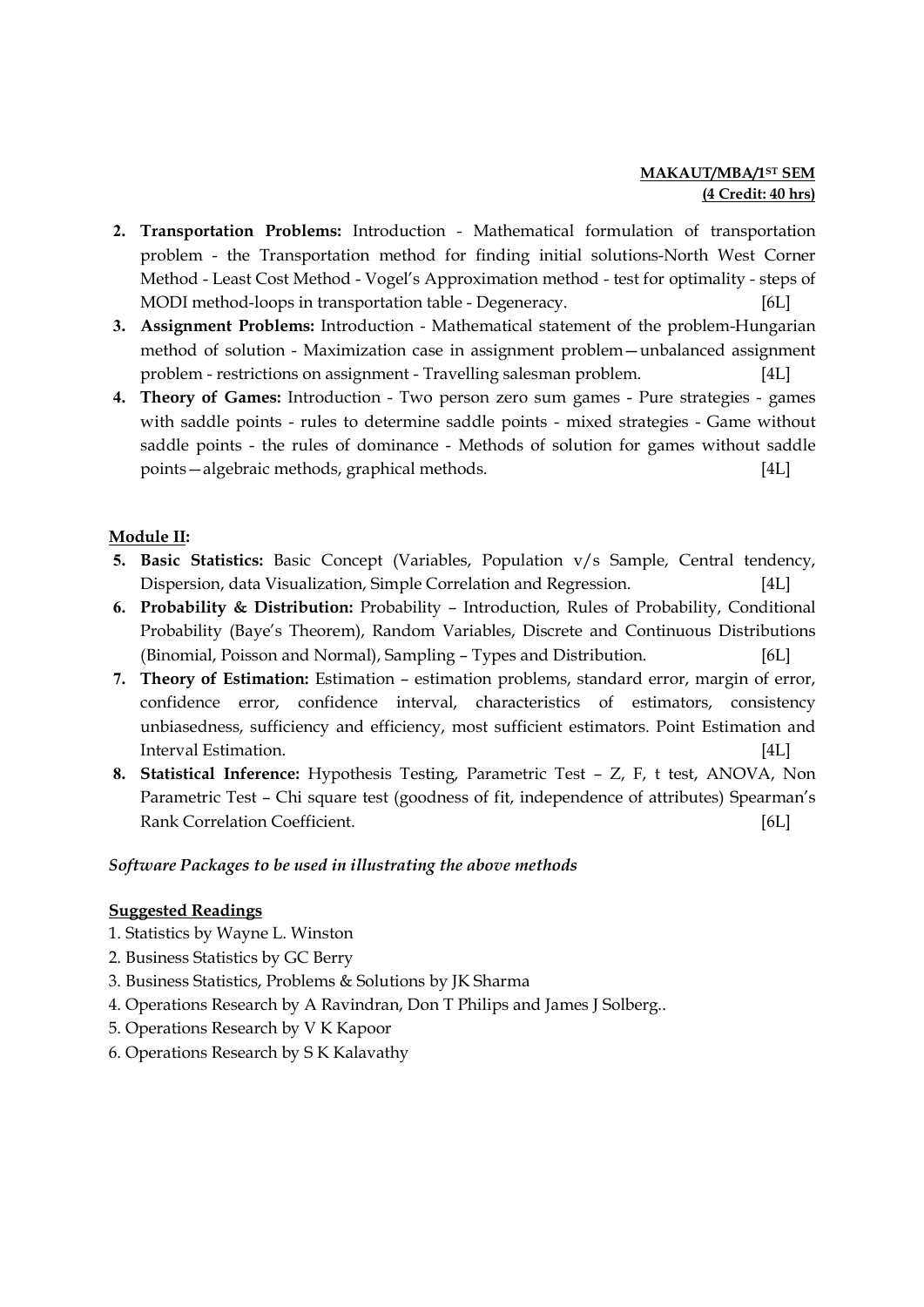### MAKAUT/MBA/2nd SEM (4 Credit: 40 hrs)

# SECOND SEMESTER

# MB 201: INDIAN ECONOMY AND POLICY

### MODULE I

### 1. Circular Flow of Income

National Income Accounting –terms and concepts, three methods of measuring  $GDP/GNP$  (3L)

### 2. Theory of Income Determination

Simple Keynesian model: Aggregate demand – Aggregate supply method, Savingsinvestment method Concepts of multiplier: Autonomous expenditure multiplier, introducing the

Government, Government expenditure multiplier, Tax Rate Multiplier, Balanced Budget Multiplier, Open economy - Export and import multipliers.

Paradox of Thrift, Crowding out effect, Business cycle – phases and stabilization (6L)

### 3. Introduction of Money and Asset Market

IS-LM model, Fiscal policy and monetary policy using IS-LM (4L)

## 4. Inflation and Unemployment

| Concepts of inflation – demand pull and cost push, Stabilization policies     |      |
|-------------------------------------------------------------------------------|------|
| Introduction to Philips curve as relation between inflation and unemployment. | (3L) |

### 5. Introduction to Foreign Trade & International Linkages

Concepts of Balance of Payments Alternative exchange rate systems – fixed, flexible and managed float Comparative Advantage as basis for trade; Tariff and non-tariff barriers (4L)

### MODULE II

6. Indian Economy - An Overview

| Evolution of Indian economy since independence |      |
|------------------------------------------------|------|
| Liberalization of Indian economy since 1991    | (4L) |

### 7. New Industrial Policy

LPG model, New Industrial Policy (1991) (4L)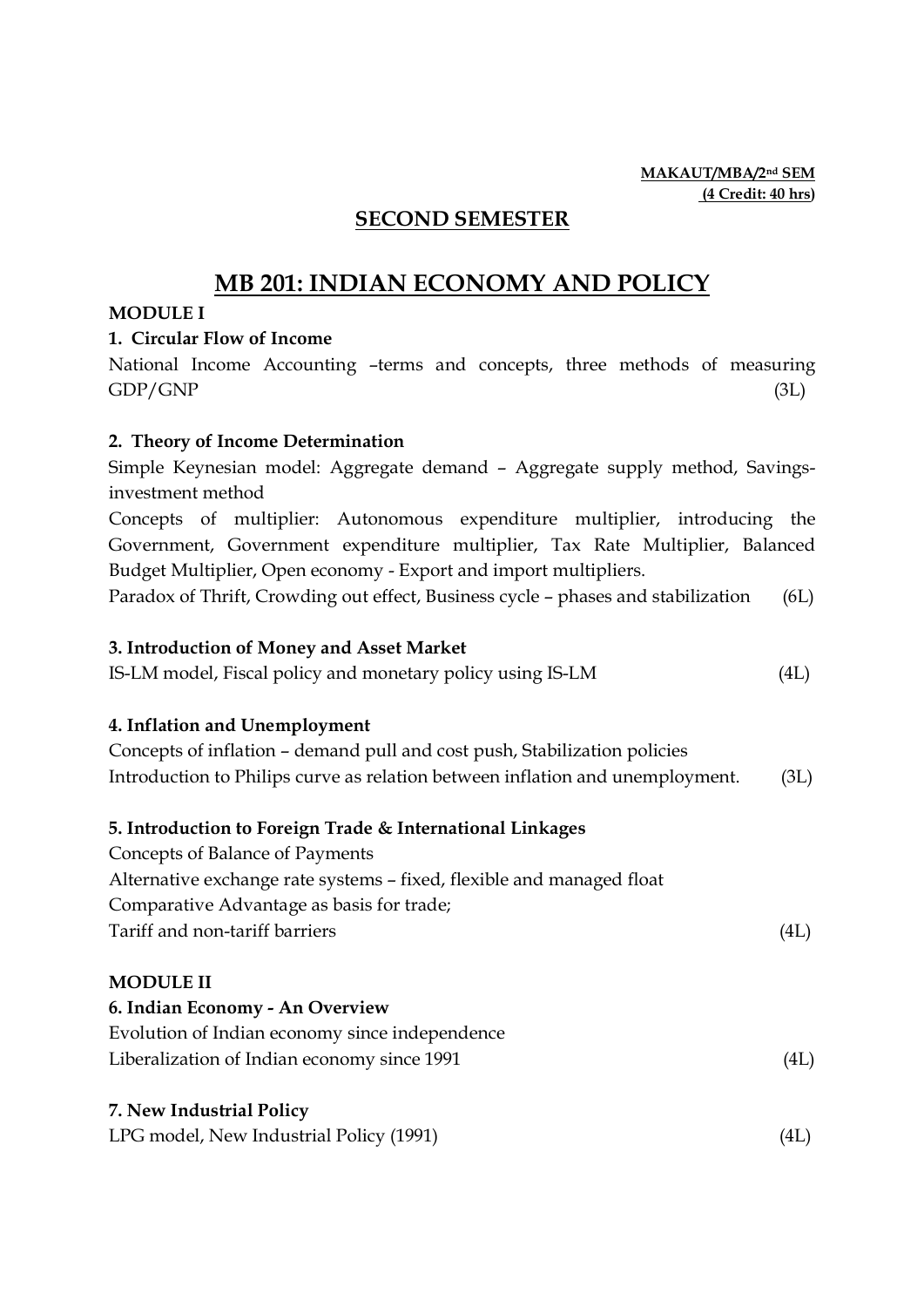|                                                               | MAKAUT/MBA/2nd SEM        |
|---------------------------------------------------------------|---------------------------|
|                                                               | <u>(4 Credit: 40 hrs)</u> |
| 8. Banking and Capital Market Reforms                         |                           |
| Banking structure in India,                                   |                           |
| Composition of Indian Capital market,                         |                           |
| SEBI and Capital Market Reforms                               | (4L)                      |
| 9. Monetary and Fiscal Policy Reforms                         |                           |
| Composition of Indian money market                            |                           |
| Components and Instruments of Monetary policy                 |                           |
| Concepts and Management of Deficits                           | (4L)                      |
| <b>10. Trade Policy Reforms</b>                               |                           |
| Major components of trade policy reforms                      |                           |
| Idea of FEMA, NITI AYOG role and function                     |                           |
| Current and capital account convertibility.                   | (4L)                      |
| $C_{\text{measured}}$ and $D_{\text{ex}}$ and $C_{\text{ex}}$ |                           |

- 1. Principles of Macroeconomics SoumyenSikdar, (OUP)
- 2. Managerial Economics Suma Damodaran, (OUP)
- 3. Macroeconomics Dornbusch , Fischer &Startz (PHI)
- 4. Economic Environment of Business: S.K. Mishra and V.K. Puri,
- 5. Indian Economy: Datt & Sundharam,
- 6. Indian Economy since Independence, Uma Kapilaed.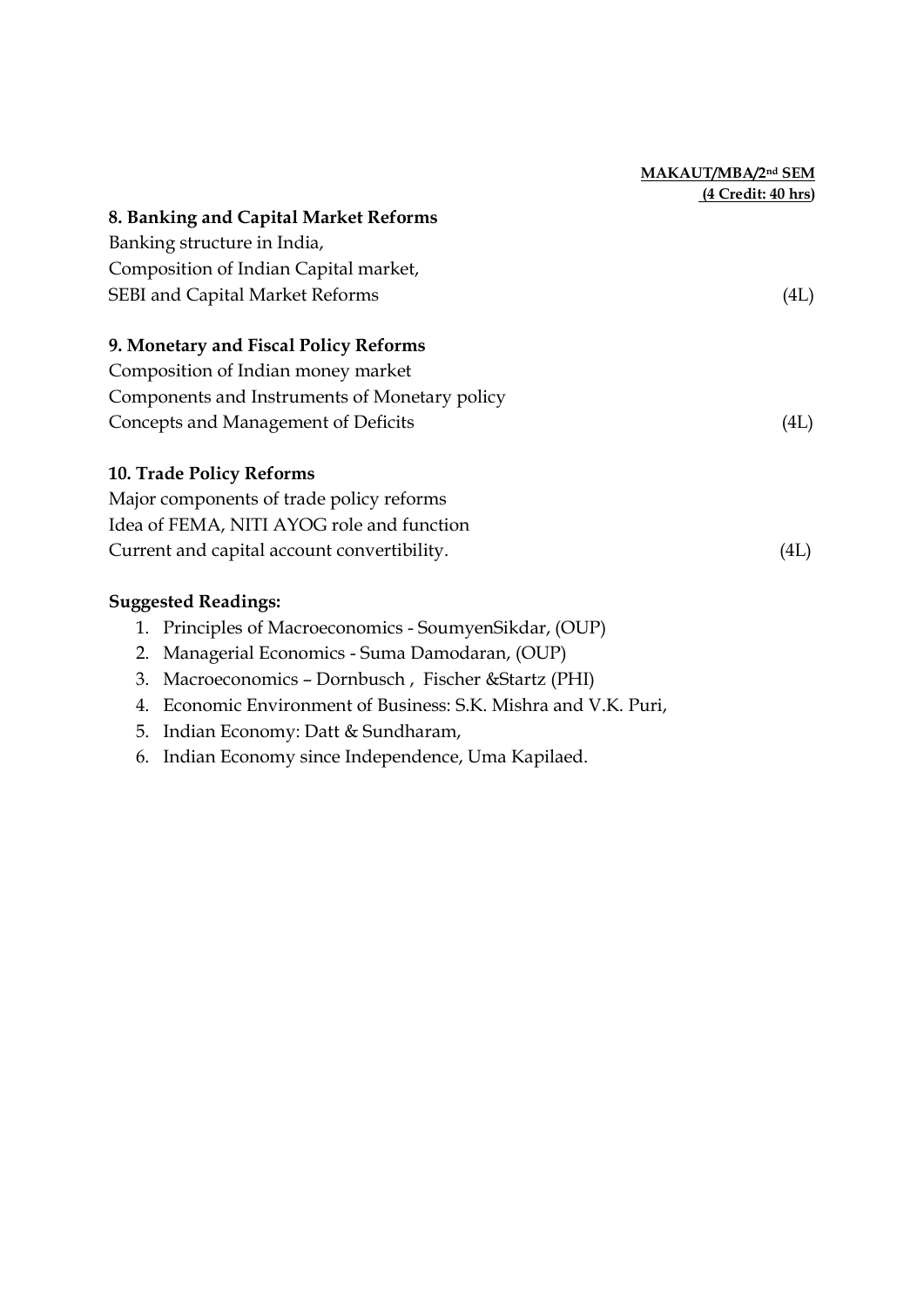# MB 202: FINANCIAL REPORTING, STATEMENT AND ANALYSIS

# MODULE I

- 1. Basic Financial Accounting Concept: Meaning and Scope of Accounting -Definition of accounting-classification of accounting- GAAP- Accounting Concepts and Conventions –Accounting Equation (2L)
- 2. Preparation Of Books Of Accounts: Event-Transaction- Accounting Cycle Golden Rule- Journal-Ledger-Trial Balance-Final Account (10L)
- 3. Basic Cost Accounting Concept- Cost Concept-Cost Unit- Technique of Costing-Method of Costing- Cost center- Cost Unit- Cost Sheet preparation and Interpretation. (4L)
- 4. Introduction to Accounting Standard: Introduction to Indian GAAP and IndAS-Introduction to IFRS and IAS- Comparative Analysis of Indian GAAP and IndAS. (4L)

## MODULE II

- 5. Preparation Of Financial Statement: Trading Account-Profit & Loss Account Balance Sheet (As per Schedule VI, old & new) with Adjustment Entries - Preparation and Interpretation of Annual Report -Corporate Social Responsibility – Human Resource Accounting-Value Added Statement (10L)
- 6. Financial Statement Analysis: Comparative Statement- Common Size Statement-Trend Analysis- Ratio Analysis-Fund Flow Statement - Cash Flow Statement. (10L)

- 1. M. Hanif & A. Mukherjee : Financial Accounting. McGraw Hill
- 2. S. K. Paul: Financial Accounting, New Central book Agency
- 3. S. P. Jain & K. L. Narang: Cost and Management Accounting. Kalyani Publication
- 4. P. M. Rao: Financial Statement Analysis and Reporting. PHI
- 5. T. P. Ghosh, N. Ankarnath, K. J. Mehta & Y. A. Alkafazi: Understanding IFRS Fundamentals, Wiley
- 6. Tulsian & Tulsian: Corporate Financial Reporting, S. Chand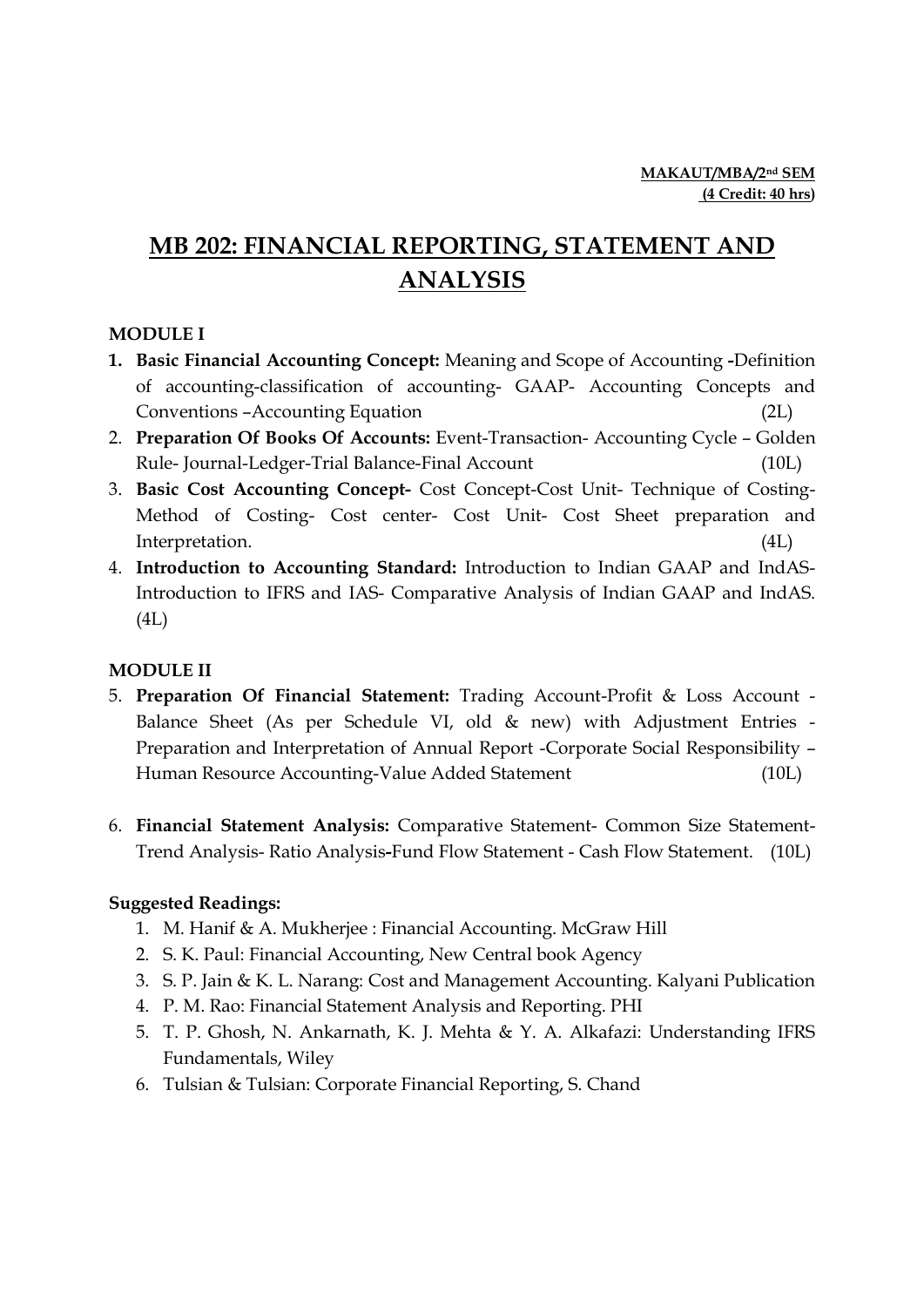# MB 203: MARKETING MANAGEMENT

# MODULE I

- 1. Introduction: Definitions of marketing; Core Concept of Marketing need, want, demand, offering and branding, value and satisfaction, Evolution of marketing concepts (orientations); Marketing Mix – 4Ps and 4Cs. [2 L]
- 2. Marketing Environment: Major components of Internal Environment, the microenvironment and macro-environment; SWOT Analysis, PEST Analysis [2 L]
- 3. Strategy and Planning: Concept of SBU, Choice of Corporate level Strategy; BCG matrix, Product-Market Grid, Porter's Five Force Model for Industry Analysis. [4 L]
- 4. Market Segmentation, Targeting and Positioning (STP): Concepts of market segmentation: Various bases for segmentation: Geographic, Demographic, Psychographic (VALS-II) and Behavioural; Targeting: Mass marketing, Segment Marketing, Niche Marketing, Micro Marketing and Customization; Concept of Differentiation and Positioning. [4 L]
- 5. Consumer Behaviour and Marketing Research: A framework of consumer decision making process, overview of major factors influencing consumer behavior; marketing research: Role in decision making, Steps and process of Marketing Research, B2B Marketing. [4 L]

## MODULE II

- 6. Product: Product Classification, Service characteristics and expanded service mix elements; Product Levels, Product Mix, Product Line Management, Product Life Cycle: concept and types, New Product Development. [6 L]
- 7. Branding and Packaging: Purpose of branding; Brand equity; Branding strategies; Purpose of Packaging; Types of Packaging – primary, secondary, shipping packages.  $[3 L]$
- 8. Pricing: Procedure for price setting; Pricing objectives; Cost and Demand consideration; Pricing Methods, Pricing Strategies [3 L]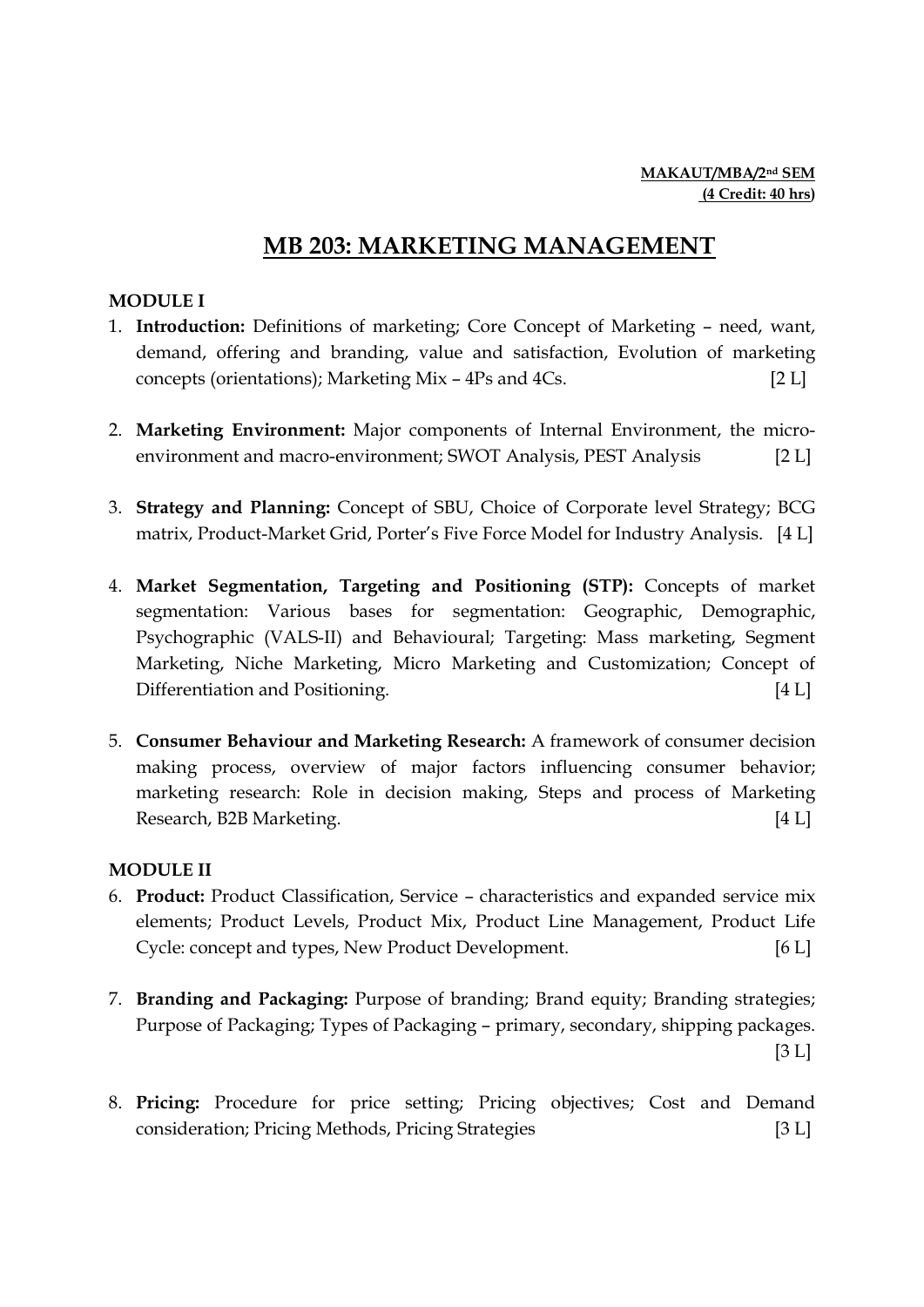### MAKAUT/MBA/2nd SEM (4 Credit: 40 hrs)

- 9. Marketing Channels: Channel flows and functions; Channel design decisions; Wholesaling and Retailing, Concept of Supply Chain Management and Logistics Management, Channel Conflict Management [5 L]
- 10. Promotion: Elements of Promotion Mix (Advertising, Sales Promotion, Personal Selling, Direct Marketing, Publicity & PR), 5M model of Advertising, Concept of Digital Marketing; Overview of Selling Process [5 L]
- 11. Basic concepts of market potential: Sales potential/ Market Share and Sales forecast; Methods of Sales forecasting. [2 L]

- 1. Kotler, P., Keller, K., Koshy, A. & Jha, M. Marketing Management; Pearson
- 2. Ramaswamy & Namakumari Marketing Management; McMillan
- 3. Saxena, R. Marketing Management; TMH
- 4. Kurtz, David L, Boone , Louis E Principles of Marketing; Thomson
- 5. Keith Blois Text Book of Marketing; Oxford University Press
- 6. Etzel, M.J., Walker, B.W. & W.J. Stanton Marketing; TMH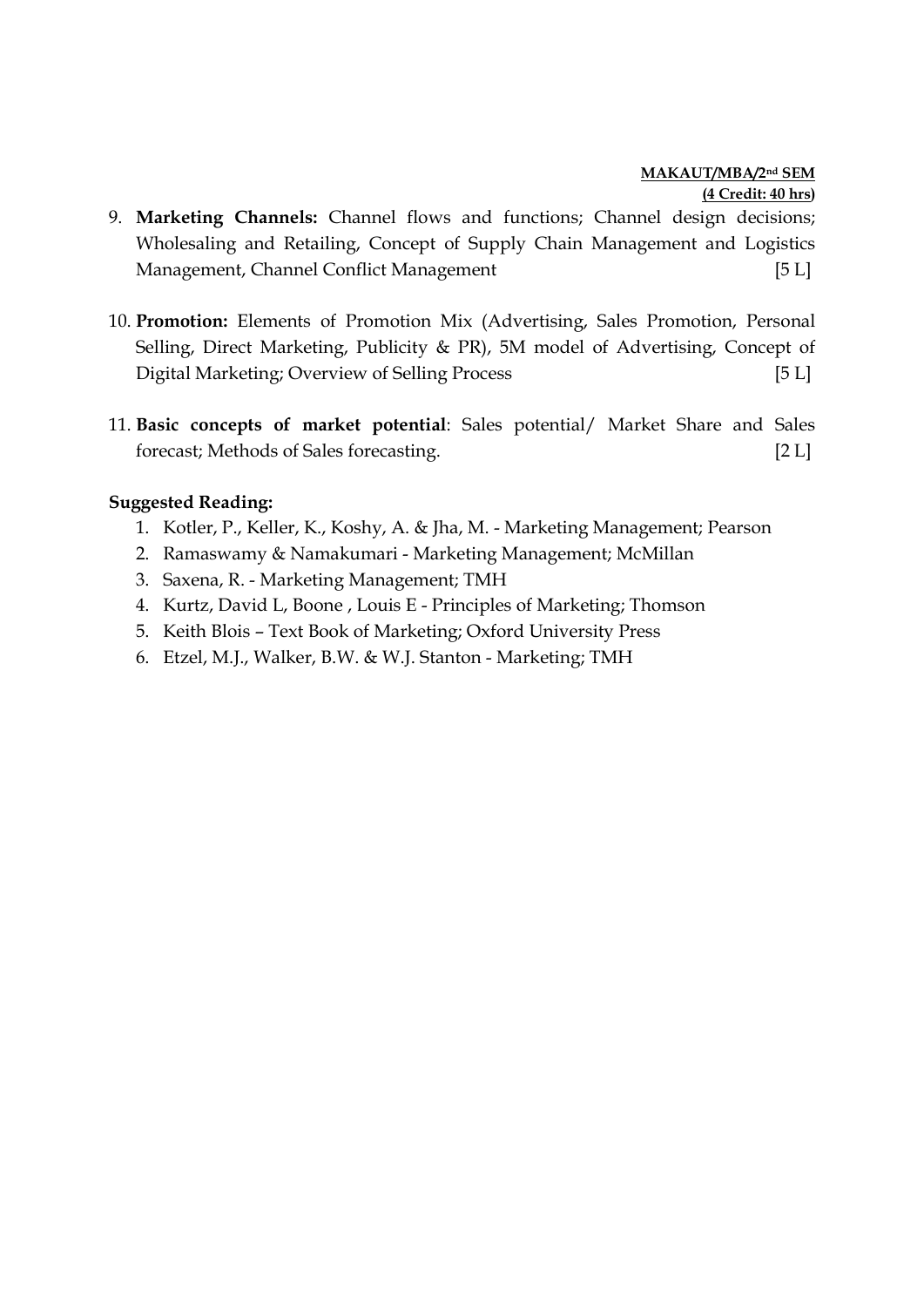# MB 204: OPERATIONS MANAGEMENT

### MODULE I

- 1. Introduction to Production and Operations Management: Difference between Manufacturing and Service Operations; Product Process Matrix capacity planning-Responsibilities of Production Manager; Production as a Coordination Function; Production Cycle, Production Planning & Control Concept. (4L)
- 2. Characteristics of Manufacturing Systems: Classification of Manufacturing Systems with Examples; Differences between Intermittent and Continuous Production (2L)
- 3. Plant Location: Need for a Good Plant Location; Factors influencing Plant Location Tangible and Intangible Factors; Economic Survey of Site Selection (2L)
- 4. Plant Layout: Need for a Good Plant Layout; Characteristics of a Good Layout; Costs associated with Plant Layout; Process Layout vs. Product Layout; Optimization in a Process Layout and Product Layout; Designing Product and Process Layout; Assembly Line Balancing – Concept and Problems; Cellular Manufacturing Concept (6L)
- 5. Maintenance Management: Types of Maintenance Breakdown and Preventive Maintenance; Total Productive Maintenance (TPM) (3L)

## MODULE II

- 6. Purchase Management: Purchasing Procedure; Value Analysis; Vendor Selection; Negotiation; Make or Buy decision (2L)
- 7. Inventory Management: Classification of inventory items ABC, FSN, VED classification; Introduction to EOQ and EBQ; MRP – Concept, inputs and outputs, benefits, examples; Deterministic demand model–EOQ- Continuous and Periodic review Inventory models; Master Production Schedule and MRP; Concepts of MRP II, JIT and ERP (6L)
- 8. Inspection & Quality Control: Types of Inspection; Statistical Quality Control Acceptance Sampling and Control Charts (5L)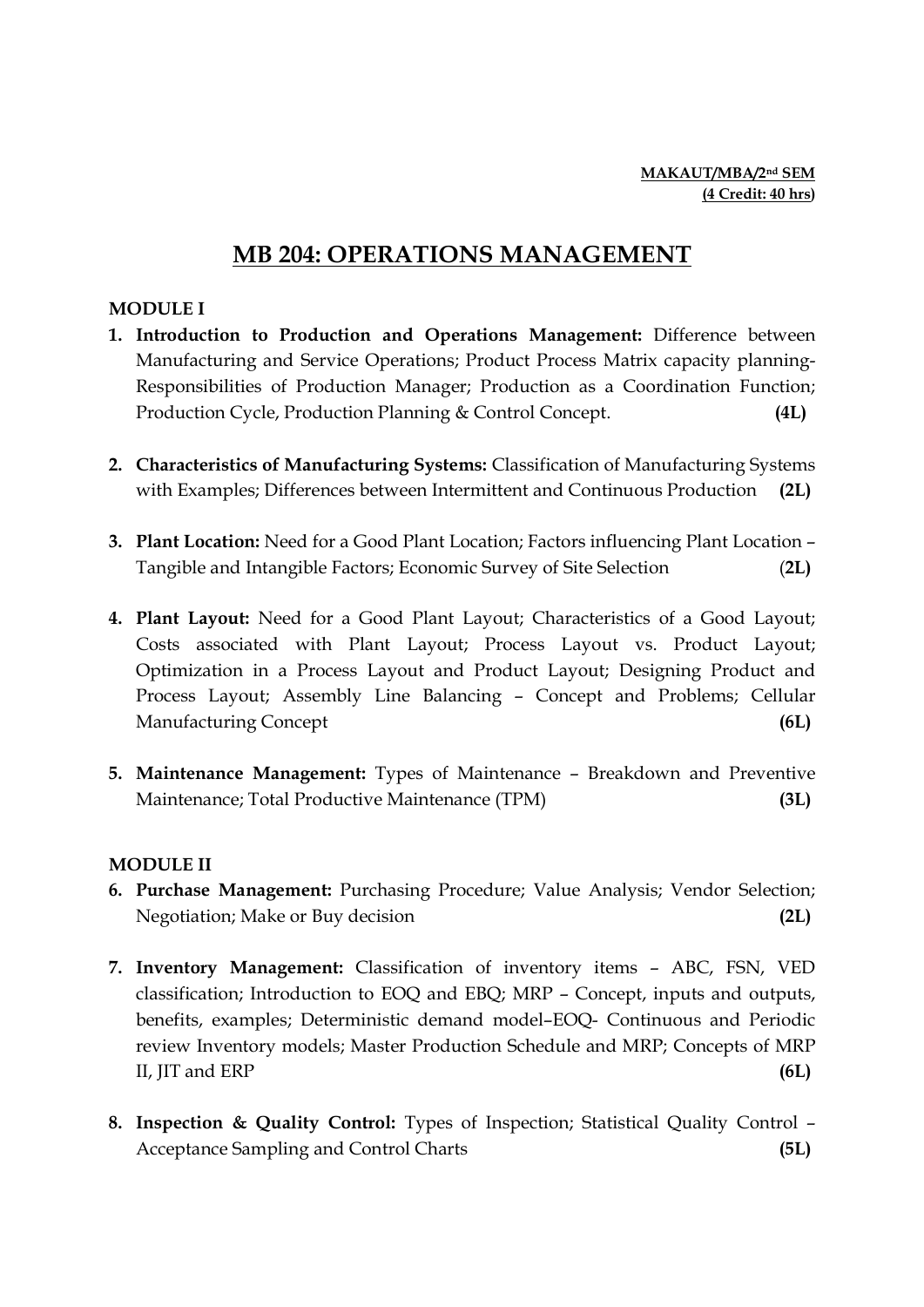### MAKAUT/MBA/2nd SEM (4 Credit: 40 hrs)

- 9. Scheduling: Sequencing Definition and Assumptions; Sequencing of n jobs on a single machine – Shortest Processing Time, Longest Processing Time, Earliest Due Date and First Come First Serve basis; Sequencing of 2 jobs on 2 machines – Gantt Charts, Limitations of Gantt Charts; Sequencing of n jobs on 2 and 3 machines – Johnson's Rule; Introduction to Project Management – CPM and PERT, Identification and Importance of the Critical Path (6L)
- 10. Work Study: Definition and its Importance; Basic Procedure in Performing a Work Study; Method Study –Objectives and Procedure; Work Measurement–Objectives and Procedure; Concepts of Performance Rating, Basic Time, Allowances and Standard Time (4L)

- 1. Chary, S.N. Production and Operations Management; TMH
- 2. Panneerselvam, R. Production and Operations Management, PHI
- 3. Bedi, K. Production and Operations Management; Oxford University Press
- 4. Chase, Jacobs, Aquilano and Agarwal Operations Management for Competitive Advantage; TMH
- 5. Buffa, E. S. and Sarin, R.K. Modern Production / Operations Management; John Wiley
- 6. Collier, Evans and Ganguly Operations Management; Cengage Learning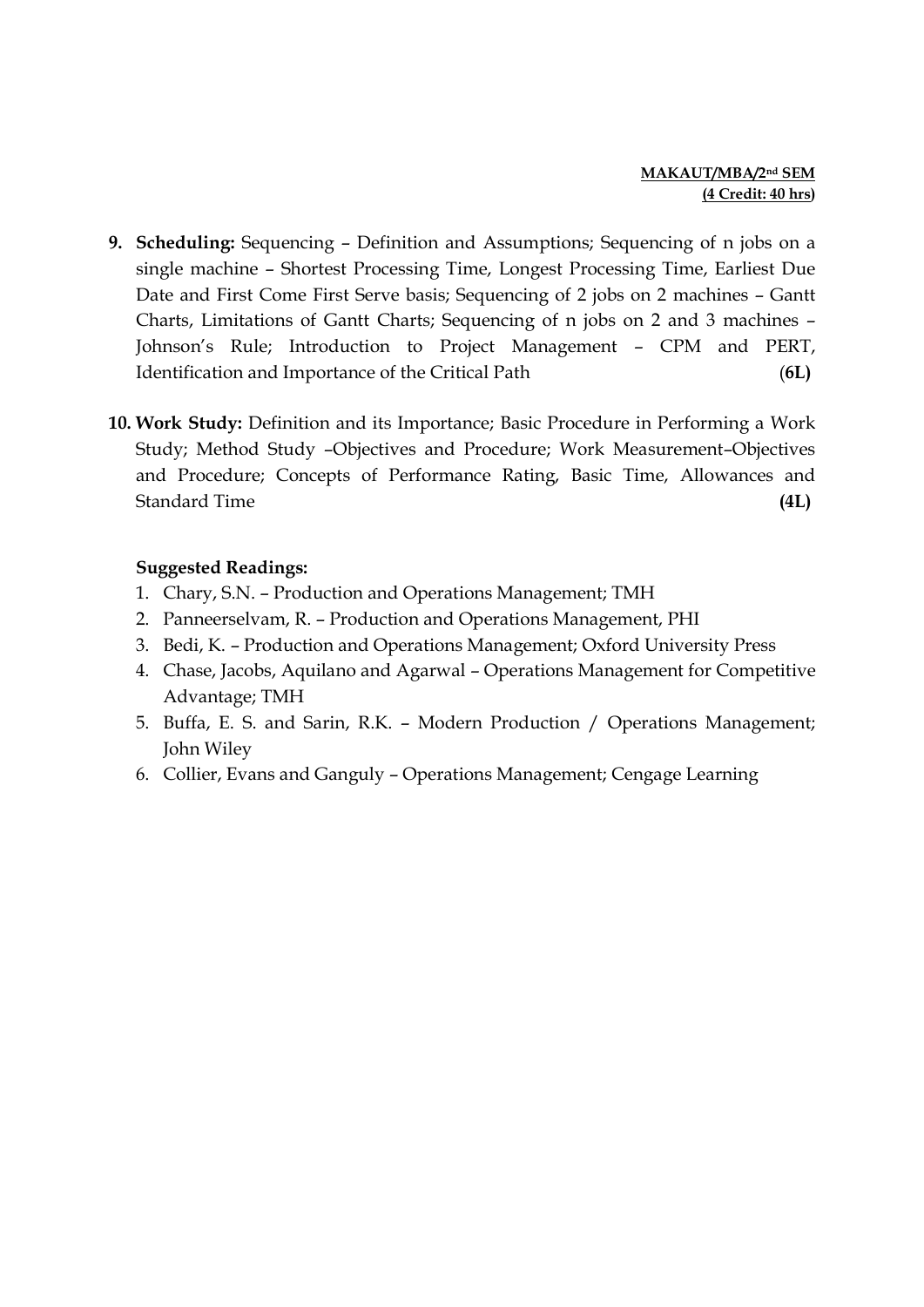# MB 205: MANAGEMENT INFORMATION SYSTEM

# MODULE I

# 1. E-commerce / E-business [3L]

Overview, Definitions, Advantages & Disadvantages of E-commerce Business models of e-commerce: models based on transaction party (B2B, B2C, B2G, C2B, C2C, E-Governance), models based on revenue models Implementation ecommerce business, online and offline marketing

# 2. ERP, CRM, SCM [10L]

ERP (Enterprise Resource Planning):

Concepts of ERP, architecture of ERP, Generic modules of ERP, Applications of ERP, concept of XRP (extended ERP)

Features of commercial software like SAP, Oracle Apps, MS Dynamics NAV

CRM (Customer Relationship Management):

Concepts of CRM, Features, application of CRM

Sales force automation

SCM (Supply Chain Management):

Concepts of SCM, drivers of SCM, inbound & outbound

Definition, brief description and applicability of: eProcurement, eTailing, eLogistics, eCollaboration, eIntegration.

Case studies for ERP, CRM, and SCM

# 3. Data Communication & Networking [4L]

Need for computer networking, components of a data communication system,

Network topology

Types of networks: LAN, MAN, WAN; concepts of Internet, Intranet, Extranet, and WWW.

Network protocols, Network Architecture

# MODULE II

# 4. Threats to Computer Systems and Control Measures [2L]

Concepts of threats: Virus, hacking, phishing, spyware, spam, physical threats (fire, flood, earthquake, vandalism)

Concepts of security measures: firewall, encryption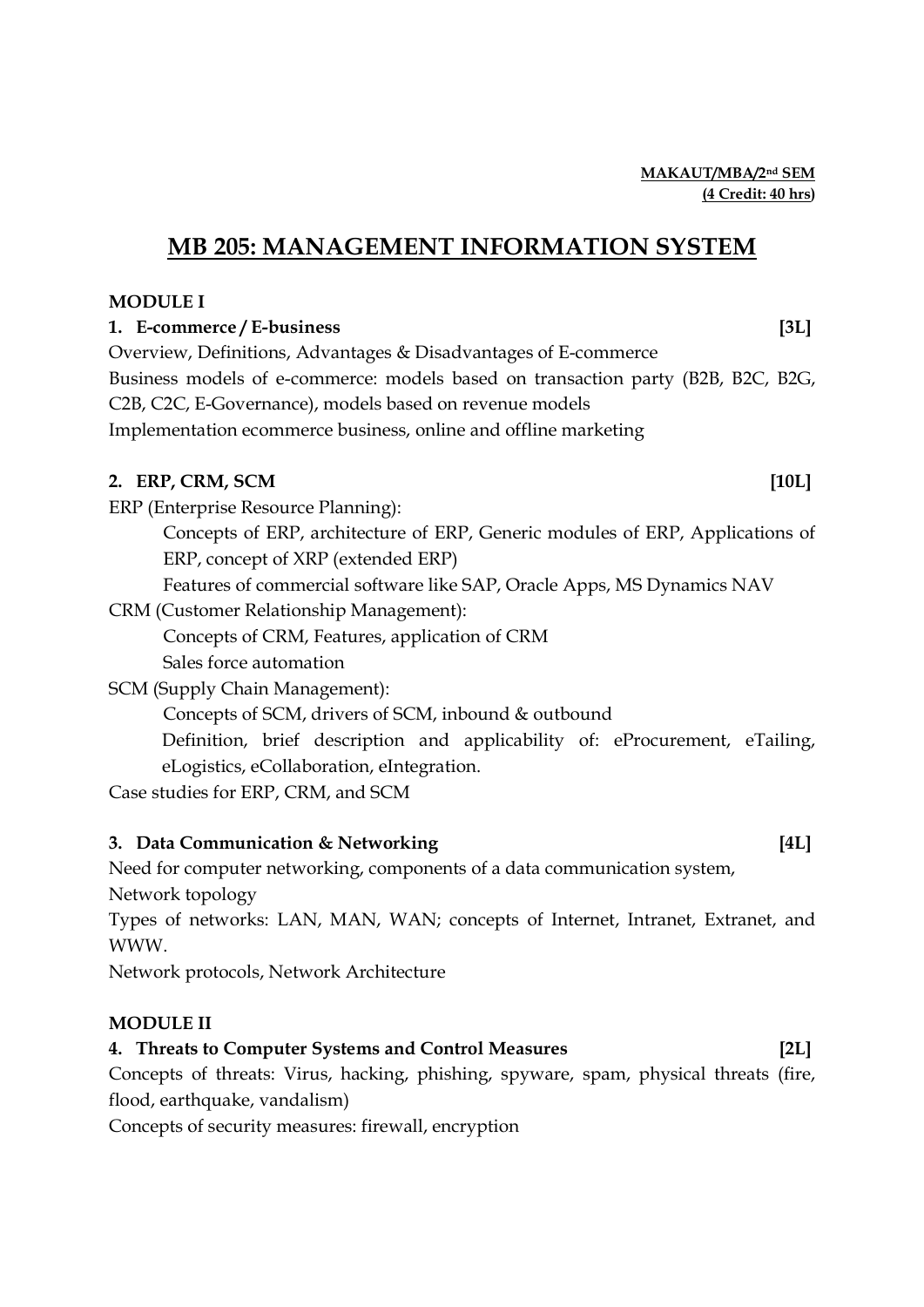# 5. Database Management Systems (DBMS) [e.g. MS-Access/ Oracle/ MS SQL Server / MySQL etc.] [4L+2P]

What is a DBMS; Need for using DBMS. Concepts of tables, records, attributes, keys, integrity constraints

SQL: DDL & DML, DCL concepts, SQL commands [ANSI standard].

# 6. Data Warehousing and Data Mining **6. Data Warehousing and Data Mining** [3L]

Concepts of Data warehousing, data mart, meta data, multidimensional modeling, Online Analytical Processing (OLAP), Online Transaction Processing (OLTP), Data mining concepts, knowledge discovery v. data mining, data mining applications.

# 7. MS Office Applications [12 P]

MS Excel: Graphs and Charts–Calculation of various financial functions Performing Mathematical Calculations (using Formula and Functions), Searching, Sorting and Filtering, Min Media Mode, Reference Operators, Functions: Typing a Function, Creating a Column Chart: Changing the Size and Position of a Chart Saving MS Access: Tables and Queries, Forms, Relationship

MS Power Point: Introduction–Toolbar, their Icons and Commands– Navigating in Power point-Creation of slides, animation, and templates-Designing Presentations– Slide show controls–Making notes on Pages and Handouts–Printing Presentations– Customizing Presentations-Auto content Wizard.

- 1. Waman S Jawadekar: Management Information Systems Text and Cases 3ed. McGraw Hill
- 2. Mahadeo Jaiswal & Monica Mittal: Management Information Systems, OUP
- 3. Forouzan: Data Communication & Networking, TMH.
- 4. Tanenbaum: Computer Networks, Pearson Education
- 5. Ivan Bayross: SQL & PL/SQL, BPB ISRD, Introduction to Database Management Systems, Tata McGraw Hill
- 6. Sadagopan: ERP: A Managerial Perspective, Tata McGraw Hill.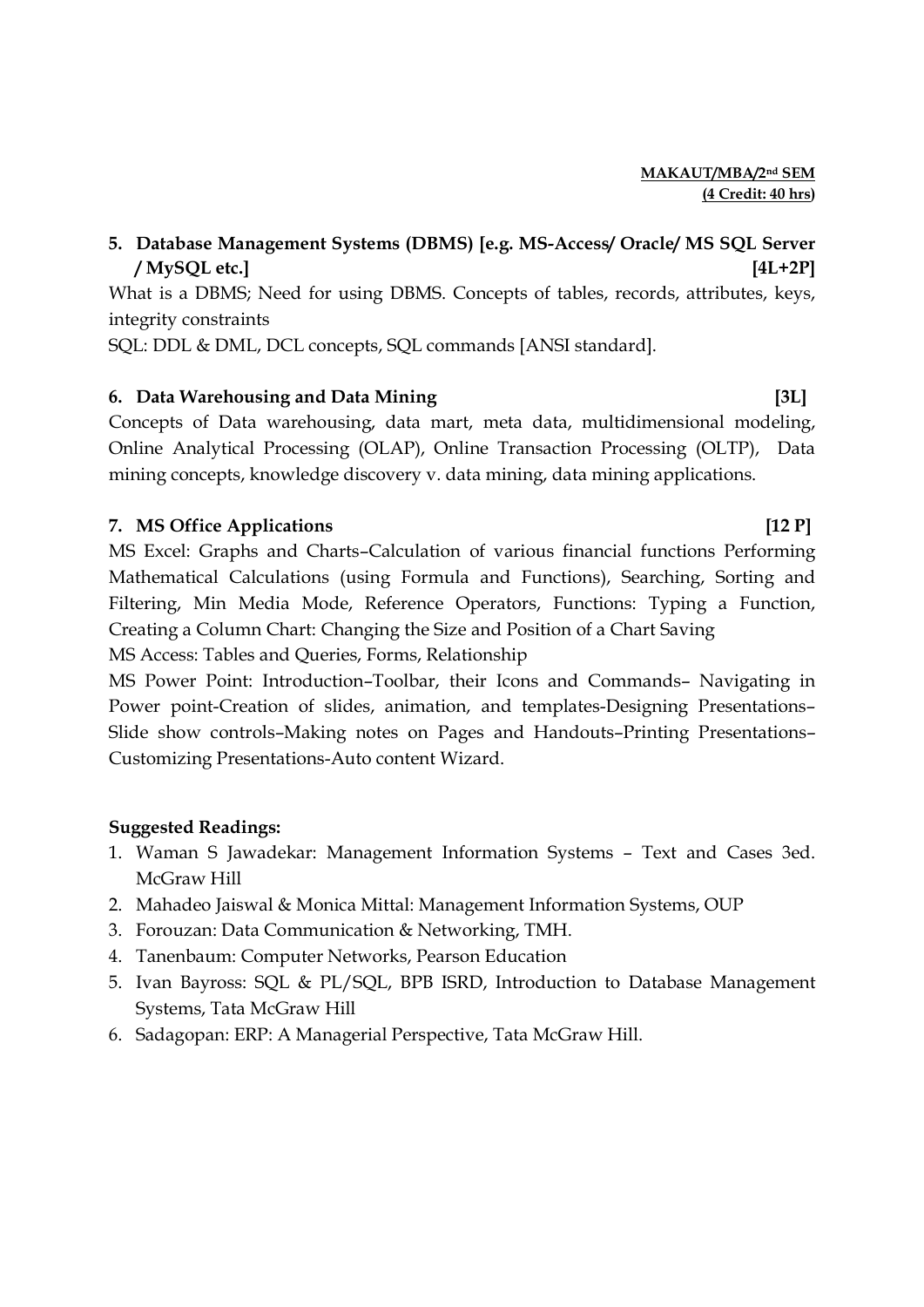# MB - 206: HUMAN RESOURCE MANAGEMENT

### MODULE I

- 1. Human Resource Management: Meaning, Scope, objectives, and functions of HRM , HR as a Factor of Competitive Advantage, Structure of HR Department, , Line and staff responsibility of HR Managers, Environmental factors influencing HRM (2L)
- 2. Human Resource Planning: definition, objective, process of HRP. Supply and Demand Forecasting techniques, Manpower Inventory, Career Planning& Development, Succession Planning, Rightsizing, Restructuring. Human Resource Information System (HRIS) (6L)
- 3. Recruitment and Selection : Process, Sources, Methods of selection, Interviewing Methods, Skills and Errors. ( 4L)
- 4. Human Resource Development: Definition, objective, process of HRD, Assessment of HRD Needs, HRD Methods: Training and Non-Training, Training Process; Designing, Implementation and Evaluation of Training Programmes, Induction Training. Developing Managerial Skills for: team management, collaboration, interaction across business functions, presentation , Negotiation, and Networking (6L)
- 5. Performance Appraisal Systems : Purpose, Methods, Appraisal instruments, 360 degree Appraisal,HR Score Card, Errors in appraisal, Potential Appraisal, Appraisal Interview. (4L)

## MODULE –II

- 6. Compensation Management : Concepts, Components; System of Wage Payment, job evaluation, wage/ salary fixation, incentives, bonus, ESOPs, Fringe Benefits, Retirement Benefits. Compensation Plans (4L)
- 7. Industrial Relations in India: Parties; Management and Trade Unions, Industrial Disputes: Trends, Collective Bargaining, Settlement Machineries, Role of Government, Labour Policy in India. (4L)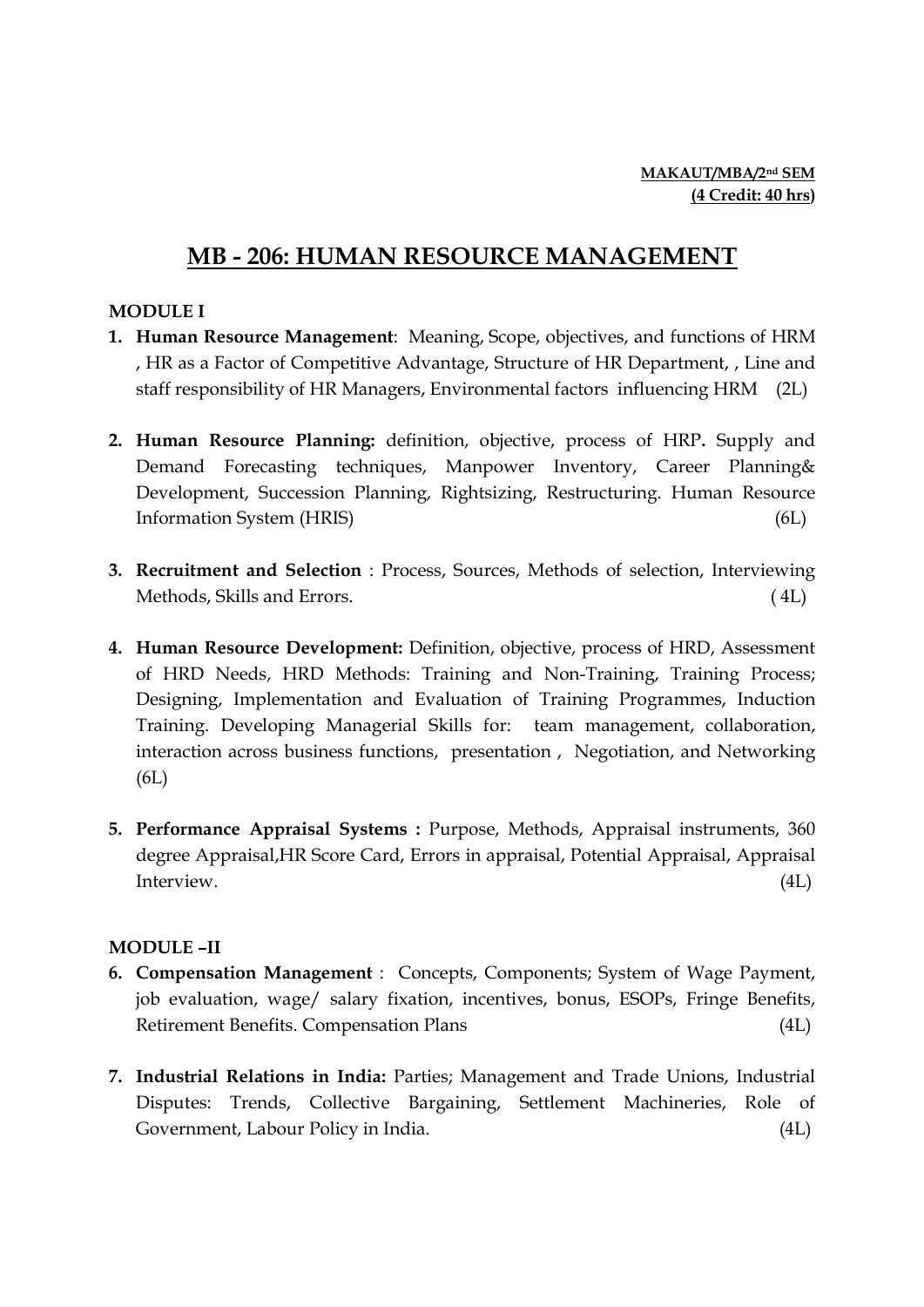- 8. Workers' Participation in Management: Concept, Practices and Prospects in India, Quality Circles and other Small Group Activities. (2L)
- 9. Discipline Management : Misconduct, Disciplinary action, Domestic Enquiry, Grievance Handling (4L)
- 10. Strategic HRM: Meaning, Strategic HRM vs Traditional HRM, SHRM Process, barriers to SHRM. Nature of e-HRM, eRecruitment & Selection, e-Performance Management, e-Learning (4L)

- 1. Agarwala T. Strategic Human Resource Management, OUP
- 2. Aswathappa, K. Human Resource Management, Tata McGraw Hill
- 3. Jyothi P. & Venkatesh, D.N. Human Resource Management, OUP
- 4. Ramaswamy, E.A. Managing Human Resources, OUP
- 5. Saiyadain, M.S Human Resource Management : Tata McGraw Hill
- 6. Mondal Sabari & Goswami Amal Human Resource Management: Vrinda Publications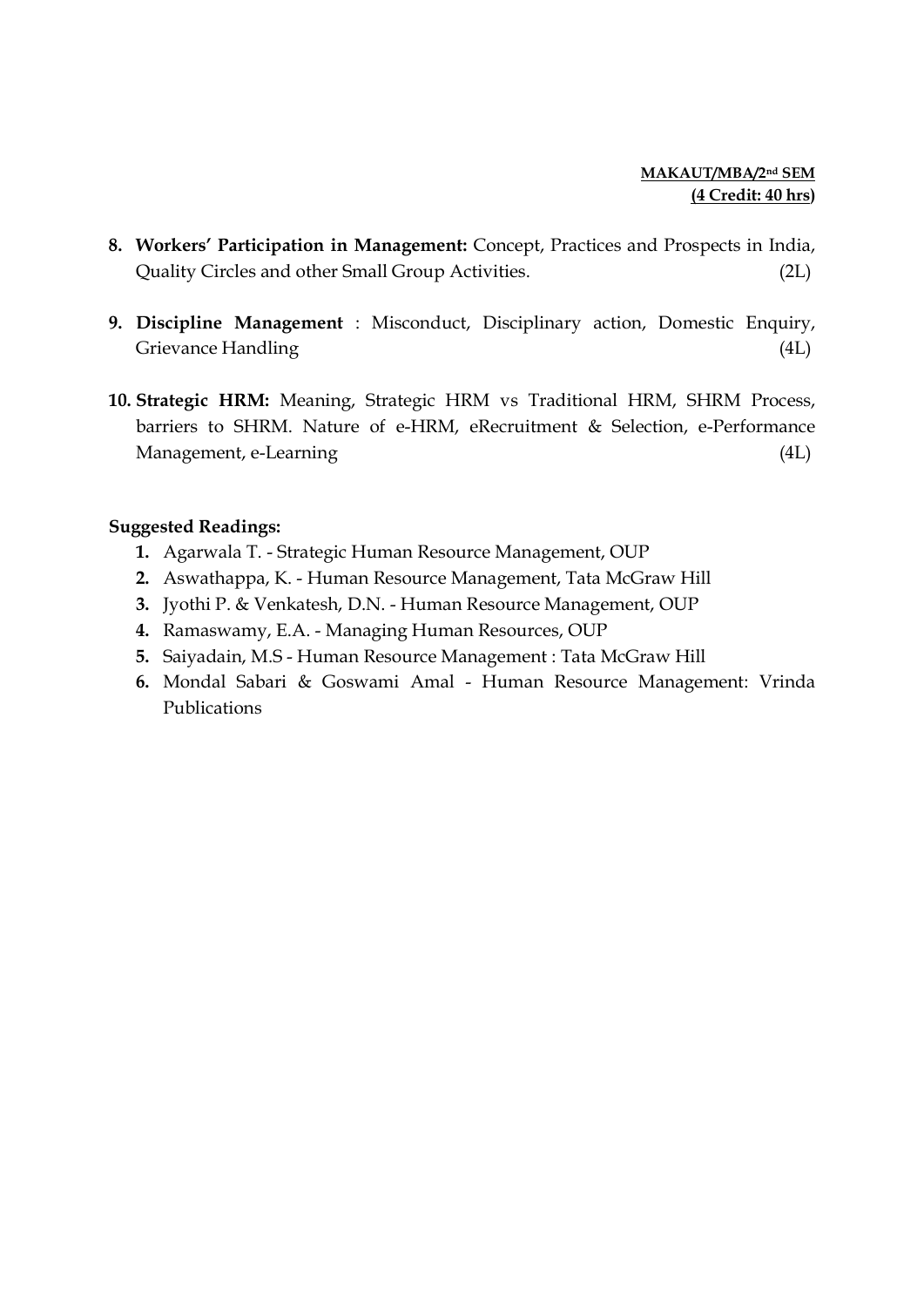# THIRD SEMESTER

# MB 301: ENTREPRENEURSHIP & PROJECT MANAGEMENT

#### MODULE I: ENTREPRENEURSHIP

- 1. Introduction: Meaning and Concept of Entrepreneurship, Innovation and entrepreneurship, Contributions of entrepreneurs to the society, risk-opportunities perspective and mitigation of risks [2L]
- 2. Entrepreneurship An Innovation: Challenges of Innovation, Steps of Innovation Management, Idea Management System, Divergent v/s Convergent Thinking, Qualities of a prospective Entrepreneur [2L]
- 3. Idea Incubation: Factors determining competitive advantage, Market segment, blue ocean strategy, Industry and Competitor Analysis (market structure, market size, growth potential), Demand-supply analysis [4L]
- 4. Entrepreneurial Motivation: Design Thinking Driven Innovation, TRIZ (Theory of Inventive Problem Solving), Achievement motivation theory of entrepreneurship – Theory of McClelland, Harvesting Strategies [2L]
- 5. Information: Government incentives for entrepreneurship, Incubation, acceleration. Funding new ventures – bootstrapping, crowd sourcing, angel investors, Government of India's efforts at promoting entrepreneurship and innovation – SISI, KVIC, DGFT, SIDBI, Defense and Railways [4L]
- 6. Closing the Window: Sustaining Competitiveness, Maintaining Competitive Advantage, the Changing Role of the Entrepreneur. [2L]
- 7. Applications and Project Reports Preparation [4L]

### MODULE II: PROJECT MANAGEMENT

8. Definitions of Project and Project Management, Issues and Problems in Project Management, Project Life Cycle - Initiation / Conceptualization Phase, Planning Phase, Implementation / Execution Phase, Closure / Termination Phase [4L]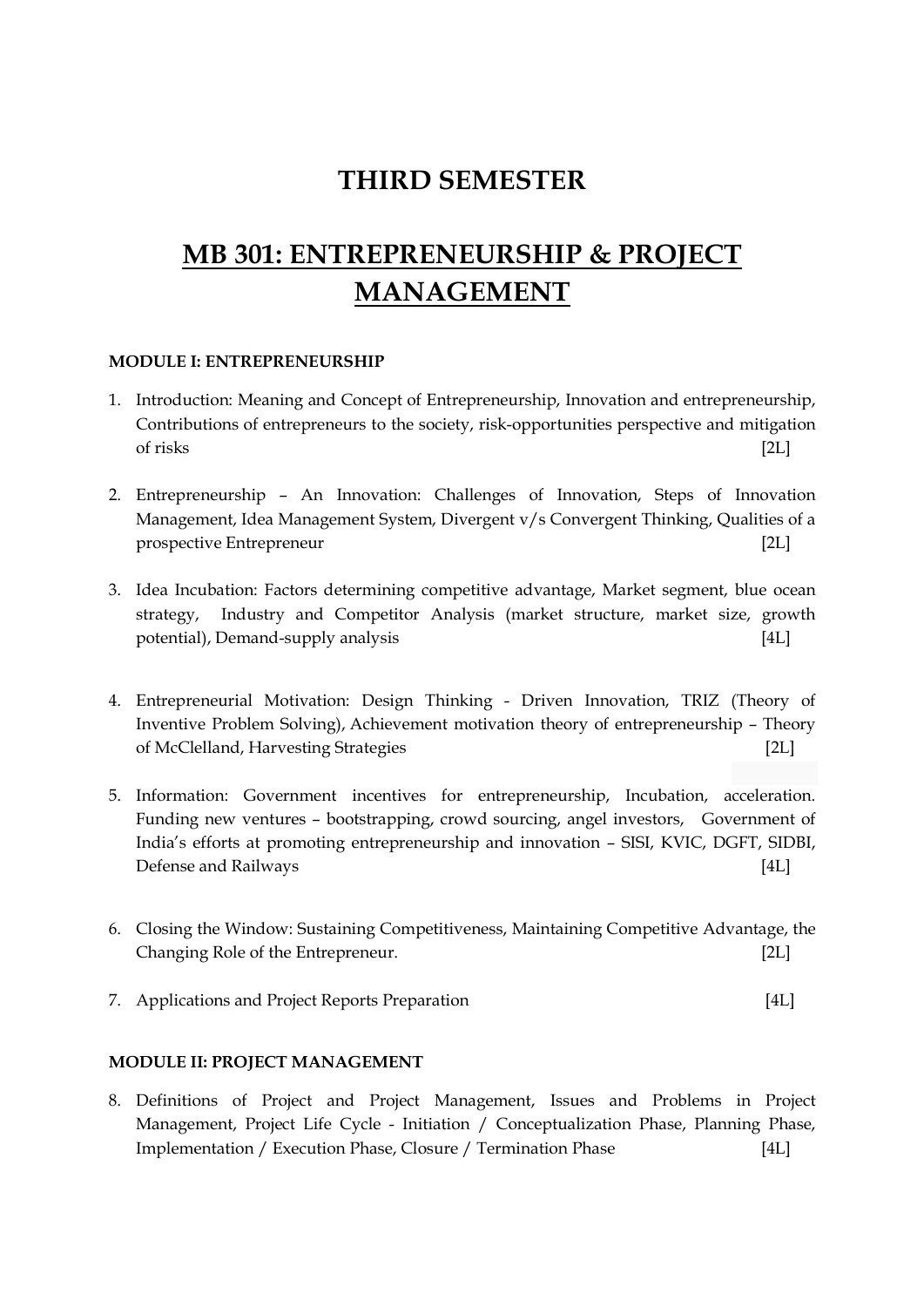- 9. Project Feasibility Studies Pre-Feasibility and Feasibility Studies, Preparation of Detailed Project Report, Technical Appraisal, Economic/Commercial/Financial Appraisal including Capital Budgeting Process, Social Cost Benefit Analysis [2L]
- 10. Project Planning Importance of Project Planning, Steps of Project Planning, Project Scope, Work Breakdown Structure (WBS) and Organization Breakdown Structure (OBS), Phased Project Planning [2L]
- 11. Project Scheduling and Costing Gantt chart, CPM and PERT Analysis, Identification of the Critical Path and its Significance, Calculation of Floats and Slacks, Crashing, Time Cost Trade-off Analysis, Project Cost Reduction Methods. [6L]
- 12. Project Monitoring and Control Role of Project Manager, MIS in Project Monitoring, Project Audit [2L]
- 13. Case Studies with Hands-on Training on MS-Project [4L]

- 1. Innovation and Entrepreneurship by Drucker, P.F.; Harper and Row
- 2. Business, Entrepreneurship and Management: Rao, V.S.P. ;Vikas
- 3. Entrepreneurship: Roy Rajeev; OUP.
- 4. Text Book of Project Management: Gopalkrishnan, P. and Ramamoorthy, V.E.; McMillan
- 5. Project Management for Engineering, Business and Technology: Nicholas, J.M., and Steyn, H.; PHI
- 6. Project Management: The Managerial Process: Gray, C.F., Larson, E.W. and Desai, G.V.; **MGH**

# MB 302: CORPORATE STRATEGY

#### MODULE I:

- 1. Strategic Management: Objectives, policies, Tools Balanced Score Card, Strategic Management process. [4L]
- 2. Environmental Scanning: SWOT Analysis, External Environment Analysis (Economic, Legal, Political, Social, Geographic, Technical); Internal Environment Analysis - Strategic Advantage Factors (Finance, Marketing, Production, HR, R & D, etc.) [4L]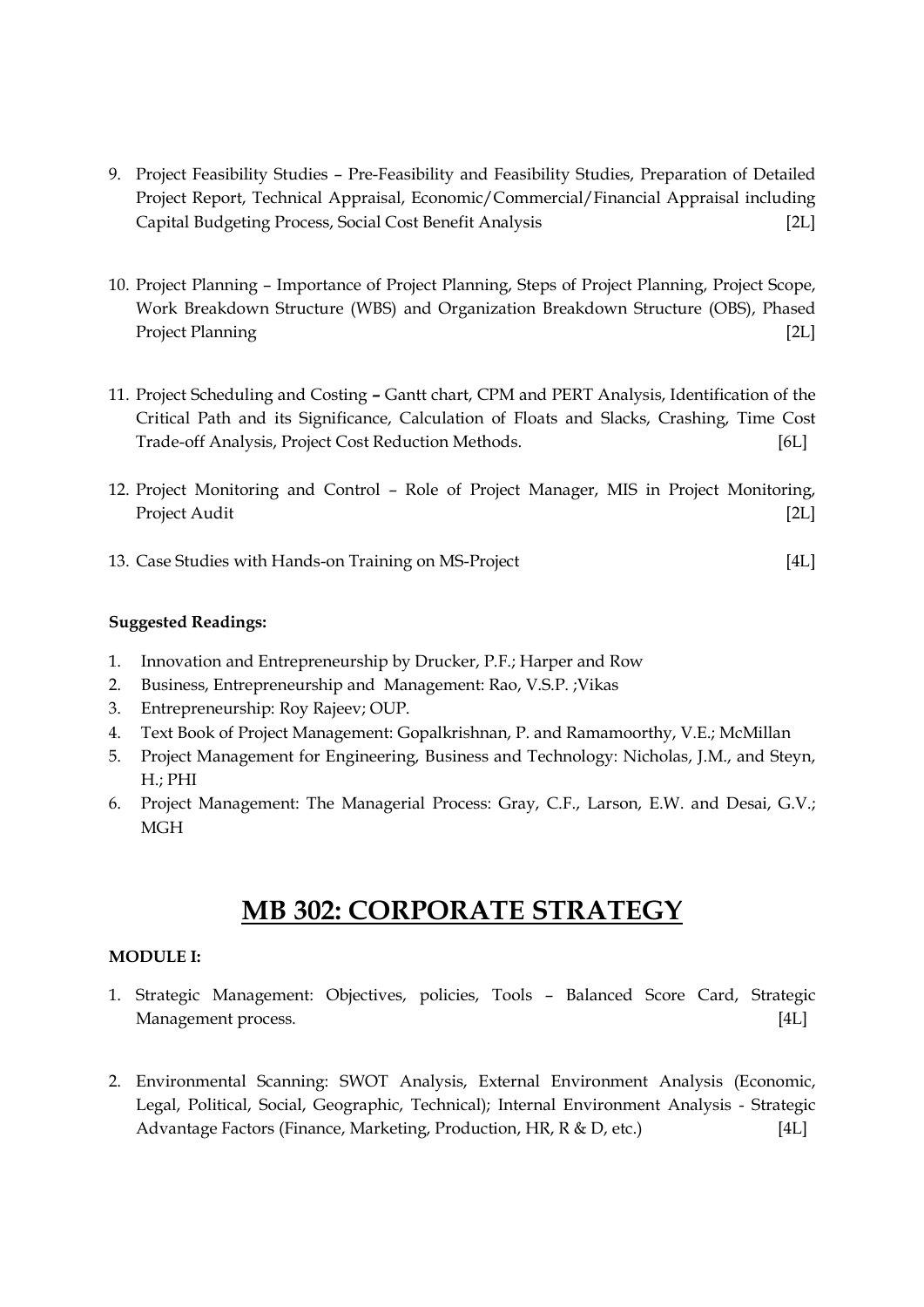- 3. Strategic Planning: Corporate; Functional and Managerial Goal Setting; Positioning Organization, Models for Resource Allocation, Environmental Turbulence Strategic Investment, Strategic Entry [6L]
- 4. Formulating Strategies: Corporate, Administrative/Executive and Operating Levels, Developing Functional Strategies – Production/Operations, Finance, Marketing, HR, Materials, R & D; BCG Matrix, Portfolio analysis. [6L]

### MODULE II:

- 5. Implementation of Strategies: Role of Managers, Leadership, Strategic Control System and Measurement, Structural Implementation, Functional Implementation. [6L]
- 6. Strategic Actions: Mergers, Acquisitions, Diversification, Joint Ventures, De-Merger, etc.
- $[4L]$ 7. Evaluation of Strategy: Need, Problems, Criteria for Evaluation (Qualitative/Quantitative), Process of Evaluation [4L]
- 8. Case studies Strategic Planning and Management [6L]

- 1. Corporate Strategies: Banerjee, Bani P.; OUP
- 2. Crafting the Strategy: Das, Ranjan :, Tata McGraw Hill
- 3. Business Policy and Strategic Management: Kazmi, A., Tata McGraw Hill
- 4. Global Strategic Management: Mellahi, K.,Frynas, J.G.and Finlay, P., OUP
- 5. Competitive Strategy: Porter, Michael E., The Free Press
- 6. Discourses on Strategic Management: Roy, Dilip; Asian Books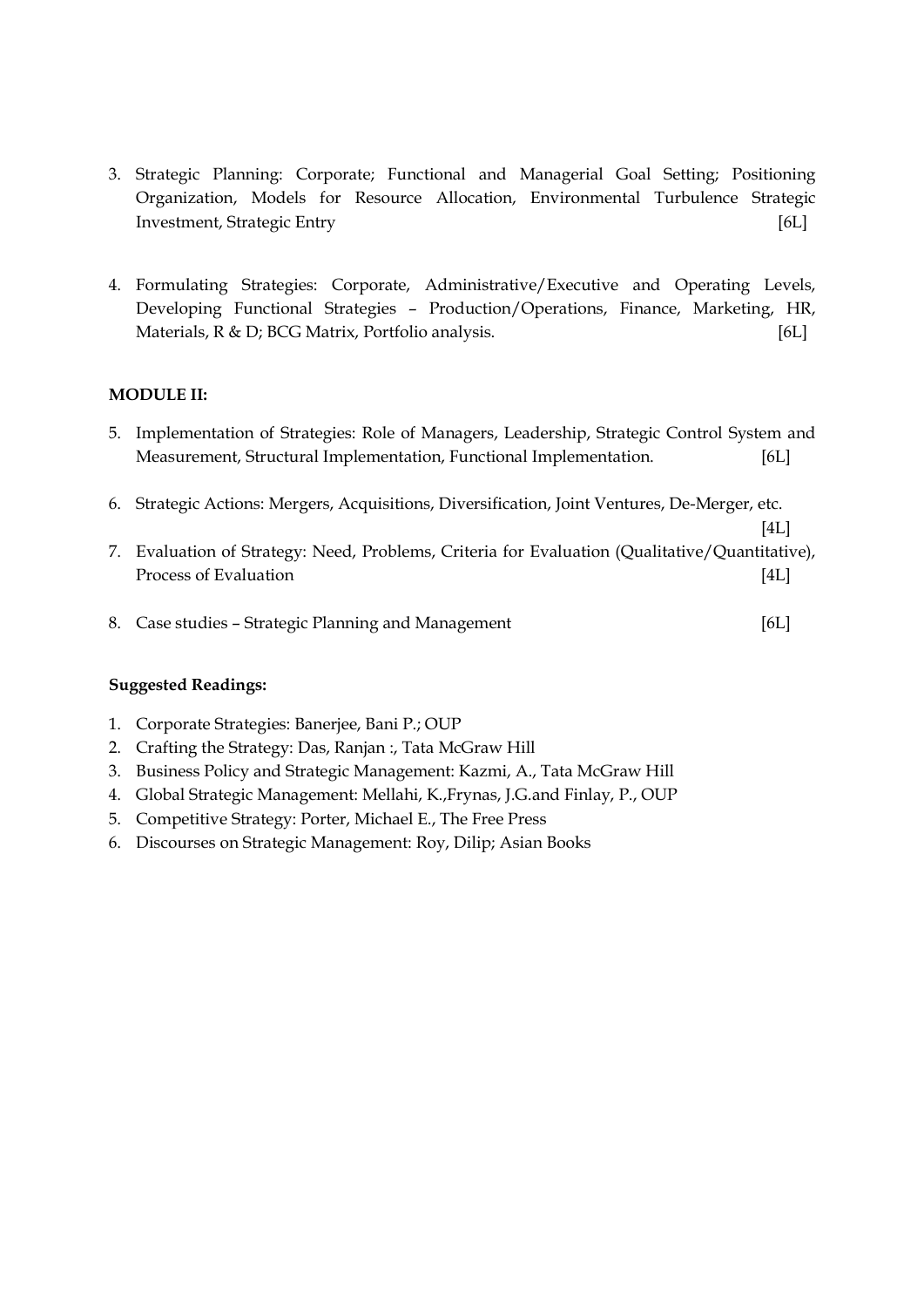#### ELECTIVE PAPERS

# SPECIALIZATION: MARKETING

# MM 301: B2B MARKETING

### MODULE I:

- 1. Nature of Business Marketing: Business Marketing Concept, Business vs. Consumer Marketing, Economics of Industrial demand, Types of Industrial Markets, Types of Business Customers, Classifying Industrial Products and Services, Business customers' purchase orientations, Organizational Procurement Characteristics, Environment Analysis in Business Marketing. [6L]
- 2. Organizational Buying Behavior: Organizational Buying Process, Types of purchases/buying situations, Buying Centre Concept, Inter Personal Dynamics of Business Buying Behaviour, Roles of Buying centre, Conflict Resolution in Decision, The Webster and Wind model of Organizational Buying Behaviour, Ethics in Purchasing. [6L]
- 3. Business Marketing Research: Differences between B2C and B2B Marketing Research, Sales Forecasting Approaches, Top-Down, Bottom-up approaches. [2L]
- 4. Market Segmentation: Segmenting, Targeting and Positioning of Business Market, Value based segmentation, Model for segmenting the organizational Market. [4L]

### MODULE II:

- 5. Product Policy of established products: Classification of the product types; the life cycle of the product; Management products; Strategies for established products. Product policy of new product development: Strategies for the development of new products; Marketing systems; Marketing of engineering services. [4L]
- 6. Formulating Channel Strategy: Nature of Business Marketing channels, Intermediaries, Direct and Indirect Channels, Channel Objectives, Channel Design, Managing Channel Members, Selection and Motivation of Channel Members, Channel conflicts [4L]
- 7. Pricing Strategy: Price Determinants, Factors that Influence the Pricing Strategies, Pricing Methods, concept of learning curves, Pricing Strategies, Pricing Policies, Terms of Payment, Competitive Bidding, Leasing [2L]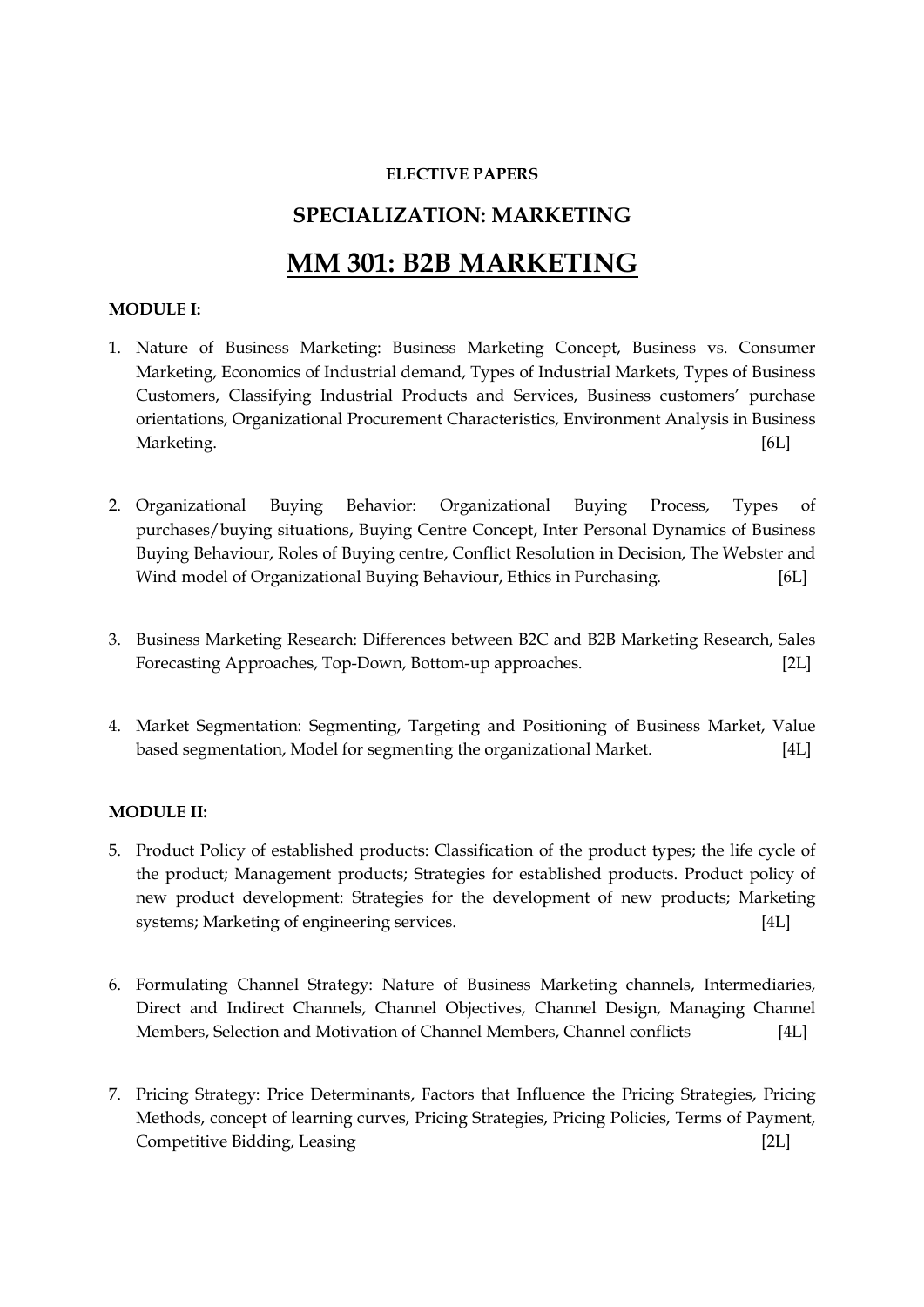- 8. The Promotional Strategies: Communication Objectives, Role of personal relation, Advertising, Sales Promotion in Industrial Markets, Trade shows and Exhibitions. [2L]
- 9. Management of Sales Force: Personal Selling, steps involved in B2B personal selling, process of tendering, Key Account Management, Managing the Industrial Sales Force, Organizing and controlling the industrial sales force activity, planning for sales force deployment. [4L]
- 10. B2B through E-Commerce: Business-to-Business forms of E-Commerce, Models for B2B ecommerce, marketing strategy for the electronic market place. [4L]
- 11. Case Studies in Indian context only [2L]

- 1. Industrial Marketing by P. K. Ghosh; Oxford University Press
- 2. Indian Cases in B2B Marketing by Dilip Sarwate
- 3. Fundamentals of Business to Business by Coe John; McGraw-Hill Education
- 4. Business Market Management by Jr. Anderson James C; Pearson
- 5. Driving Demand: Transforming B2B Marketing to Meet the Needs of the Modern Buyer by Carlos Hidalgo; Palgrave Macmillan
- 6. The Challenger Sale by Matthew Dixon, Brent Adamson; Penguin

# MM 302: DIGITAL & SOCIAL MEDIA MARKETING

### MODULE I:

- 1. Fundamentals of Digital Marketing: concept, history, types, implementation and benefits of digital marketing [2L]
- 2. Search Engine optimization: concept of Search Engines optimization, how SEO operates, website domain, file name, design layouts, optimized keywords, keyword frequency weightage, prominence, placement of keywords, finding keyword, word stemming, metatag optimization, title optimization, anchor optimization, mobile SEO techniques. [8L]
- 3. Social Media Marketing: concept, as a marketing tool, importance of social media marketing, Social marketing strategy (SMO) for business, SMO key concepts, business profile creation, brand awareness, social engagement; Viral marketing, tools of measurement of popularity, traffic, analytics and statistics. [8L]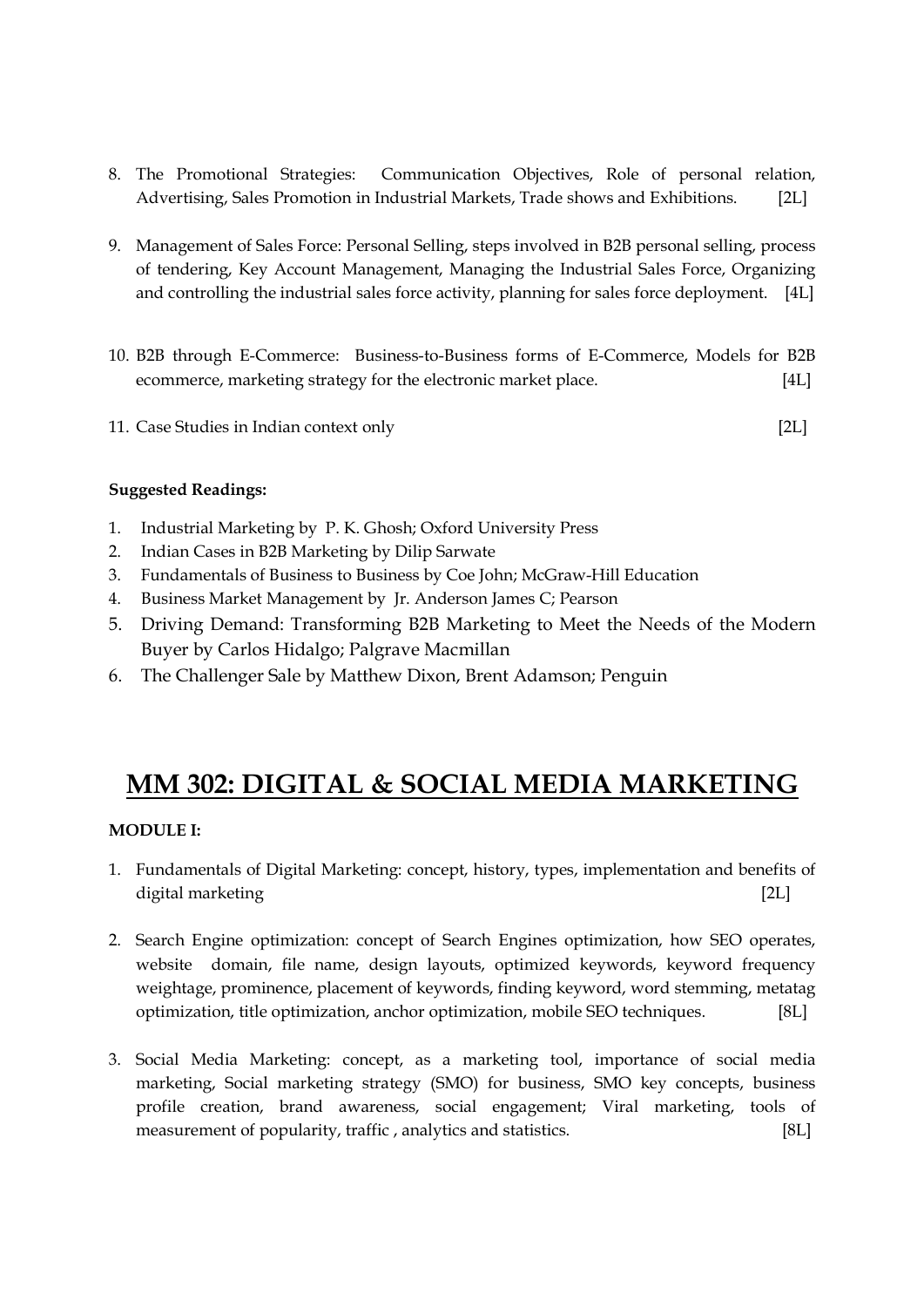#### MODULE II:

- 4. Facebook marketing: overview-types of facebook pages, growth of business through facebook; profile page setup, page navigation, influencer, ad options, page promotion, identity target , likes philosophy, create and engaging fans, call to action, video promotion, marketing tricks, FB analytics. [8L]
- 5. Twitter Marketing: Concept, advantages, implementation of twitter; create of twitter account, follower growth, hash tags, sponsor of twitter/hash tags, twitter analytics. [4L]
- 6. Google+: Concepts, advantages, creating page on Google+, customization, integration with website/blog, increase in followers, promotion and tools. [4L]
- 7. Linkedin: concept, benefits, promotion and growth of business using linkedin. [4L]
- 8. Case Study [2L]

### Suggested Readings:

- 1. Understanding Digital Marketing by Damian Ryan , Pearson
- 2. Fundamentals of Digital Marketing by Puneet Singh Bhatia
- 3. Digital Marketing cases from India by Rajendra Nargudkar and Romi Sainy
- 4. Marketing 4.0: Moving from Traditional to Digital by Kotler, Kartajaya, Setiawan
- 5. Social Media Marketing by Tracy L Tuten and Michel R Solomon by SAGE
- 6. Social Media: 2017 Marketing Tools for Facebook, Twitter, Linkedin, Youtube, Instagram and Beyond by Mcdonald Jason.

# MM 303: IMC/ PROMOTION STRATEGY

#### MODULE I:

1. Introduction to Integrated Marketing Communication: Definition, features and role of IMC and its relation with marketing program Concept, Evolution of IMC, Reasons for Growth and Features. Promotional Tools for IMC, IMC Planning Process, Communication Process, AIDA and Hierarchy of Effect Model, Establishing Objectives and Budgeting: Determining Promotional Objectives, Sales vs. Communication Objectives, DAGMAR, Problems in Setting Objectives, and Setting Objectives for the IMC Program. [4L]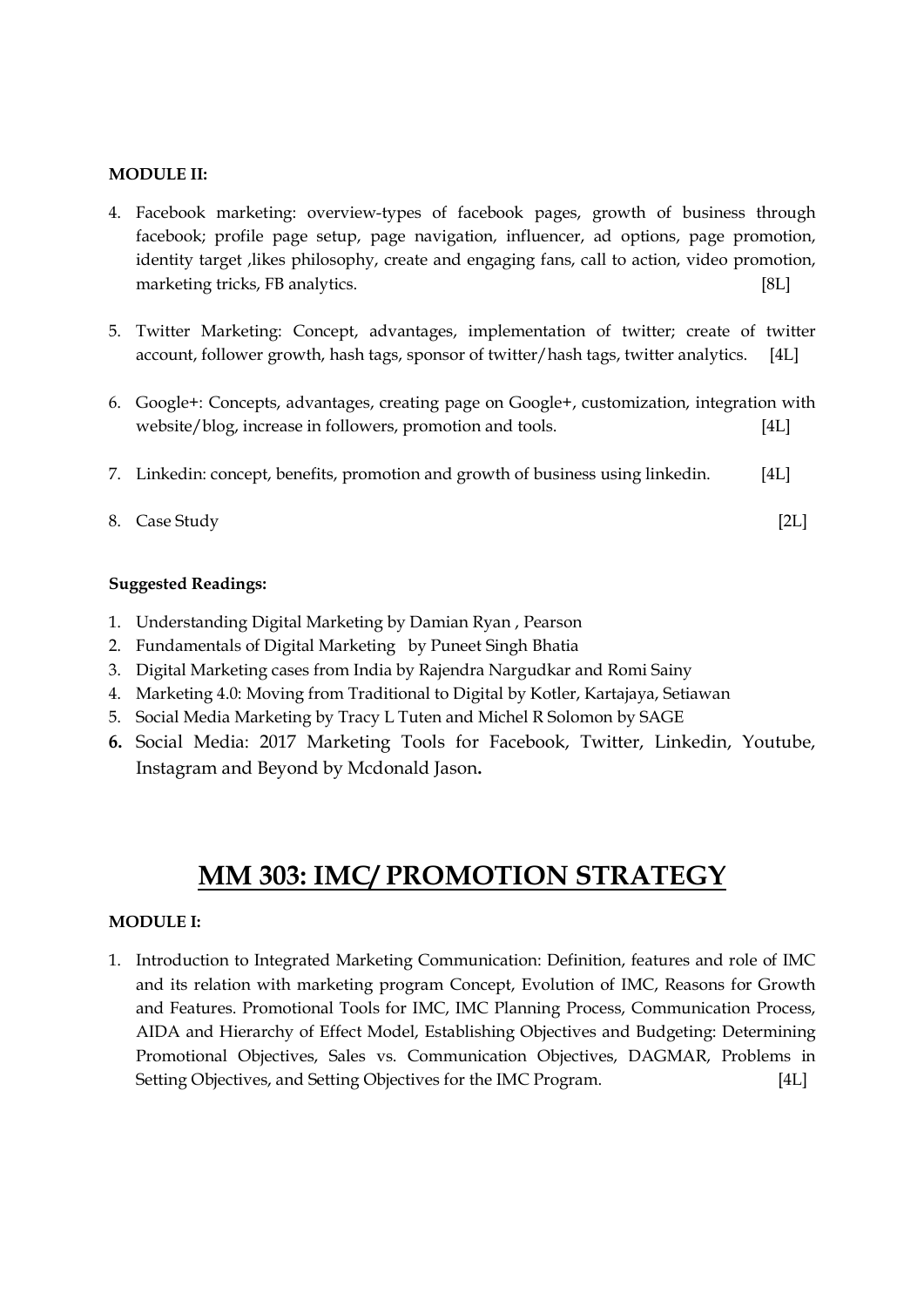- 2. Elements of IMC: Sales Promotion Different Types of Sales Promotion, Advantages and Disadvantages. Public Relation and Publicity – Types of PR, Process, Advantages and Disadvantages, Types of Publicity, Direct Marketing – Features, Advantages and Disadvantages, Personal Selling – Features, Advantages and Disadvantages, Advertising – Features, Advantages and Disadvantages,, New Trends in IMC, International Media. [6L]
- 3. Sales Promotion: Definition, Reasons for rapid growth of sales promotion, Objectives of sales promotion, Types of sales promotion, Tools and techniques of consumer and trade promotion with merits and demerits, Role of sales promotion in IMC programme [4L]
- 4. Public Relations and Corporate Advertising: Definition, New role of PR, Objectives, tools and techniques of public relations with merits and demerits, Corporate advertising- scope and types, role of PR in IMC programme [2L]
- 5. Evaluation of Promotional Effectiveness: Reasons to measure effectiveness, What, when, where, how to test, Testing methods - pre-testing and post testing techniques, Essentials of effective measures, Problems with current methods, Measuring effectiveness of other promotion [2L]

### MODULE II:

- 6. Advertisement: Introduction to Advertising: History of advertising, Definition, features and role of advertising, Relationship of advertising with other promotional mixes and marketing mix elements, Various forms of Advertising: (national, retail, cooperative, trade, industrial financial, corporate, public services, political) [2L]
- 7. Advertising Industry: Advertisers, Advertising agencies and support organizations, Types of agencies, Structure, role and functions of ad agencies, Agency compensation and evaluation. [2L]
- 8. Advertising Planning and Budgeting: Planning process, steps, situation analysis, objective setting, budgeting, developing promotional strategies, implementation and control, Budgeting approaches – different methods, allocation of budget [2L]
- 9. Designing an Advertisement: Different dimensions, Importance of creativity to advertising, Creative process, developing a creative brief, Message Strategies: Message structure, Message appeals- rational, emotional, Message source-credibility, attractiveness, power.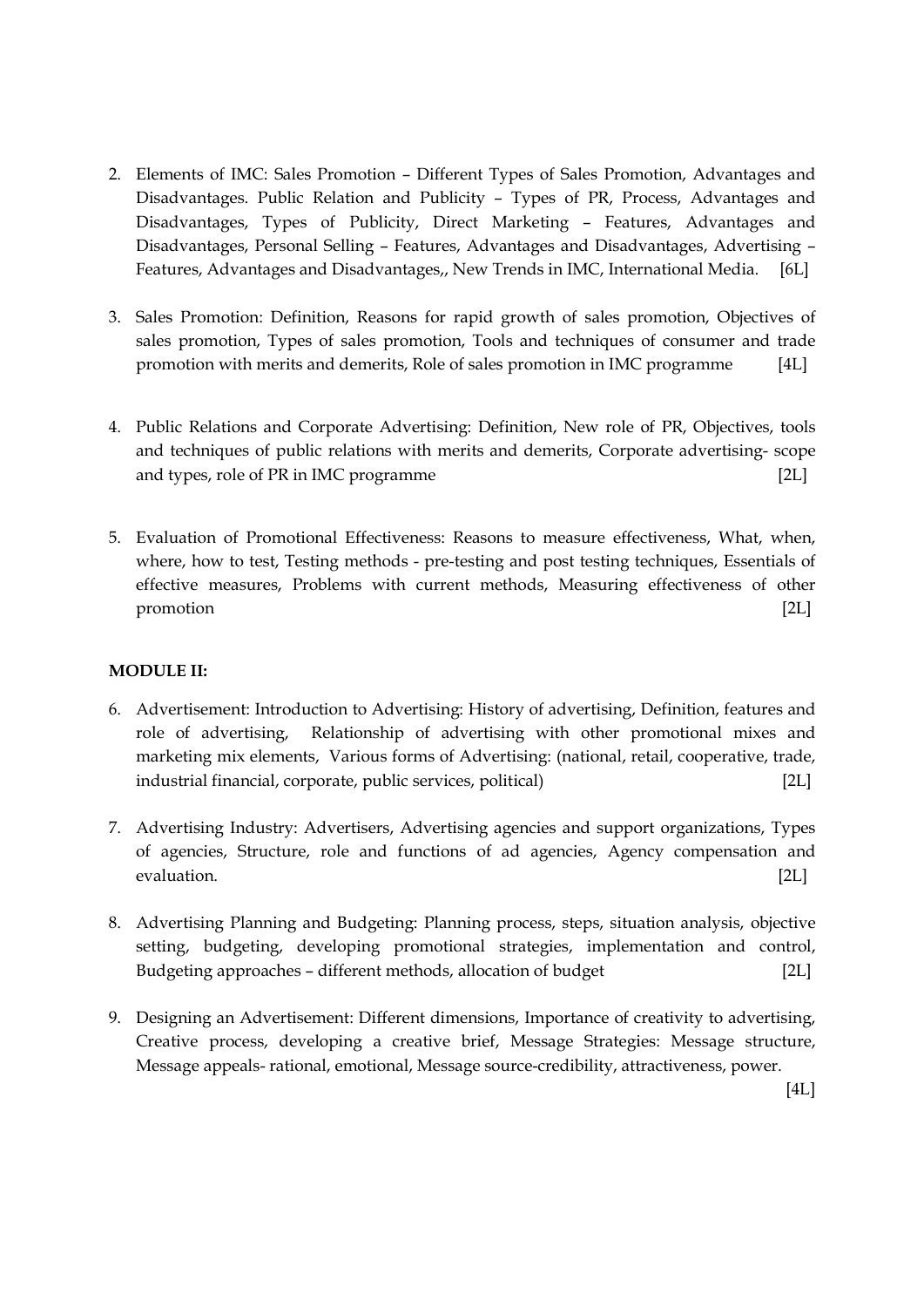- 10. Execution frameworks: for print and electronic media copywriting, body copy, headlines, layout, visuals, slogans, logos, signatures, storyboards [2L]
- 11. Media Strategies: Media planning process, Media mix, Coverage, Reach, Frequency, Impact, Scheduling, Different types of media – television, radio, print, outdoor, characteristic features, advantages and limitations, Factors influencing choice of media flows and functions, Channel design decisions.. [4L]
- 12. Social Media marketing: Concept, role and features of SMO, SEO, Facebook, Twitter, Linkedin, youtube as means of marketing communication. [2L]
- 13. Advertising and Society: Social social and cultural, Ethical deceptive, offensive, economical- effect on consumer choice, competition, cost and prices, and Regulatory aspects of advertising – ASCI [2L]
- 14. Case Study on aspects of Advertising [2L]

- 1. Contemporary Advertising: Arens W.F.; TMH
- 2. Advertising and Promotion: Belch G.E. and Belch M.A; TMH
- 3. Integrated Advertising, Promotion and Marketing Communications: Clow K.E., Baack D.; Pearson
- 4. Advertising and Integrated Brand Promotion: O'Guinn T. C., Allen C.T.; South Western
- 5. Ogilvy on Advertising: Ogilvy David; Pan Books
- 6. Understanding Digital Marketing: Damian Ryan, Pearson

# MM 304: MARKETING RESEARCH

#### MODULE I:

- 1. Marketing Research: Introduction, Application of research in managerial decision making, Aims, roles, functions and sources of research, Client-user interface – role conflict and resolution [2L]
- 2. Research Process: Steps in planning research purpose and objectives, Converting a manager's problem to a researcher's problem, Problem formulation, research design, data collection, analysis, report presentation, Preparation of the research proposal. [4L]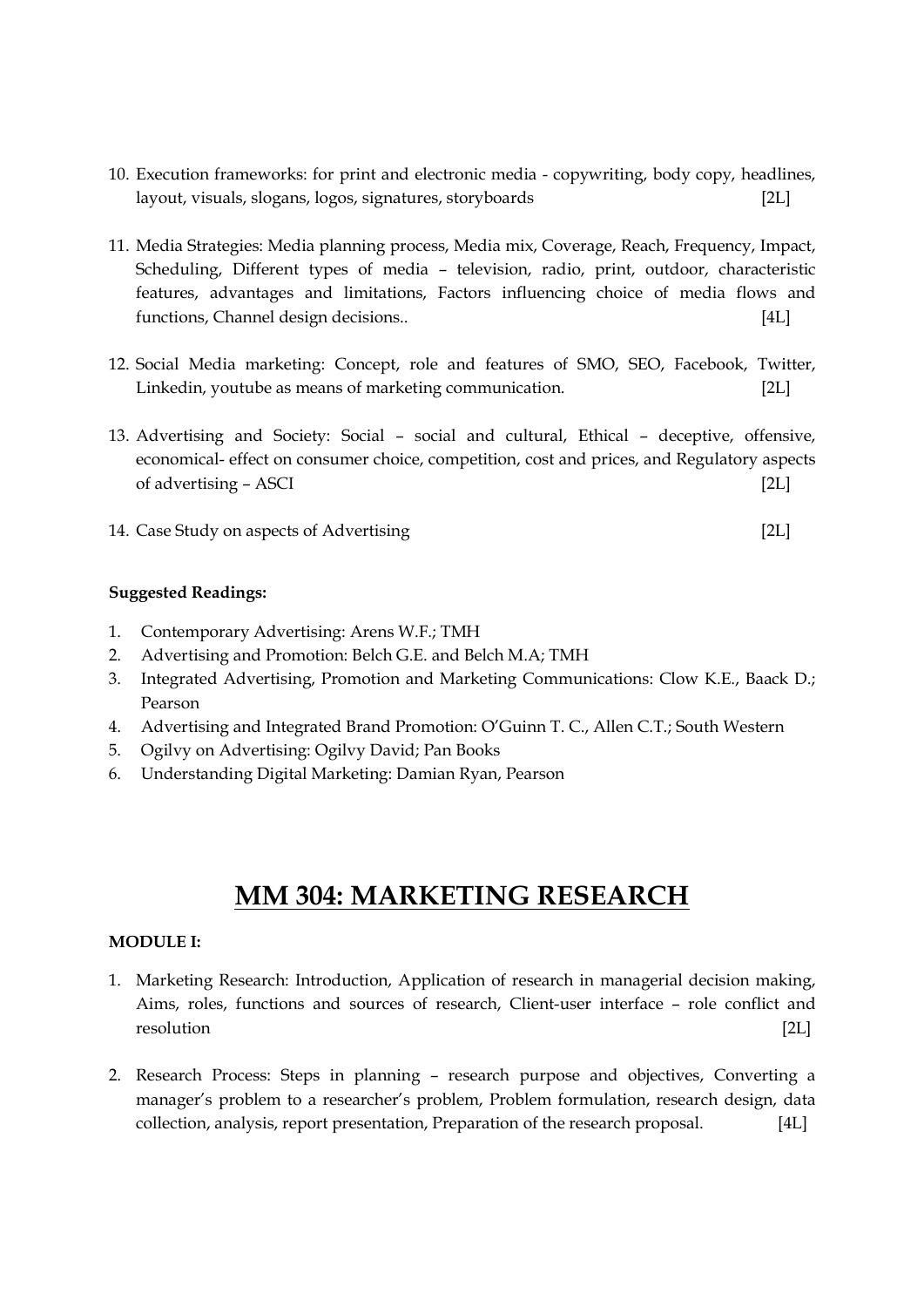- 3. Research Design: Types of research exploratory studies, descriptive studies, causal studies, Types of information needed - behavioural and non-behavioural correlates [4L]
- 4. Sources of Data: Primary and secondary source (govt., non-govt. and syndicated research), Errors in data collection **contract in the collection contract in the collection [4L]**
- 5. Primary Source Methods of Data Collection: Focus groups, Observations, Case histories; Surveys – survey methods - structured and unstructured, direct and indirect methods, indepth interviews, panels, interview media: personal, telephone, internet and mail, questionnaire construction and pre-testing, qualitative and quantitative research. [4L]

### MODULE II:

6. Measurement and Scaling: Types of scales (data/levels of measurements), nominal, ordinal, interval, ratio scales, Attitude measurement methods - variability methods (paired comparison, ranking, rating, ordered category sorting), Quantitative judgment methods

 $[6L]$ 

- 7. Sampling: Census vs. sample, Steps in sampling process, Definition of population, frame, unit and element, Types of sampling: Probabilitistic and non-probabilitistic sampling techniques Determination of sample size [4L]
- 8. Analysis of Data: Classification of data, Analytical techniques univariate analysis, hypothesis testing- parametric and non-parametric tests, bivariate analysis. Some multivariate analysis techniques like multiple regression, discriminant analysis, factor analysis, cluster analysis, multi - dimensional scaling and conjoint analysis, forecasting methods (application and interpretation only) [10L]
- 9. Application Areas: Advertising Sales analysis and forecasting, Case Studies [2L]

- 1. Research for Marketing Decisions: P. Green and D. Tull and G. Albaum; PHI
- 2. Marketing Research: Text and Cases; Boyd and Westfall; AIT Bookseller
- 3. Marketing Research: Luck and Rubin; PHI
- 4. Marketing Research: D.R. Cooper and P.S. Schindler; TMH
- 5. Marketing Research: Naresh K Malhotra; Pearson
- 6. Marketing Research: G C Beri; Tata McGraw Hill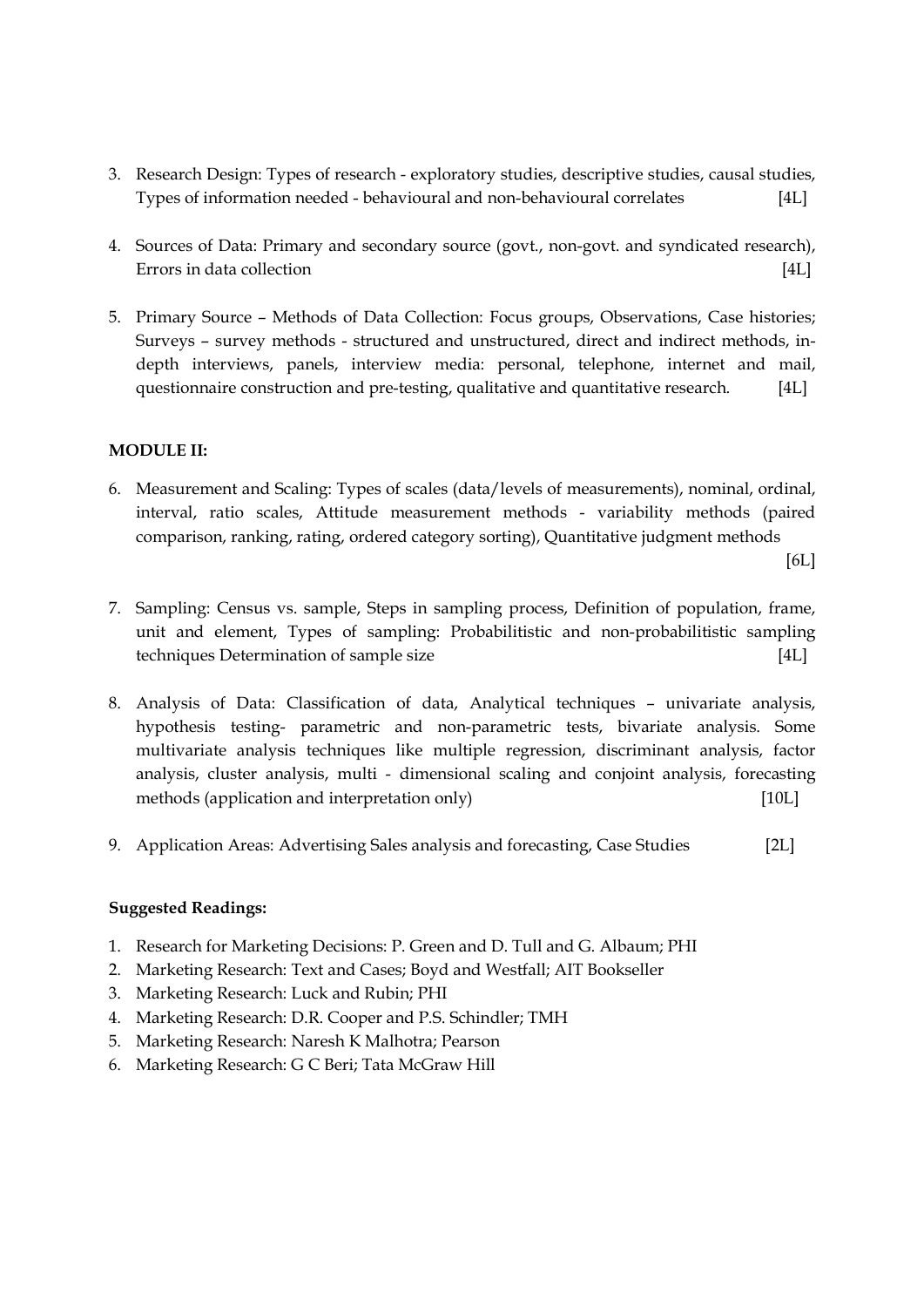# SPECIALIZATION: MANAGEMENT INFORMATION SYSTEM

# MIS 301: DATA MINING FOR BUSINESS DECISION

## MODULE I:

- 1. Introduction to Data Mining: Data Mining Concept, Goals, Stages of Mining Process, Applications, Techniques, Knowledge representation methods, Challenges. [4L]
- 2. Data Preprocessing: Data types, Quality, Descriptive data summarization central tendency and dispersion measure, Data cleaning, Outlier detection, Data integration and transform, Data reduction. [6L]
- 3. Association Rule Mining: Market-basket analysis basics, Naïve algorithm, Apriori algorithm, Software for Association Rule Mining. [4L]
- 4. Classification and Prediction: Decision Tree, Bayesian classification, Rule-based classification, Prediction – Linear Regression [4L]

### MODULE II:

- 5. Data Warehouse and OLAP: Data Warehouse and DBMS, Multidimensional data model, OLAP operations. [6L]
- 6. Clustering: Basic issues in clustering, Partitioning methods: k-means, Hierarchical methods: distance-based agglomerative and divisible clustering, Cluster Analysis Software. [8L]
- 7. Data Mining Software and Applications: Text mining: extracting attributes (keywords), structural approaches (parsing, soft parsing), Bayesian approach to classifying text, Web mining: classifying web pages, extracting knowledge from the web, Social impacts of data mining, information privacy and data security, IT Act overview. [6L]
- 8. Case Study [2L]

- 1. Tan, Steinbach and Kumar, Introduction to Data Mining, Pearson
- 2. Han and Camber, Data Mining: Concepts and Techniques, Morgan Kaufmann
- 3. Foreman, Data Smart: Using Data Science to Transform Information into Insight, John Wiley
- 4. Dunham, Data Mining : Introductory and Advanced Topics, Pearson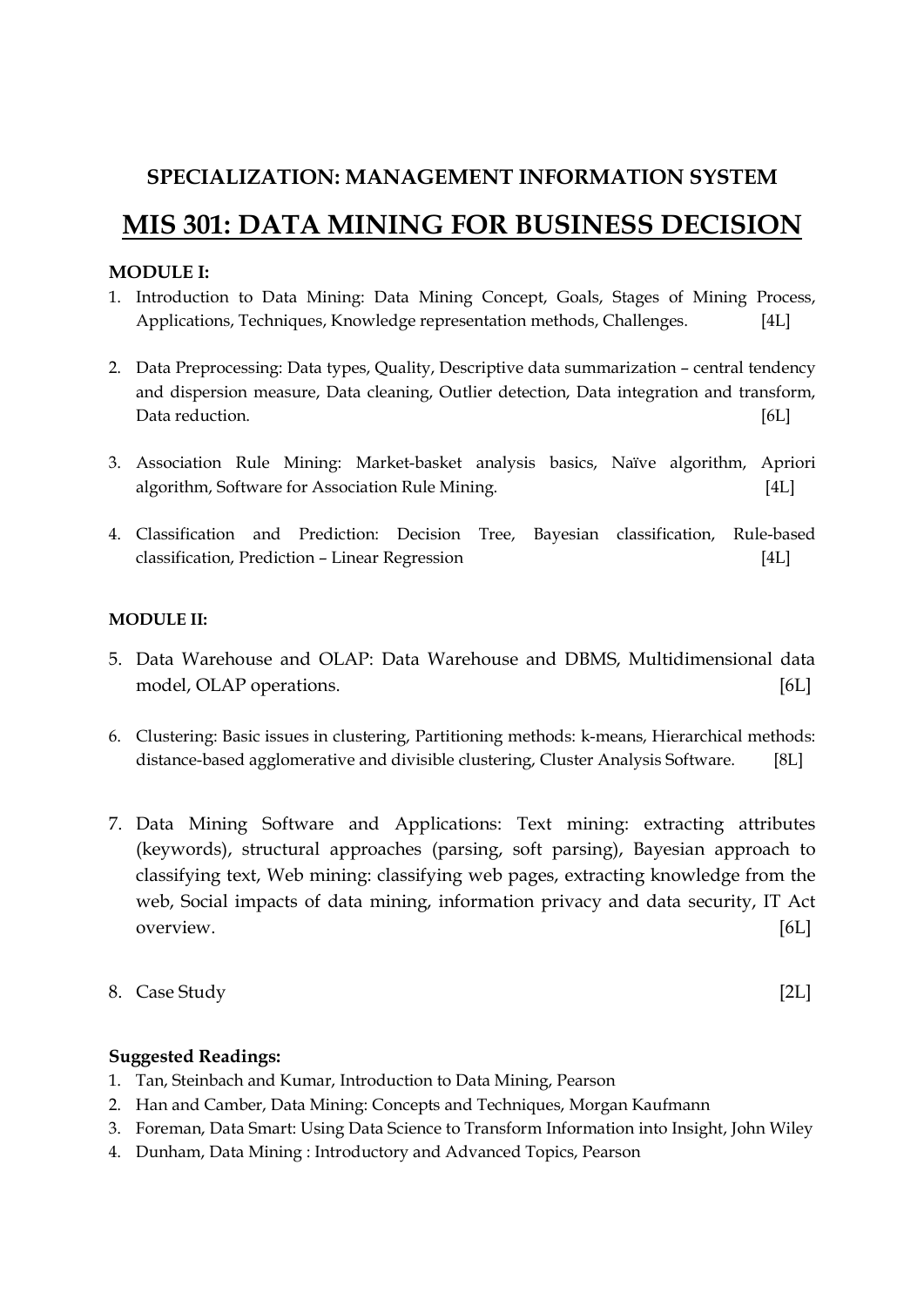- 5. Vipin Kumar: Introduction to Data Mining, Pearson
- 6. Ian, H. Witten, Frank: Data Mining: Practical Machine Learning Tools and Techniques, Elsevier.

# MIS 302: E-COMMERCE and DIGITAL MARKETS

## MODULE I:

- 1. E-Commerce /E-Business: Introduction, Advantages and Disadvantages, Benefits, Features, Business models of E-Commerce, Model based on revenue models, Implementation E-Commerce business, Infrastructure Requirement for E-Commerce, Different types of Networking for E-Commerce ,Internet, Extranet and Intranet, Intelligent System, Risk of Ecommerce –Overview, Security for E-Commerce, Security Standards, Farewell, Cryptography [8L]
- 2. M-Commerce: Definition, Classification, Advantages and Disadvantages, Benefits, Pitfalls of M-Commerce, Hand Held Devices, Mobility and Commerce, Mobile Computing, Wireless Web, Payment Mode. [6L]
- 3. E-Strategy: Overview, Strategic Methods for developing E-Commerce, E-Advertisement, Payment Mode, E-Cheque, E-cash, E-Threats and Protection [6L]

## MODULE II:

- 4. ERP and SCM: Definitions-ERP,CRM,SCM, Concept of ERP, Evolution of ERP, Scope and Problem of ERP selection and Implementation ,Selection of EEP process, Feature of Commercial Software, Concept of CRM, Features ,Applications, SRM portal, SCP tools, SCE, Framework, Internet's Effect on Supply Chain Power, Case Study [8L]
- 5. E- Marketing/ Digital Marketing: E-shopping, Role, Policies ,Online Marketing and Offline marketing, SEO,SMM,SEM, Meta Tags, Content Marketing, Marketing in Digital Age, Telemarketing, Commercial packages for E-shopping Portal, Case Study [6L]
- 6. EDI: Introduction, Definition, Features, Benefits, Application, Model, Protocol [4L]

|  | 7. Case Study | [2L] |  |
|--|---------------|------|--|
|--|---------------|------|--|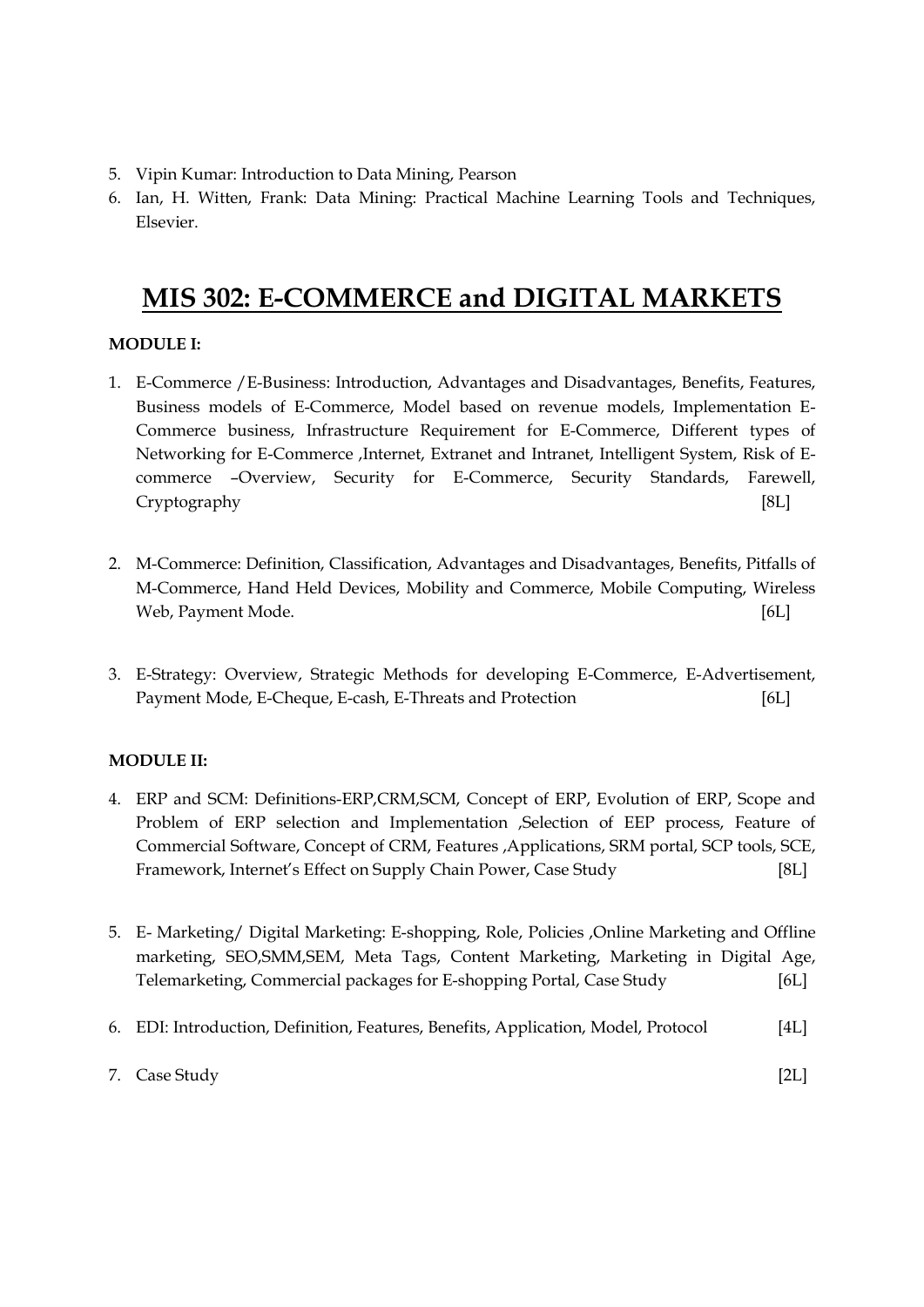- 1. Dropshipping E-commerce Business Model 2019: Steven Sparrow
- 2. Electronic Commerce: Gray P. Schneider
- 3. E-Commerce Website Optimization: Dan Croxen-John, Johann van Tonder
- 4. Electronics Commerce –Technologies and Applications: Bhaskar Bharat, TMH
- 5. Frontiers of Electronic Commerce: Kalakota ,Whinston, Pearson Education
- 6. E-Commerce : Strategy Technologies and Applications: Whiteley, David, TMH

# MIS 303: MANAGING SOFTWARE PROJECTS

### MODULE I:

- 1. Project Evaluation and Project Planning: Importance of Software Project Management Activities Methodologies – Categorization of Software Projects – Setting objectives – Management Principles – Management Control – Project portfolio Management – Costbenefit evaluation technology – Risk evaluation – Strategic program Management – Stepwise Project Planning [8L]
- 2. Project Life Cycle: Software process and Process Models Choice of Process models mental delivery – Rapid Application development – Agile methods – Extreme Programming – SCRUM – Managing interactive processes [4L]
- 3. Effort Estimation: Basics of Software estimation Effort and Cost estimation techniques COSMIC Full function points – COCOMO II. Parametric Productivity Model – Staffing Pattern [4L]
- 4. Activity Planning And Risk Management: Objectives of Activity planning Project schedules – Activities – Sequencing and scheduling – Network Planning models – Forward Pass and Backward Pass techniques – Critical path (CRM) method – Risk identification – Assessment – Monitoring – PERT technique – Monte Carlo simulation – Resource Allocation – Creation of critical patterns – Cost schedules. [6L]

### MODULE II:

5. Project Management and Control: Framework for Management and control – Collection of data Project termination – Visualizing progress – Cost monitoring – Earned Value Analysis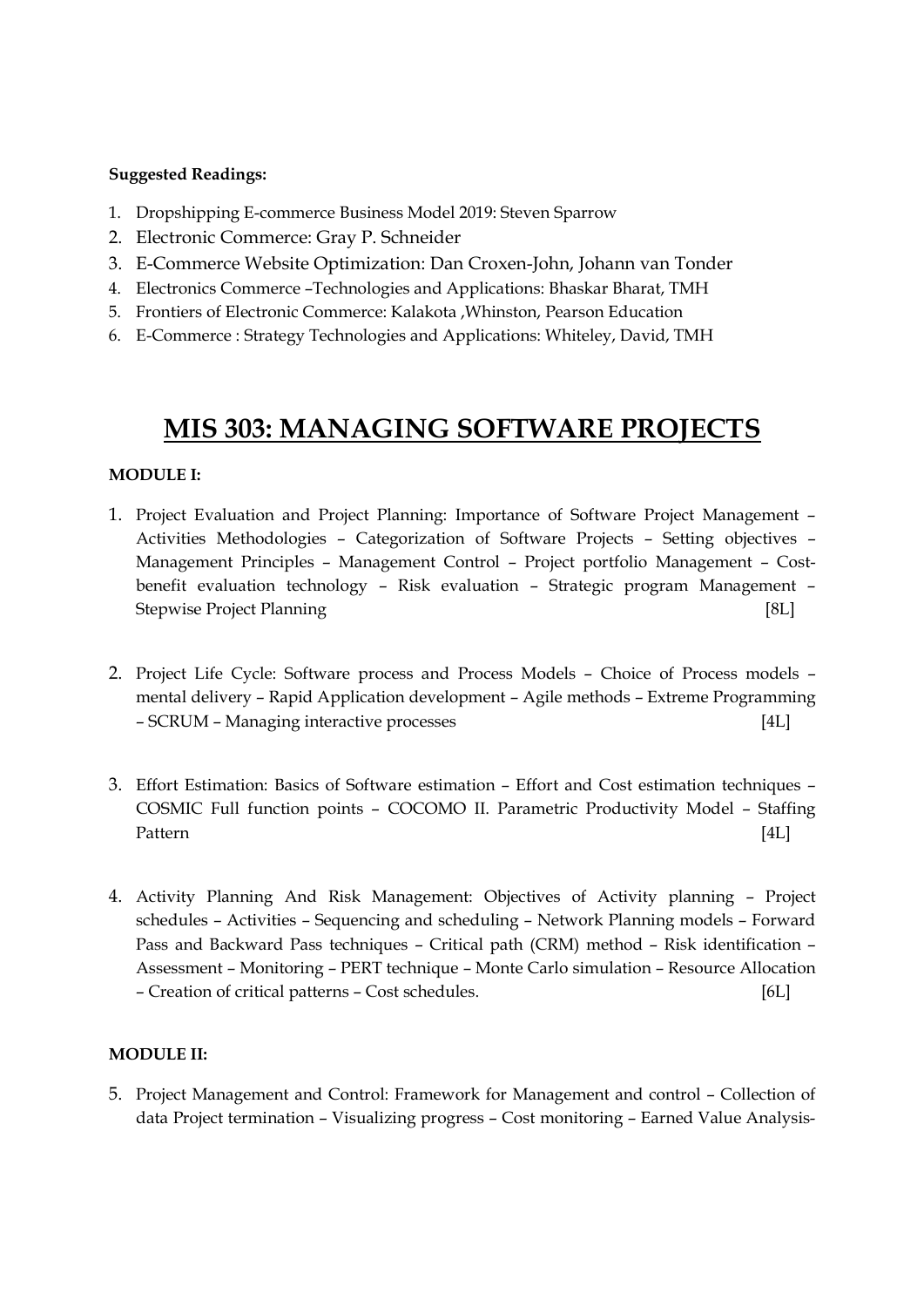Project tracking – Change control- Software Configuration Management – Managing contracts – Contract Management. [8L]

- 6. Staffing in Software Projects: Managing people Organizational behavior Best methods of staff selection – Motivation – The Oldham-Hackman job characteristic model – Ethical and Programmed concerns – Working in teams – Decision making – Team structures – Virtual teams – Communications genres – Communication plans. [8L]
- 7. Case Study [2L]

## Suggested Readings:

- 1. Project Management: K. Nagarajan New Age International Publishers
- 2. Applied Softer Project Management: Andrew Stellman, Jenifer Greene O' Reilly Media
- 3. Software Project Management: Bob Hughes, Mike Cotterell and Rajib Mall:– Tata McGraw Hill, New Delhi.
- 4. Effective Software Project Management: Robert K. Wysocki Wiley Publication.
- 5. Software Project Management: Walker Royce Addison-Wesley.
- 6. Managing Global Software Projects: Gopalaswamy Ramesh McGraw Hill Education (India).

# MIS 304: DATA SCIENCE USING R

# MODULE I:

- 1. Programming in R: Basics of R, Conditional and loops, R packages/libraries, Data mining GUI in R, Data structures in R, Exceptions/ debugging in R [4L]
- 2. Data Wrangling: Reading CSV, JSON, XML, .XLSX and HTML files using R,ETL operations in R, Sorting/ merging data in R, Cleaning data, Data management using  $d$  plyr in R  $[4L]$
- 3. Modeling in R:Linear regression model in R, Multiple linear regressions model, Representation of regression results, Non Linear Regression [10L]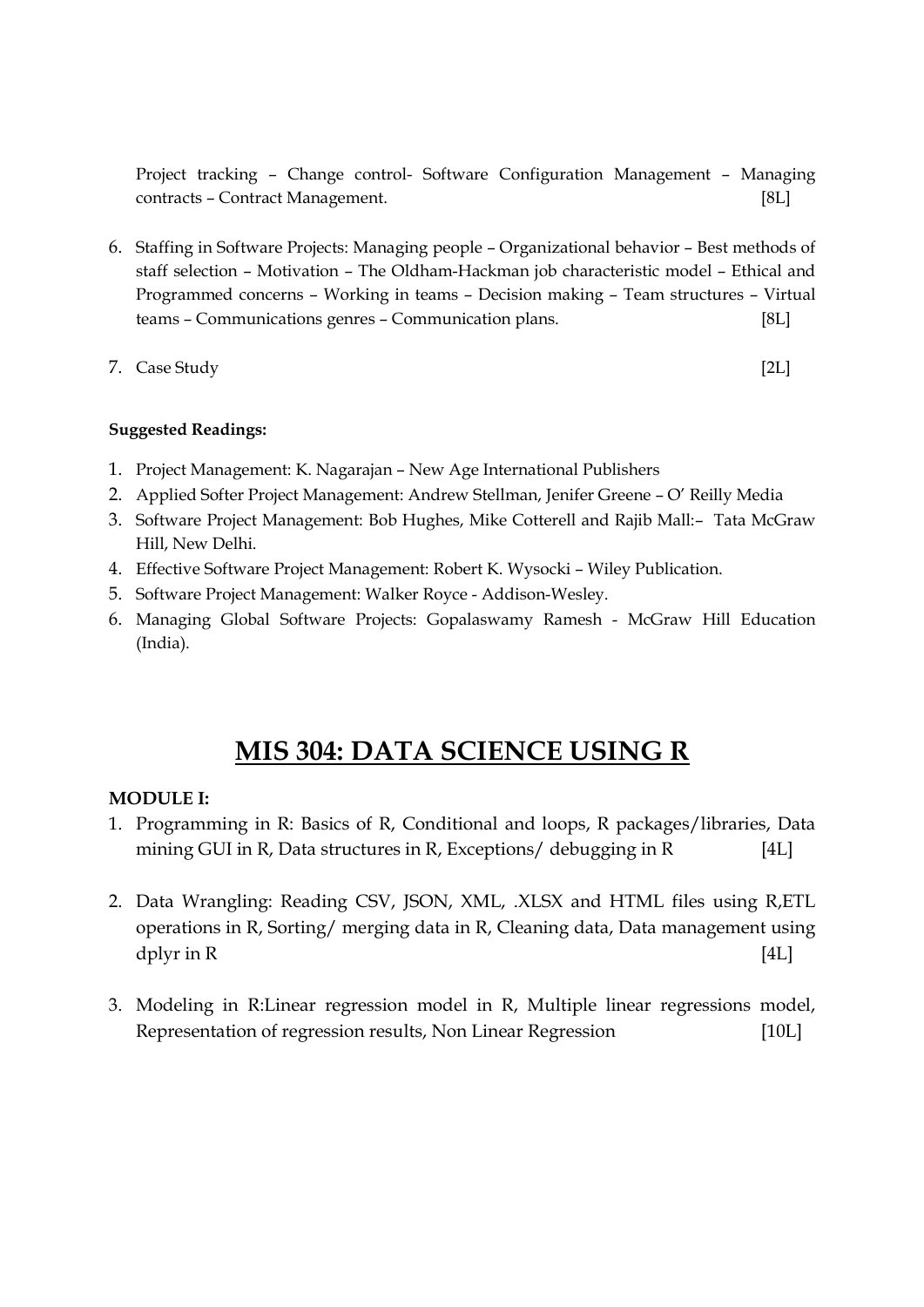### MODULE II:

- 4. Mining Algorithms using R: Association analysis, Market-based analysis/ rules, Apriori algorithm, Segmentation analysis- types of segmentation, k-means clustering, Bayesian clustering, Principal Component Analysis (PCA) [12L]
- 5. Time Series Forecasting in R and model deployment: Basics of time series, Components of time series, Time series forecasting, Deploying predictive models
- 6. Case Study [2L]

[8L]

### Suggested Readings:

- 1. R for Data Science Hadley Wickham and Garrett Grolemund
- 2. R in Action Robert Kabacoff
- 3. R for Everyone: Advanced Analytics and Graphics Jared P. Lander
- 4. The R Book Michael J. Crawley
- 5. R and Data Mining: Examples and Case Studies Yanchang Zhao
- 6. Data Analytics using R Seema Acharya, Mc. Graw Hill Publication

# SPECIALIZATION: FINANCE

# FM 301: TAXATION

### MODULE I: DIRECT TAX

|  |                 |  |  | 1. Concepts: Cannons of Taxation, Person, Assessee, Income, Previous Year, Assessment |      |
|--|-----------------|--|--|---------------------------------------------------------------------------------------|------|
|  |                 |  |  | Year, Gross Avoidance, Planning, Exemption, Planning, Exemption, Deduction,           |      |
|  | Rebate, Relief. |  |  |                                                                                       | [2L] |

- 2. Residential Status and Tax Incidence: Individual and Corporate. [4L]
- 3. Income Exempted from Tax: Individual and Corporate. [2L]
- 4. Computation of Taxable Income of Individual, HUF, Firm and Corporate: Heads of Income – Salaries, Income from House Property, Profits and Gains from Business or Profession, Capital Gains, Income from Other sources. Deduction from Gross Total Income – 80CCC, 80D, 80DDB, 80E, 80G, 80GG, 80GGA, 80C, 80U; Set Off and Carry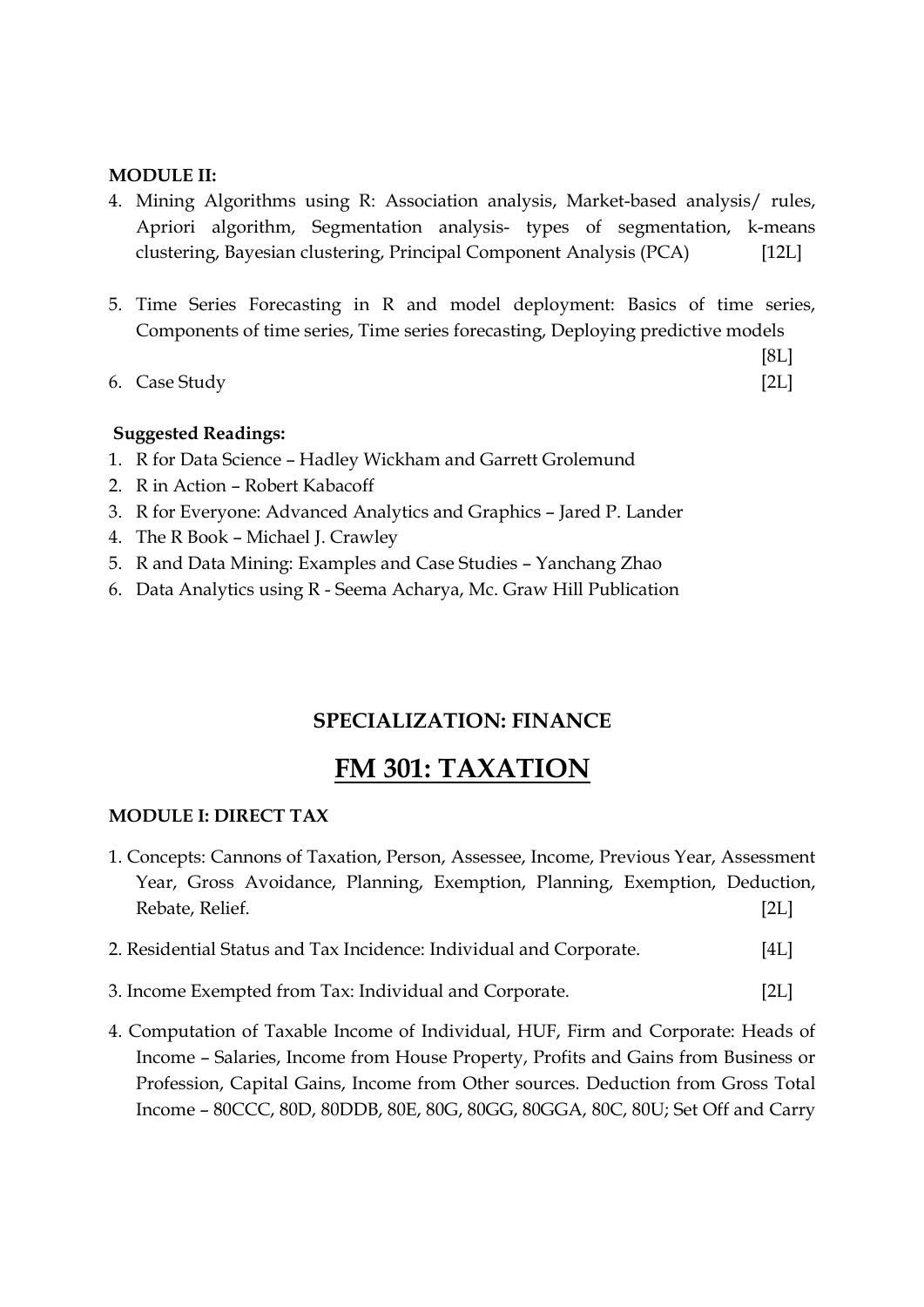Forward of Losses – Principles, Meaning, Inter – sources and Inter – head Set Off, Carry Forward and Set Off of Losses under sections 71, 72and 73. [8L]

5. Computation of Tax for Individual, H.U.F, Firm and Corporate: Rate of Tax and Surcharge Tax, Rebate Tax Management – Submission of Return and Procedure of Assessment, Pan, Tan, Preliminary ideas of Deduction and Collection of Tax at Source, Advance Payment of Tax, Refund of Tax, Minimum Alternate Tax. [6L]

### MODULE II: INDIRECT TAX

- 1. Customs Act and Valuation: Basic Concepts only [2L]
- 2. Goods and Service Tax: GST in India. Features and Advantages, Structure of GST in India: CGST, SGST, UTGST, IGST, Taxes subsumed by GST, Commodities kept outside the scope of GST. Procedure for Registration; Deemed Registration, Cancellation of Registration, Revocation of Cancellation of Registration. Levy and Collection of Tax under GST: 16 Rates structure of GST, Scope of supply, Composition Scheme under GST [8L]
- 3. Tax Planning: Scheme of Tax Planning, Tax Planning for Salaries, Tax Planning for Profits and gains of Business or Profession, Tax Planning for Capital Gains. [6L]
- 4. Case Study [2L]

- 1. Lal and Vasisht, Direct Taxes, Pearson Education
- 2. Singahnia, Direct Taxes, Taxman
- 3. Singhania, Indirect Taxes, Taxman
- 4. Bhagawati Prasad, Direct tax law and Practice.
- 5. Gaur and Narang, Income Tax law and Practices, Kalyani Publisher
- 6. T. B. Chatterjee and V. Jalan, How to handle GST-TDS and GST-TCS, GST audit, GST Annual Return, Book Corporation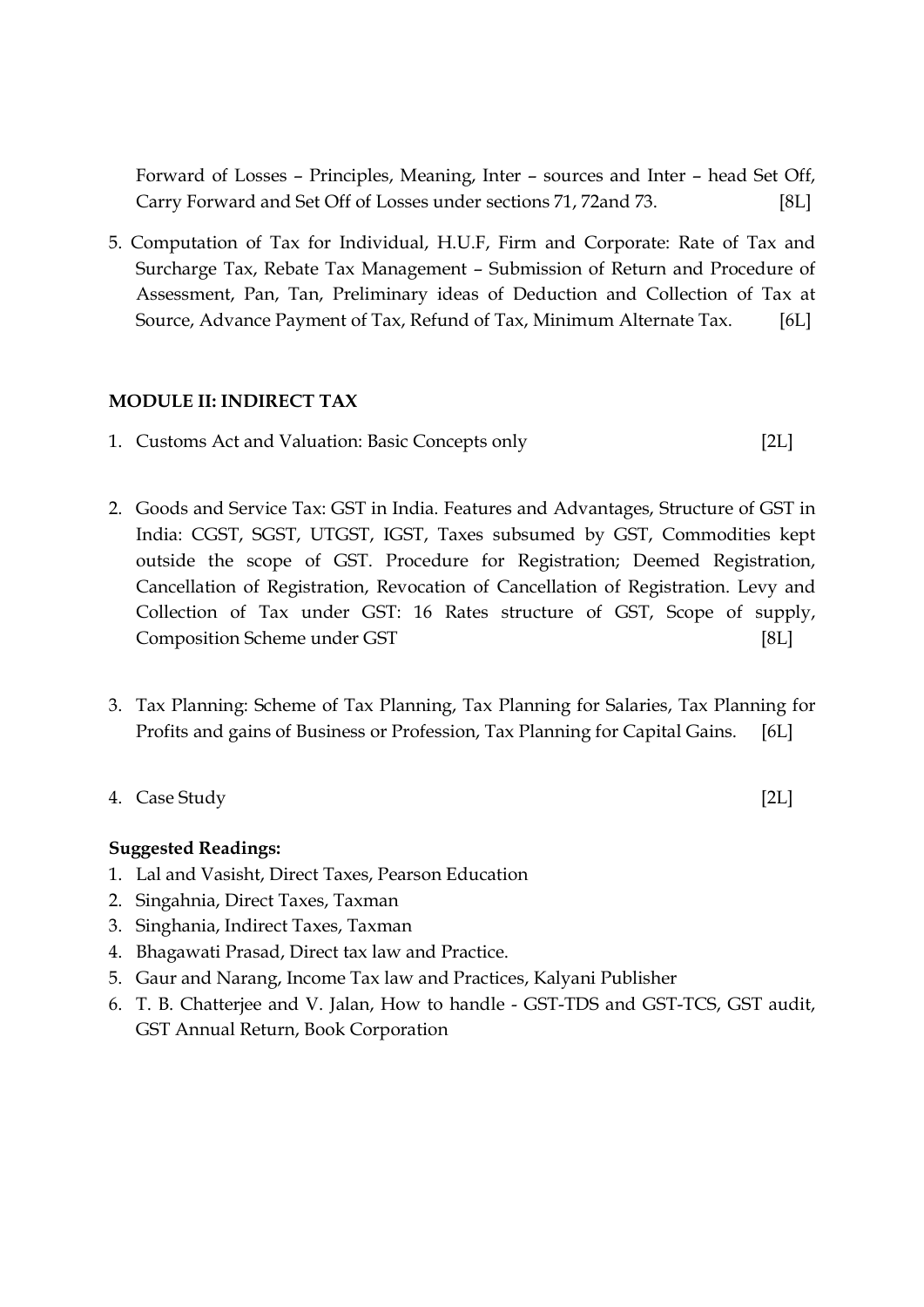# FM 302: PROJECT APPRAISAL and FINANCE

# MODULE I:

- 1. Introduction to Project Finance, Overview and Fundamentals- Concepts, Functions, Types, Advantages and Disadvantages, Parties, Perquisites of Project Finance. [4L]
- 2. Project Finance Risks and Risk Mitigation- Project Conceptualization Risk, Financial Closure Risk , Project Construction Risk , Political Risk , Market Risk ,Supply Chain Risk, Policy Risk, Exchange Risk, Environmental Risk , Force Majeure. [6L]
- 3. Sources of Capital- Various sources of debt and equity , Prudence in Mix of Long Term and Short Term Finance ,Forms of Long Term Project Finance ,Forms of Short Term Project Finance , Lease , Role of Non-Banking Finance Companies (NBFC) [6L]
- 4. Project Selection- Projects Procurement Process, Life Cycle Costing, Market Analysis , Competencies and Promoter Analysis, Loan Documentation - Infrastructure and Public Private Partnership [6L]

# MODULE II:

- 5. Cost of Project -Project specifications , Estimating Fixed Capital Investment in Project , Estimating Working Capital investment in the project, Means of Financing , Concepts of Depreciation and Amortization [4L]
- 6. Project Feasibility Analysis Background , Net Present Value (NPV) , Profit v/s Cash Flow, Discount Rate , Tax-Shield on Interest , Tax-Shield on depreciation ,Internal Rate of Return (IRR) , XIRR , MIRR , Project IRR and Equity IRR , Payback Period , Discounted Payback Period , Economic IRR [6L]
- 7. Financial Projections-Projected Profit and Loss Account, Projected Balance Sheet, Projected Funds Flow, Project IRR , Equity IRR , Loan Servicing Capability: (a) Interest Coverage Ratio (ICR) (b) Debt Service Coverage Ratio (DSCR) (c) Long Term Debt Service Coverage Ratio (LDR) d) Sensitivity Analysis [6L]

## 8. Case Study [2L]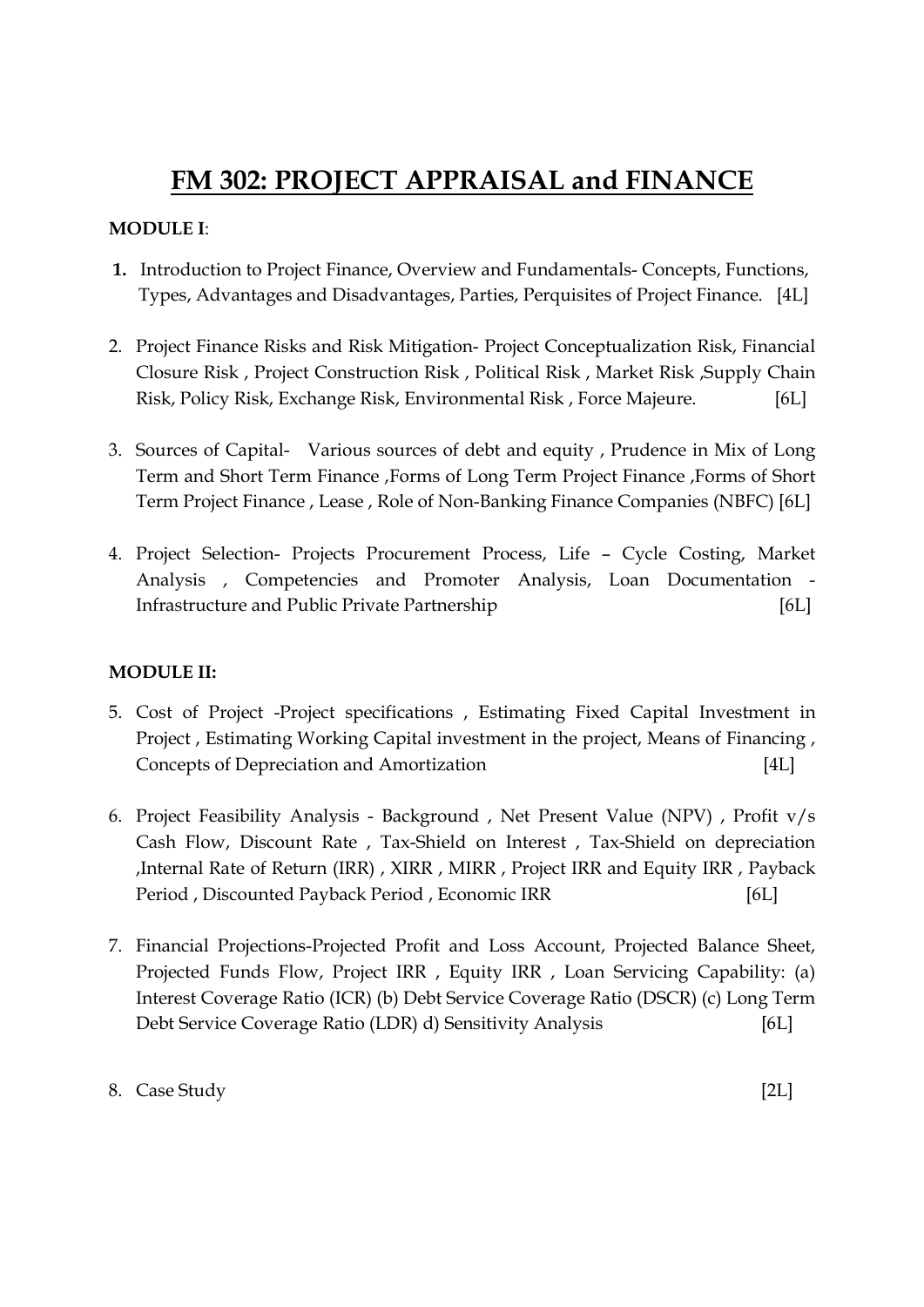- 1. Project Financing: Asset-Based Financial Engineering-John D. Finnerty, Wiley and Sons
- 2. Project Finance in Theory and Practice: Designing, Structuring, and Financing Private and Public Projects, Stefano Gatti- Academic Press
- 3. Principles of Project Finance- E. R. Yescombe,Academic Press
- 4. Corporate and Project Finance Modeling: Theory and Practice- Edward Bodmer, Wiley and Sons
- 5. Introduction to Project Finance-Andrew Fight, Elsevier
- 6. PPP And Project Finance -Das, Prabuddha, McGraw-Hill Education

# FM 303: BEHAVIORAL FINANCE

# MODULE I:

- 1. Introduction to the Practical Application of Behavioral Finance: Concept of Behavioral Finance, History, Incorporating Investment Behavior into the Asset Allocation Process. [4L]
- 2. Investment Decision Cycle: Judgment under Uncertainty [2L]
- 3. Intro to Neoclassical Economics and Expected Utility Theory-Utility/ Preference Functions: Expected Utility Theory [EUT] [4L]
- 4. Brief History of Rational Thought: Pascal-Fermat to Friedman-Savage Paradoxes[4L]
- 5. Prospect Theory :Capital Asset Pricing Model, Misconceptions about Market Efficiency, and Agency Theory Prospect Theory, Framing, and Mental Accounting

```
[4L]
```
6. Information Screening Biases : Anomalies, Noise Trading, and Limits to Arbitrage  $[2L]$ 

# MODULE II:

7. Information Processing: Bayesian Decision Making, Heuristics and cognitive biases Overconfidence, Emotional Foundations, Implication of Heuristics and Biases for Financial Decision-Making, Implications for Overconfidence for Financial Decision-Making, Individual Investors and the Force of Emotion [6L]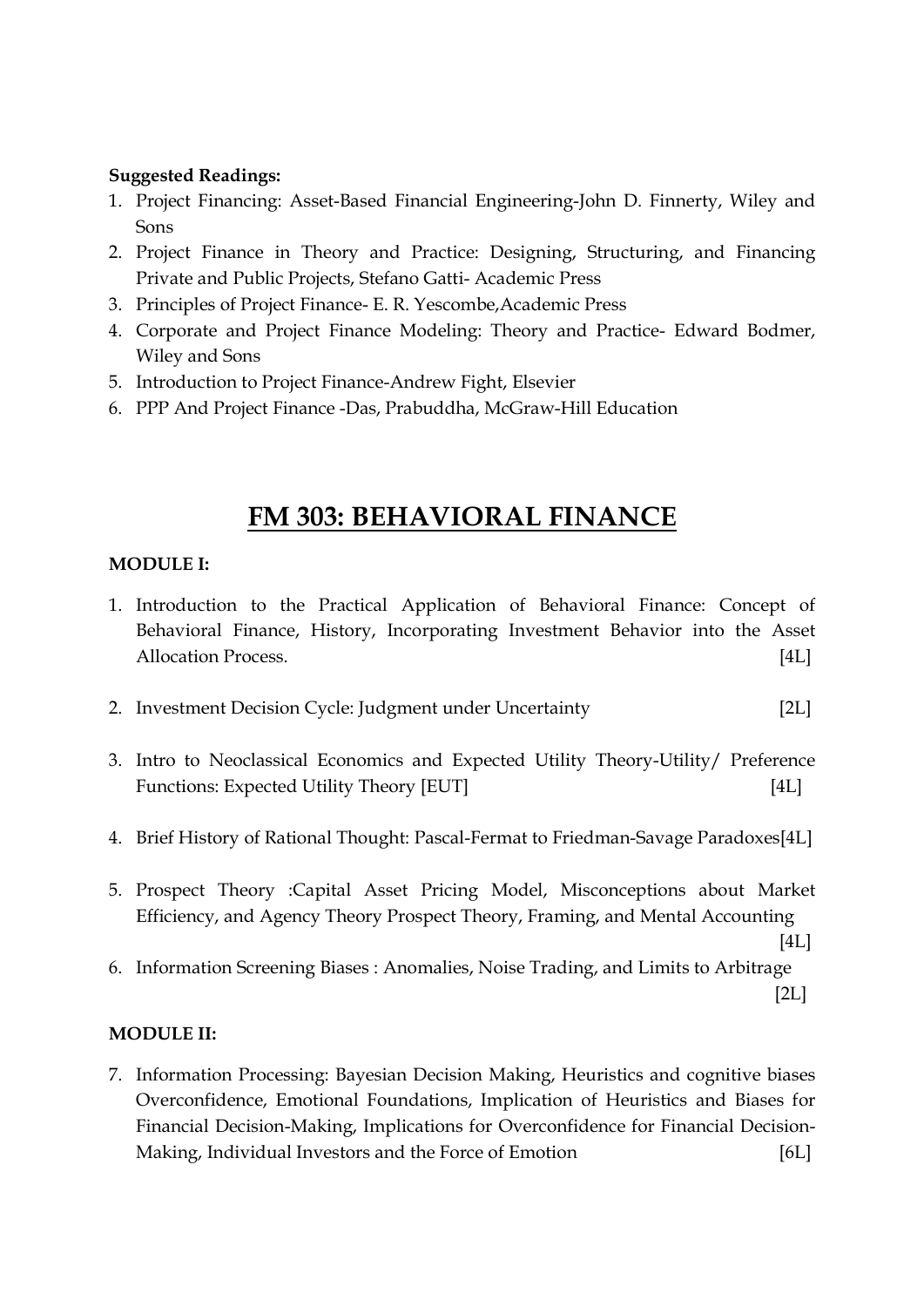| 8. Forecasting Biases                                      | [2L] |
|------------------------------------------------------------|------|
| 9. Emotion and Neuroscience                                | [4L] |
| 10. Group Behavior: Conformism, Herding, Fatal Attractions | [4L] |
| 11. Investing Styles and Behavioral Finance                | [4L] |
| 12. Case Study                                             | [2L] |

- 1. Behavioural Finance Chandra. Prasanna.Mcgraw Hill
- 2. Behavioural Finance M. M. Sulphey. PHI
- 3. Understanding Behavioral Finance Lucy AckertCengage Learning India
- 4. Behavioural Finance ,William Forbes, Wiley
- 5. Behavioral Finance: Psychology, Decision-Making, and Markets ,Richard Deaves , South-Western College Publishing
- 6. Behavioural Finance, Shuchita Singh Vikas Publishing House

# FM 304: CORPORATE FINANCE

# MODULE I:

- 1. Introduction to Financial Management: Scope, Objectives, Functions [2L]
- 2. Capital Structure: Concepts, Component of Capital, Leverage, Models of Capital Structure [6L]
	- 3. Introduction to Corporate Finance: Meaning of Corporation, Role of Financial Manager, Agency Problem. [2L]
	- 4. NPV as Investment Decision Criteria: Comparing NPV with other methods of Investment Decisions, The problems of multiple rates of Return, Mutually Exclusive Projects, Capital Rationing. [4L]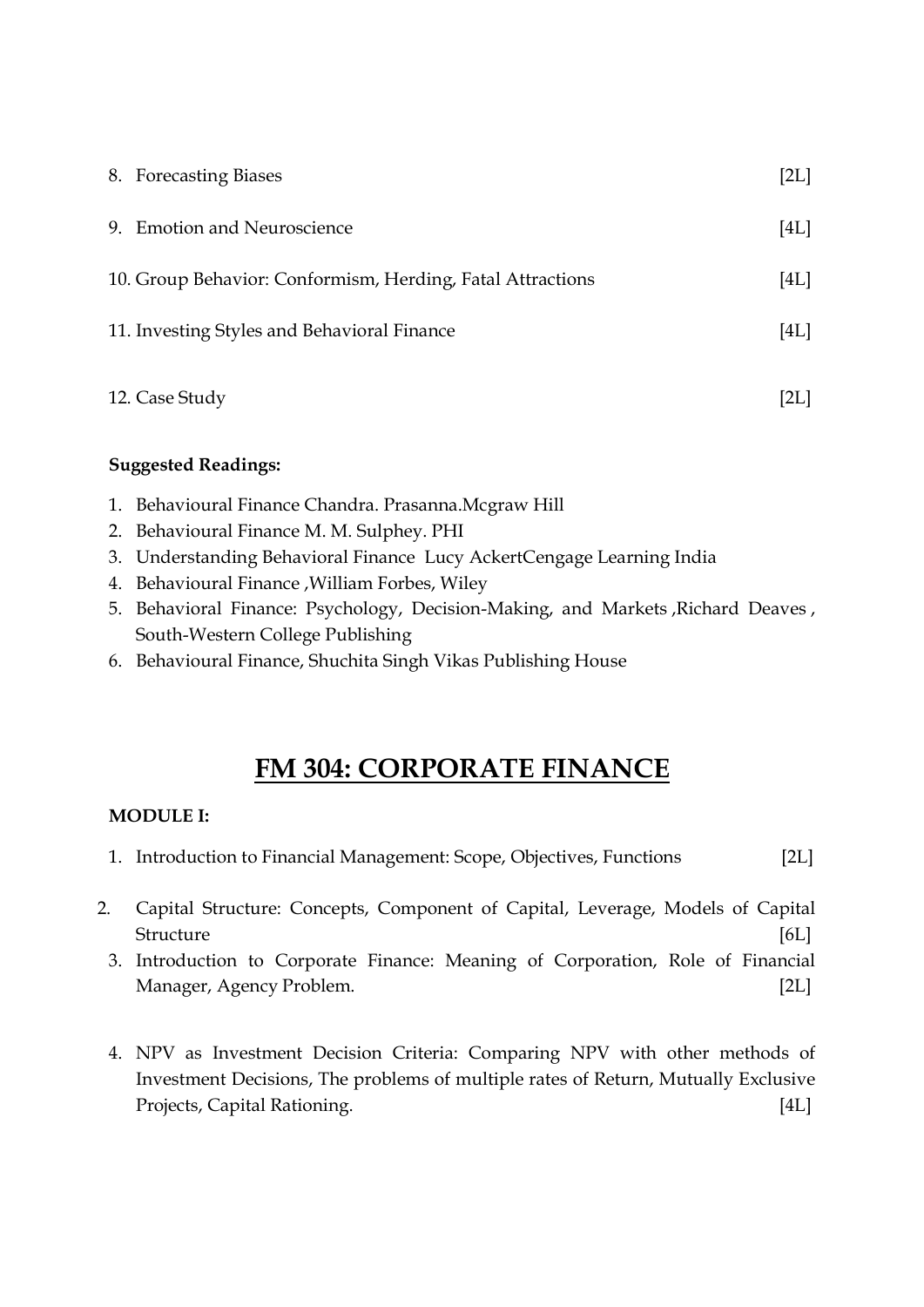5. The Investment Decision: The Cash Flow, Equivalent annual Costs, Project Interactions [4L]

## MODULE II:

- 6. Capital Budgeting and Risk: Company and Project Costs of Capital, Measuring Cost of Equity, Cost of Capital, and Risk Adjusted Discount Rate, Sensitivity Analysis, Monte Carlo Simulation, Real Options and Decision Trees [4L]
- 7. Alignment of Managers and Owners Goal: Practical aspects of Capital Investment Process, Information and Capital Investment, Incentives and their role in agency Problem, Measuring and Rewarding Performance: EVA, Pros and Cons of EVA [4L]
- 8. Market efficiency and Corporate Financing Basics of EMH, The Anomalies, The lessons for the Corporate Manager [4L]
- 9. The Financing Decision: The Financing Process, The Financing Mix: Tradeoffs and Theory, The Optimal Financing Mix, The Financing Mix and Choices [4L]
- 10. The Dividend Decision: Dividend Policy, analyzing Cash Returned to Stockholders, Buybacks, Spinoffs, and Divestures [4L]
- 11. Case Study [2L]

- 1. Brearly, Myers, Mohanty: Corporate Finance, Tata McGraw-Hill
- 2. Copeland Weston Shastri: Financial theory and Corporate Policies, Pearson Education
- 3. Damodaran: Corporate Finance, Wiley
- 4. Ehrhardtand Brigham: Corporate Finance- a Focused approach, Thomson Learning
- 5. Megginson, Smart and Gitman: Principles of Corporate Finance, Thomson Learning
- 6. Ross, Westerfield and Jaffe: Corporate Finance, Tata McGraw-Hill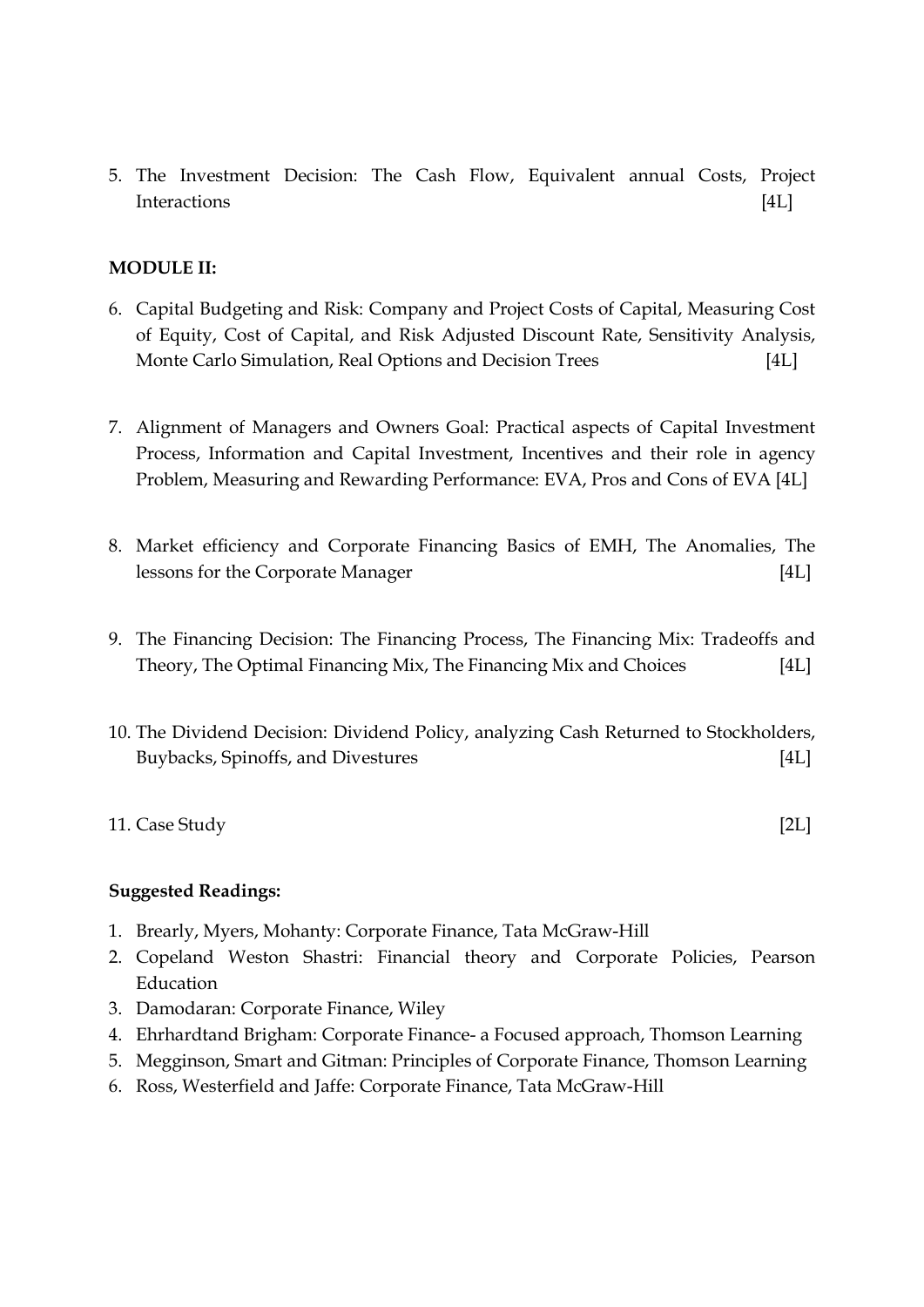# SPECIALIZATION: OPERATIONS MANAGEMENT

# OM 301: SUPPLY CHAIN AND LOGISTICS MANAGEMENT

# MODULE I:

- 1. Introduction Value Chain, Value System and Supply Chain, Supply Chain Drivers and Obstacles, Concept of Supply Chain Management (SCM) [4L]
- 2. Supply Chain Structure Push-based Supply Chain vs. Pull-based Supply Chain, Trade-off between Push and Pull Strategies, Agile Supply Chain [4L]
- 3. Supply Chain Strategy Strategic Decisions in SCM, Relating Supply Chain Strategies with Corporate Strategies, SBU Strategies and Functional Strategies [4L]
- 4. Role of Sales and Marketing in SCM Personal Selling in SCM, New Roles for Sales Management, Relationship Marketing in SCM [2L]
- 5. Operational Aspects in SCM JIT and Kanban in SCM, Green Logistics, Reverse Logistics, Ethical SCM [4L]
- 6. Role of Transportation in SCM Key Role Players in Transportation, Transportation Modes, Performance Characteristics and Selection, Vehicle Scheduling and Routing, Distribution Management [4L]

## MODULE II:

- 7. Sourcing in SCM Importance of Sourcing in SCM, Buying Decision, Procurement Process, Strategic Sourcing [4L]
- 8. Supply Chain Planning Demand Planning, Collaborative Planning, Scope of Planning Initiatives in SCM [2L]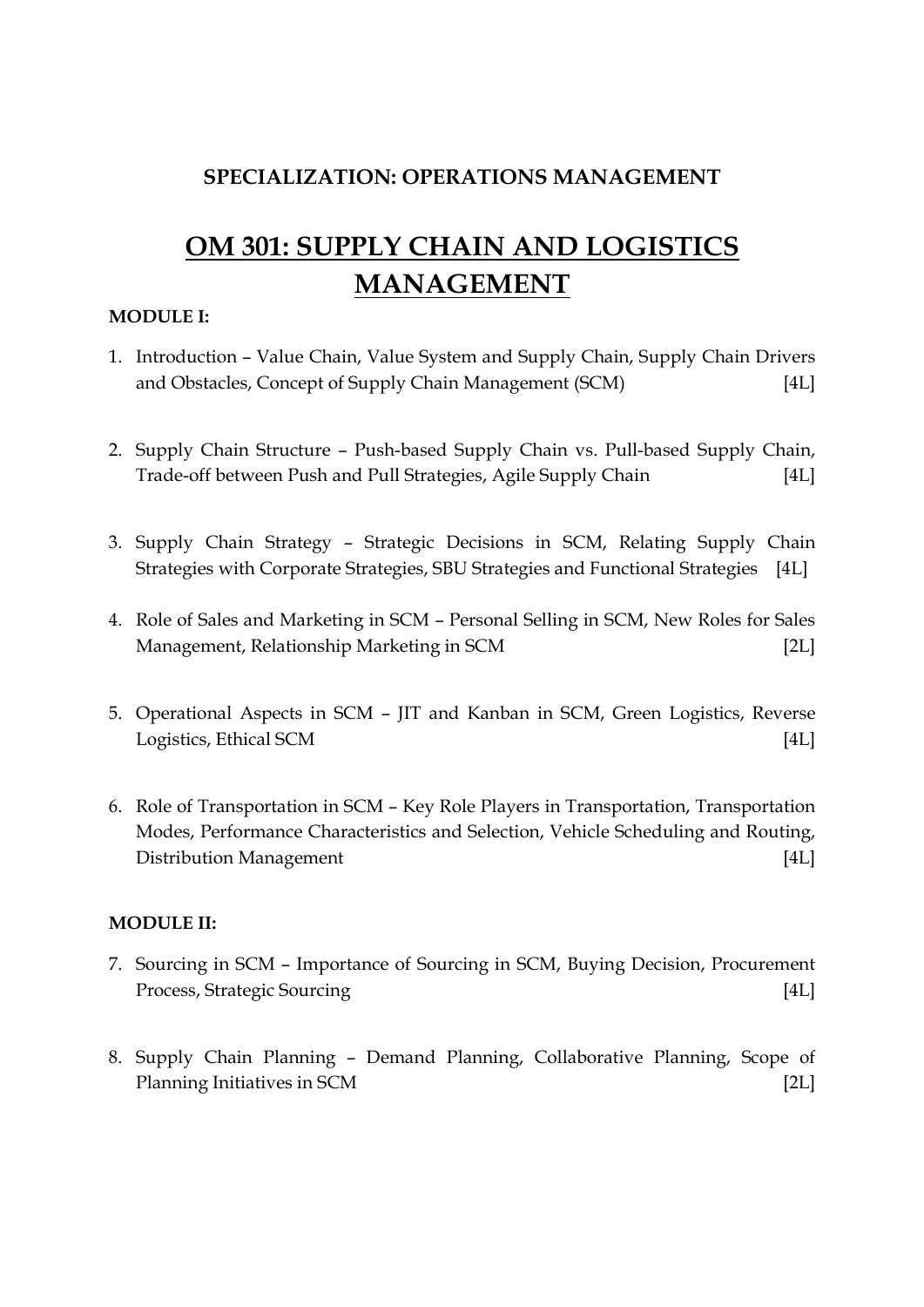- 9. Role of Inventory Management in SCM Need for Inventory Management, Control of Inventory in Retail and Services, Costs in Inventory Management [2L]
- 10. Information Systems in SCM Supply Chain Information Systems, Requirements Analysis of IT for SCM, E-Business and SCM, Challenges in Implementing Supply Chain Information Systems [4L]
- 11. SCM in the Global Environment Global Business Environment, Approaches to Globalization, an Overview of Global SCM, Challenges in establishing a Global Supply Chain [4L]

# 12. Case Study [2L]

## Suggested Readings:

- 1. Chandrasekaran, N. Supply Chain Management Process, System and Practice;  $OUP$
- 2. Altekar, R.V. Supply Chain Management; PHI
- 3. Chase, R.B., Shankar, R. and Jacobs, F.R. Operations and Supply Chain Management; MGH
- 4. Agarwal, D.K. Supply Chain Management: Strategy Cases and Best Practices; Cengage Learning
- 5. Chopra S., Meindl,P. and Kalra, D.V. Supply Chain Management: Strategy, Planning and Operation; Pearson
- 6. Shah, J. Supply Chain Management: Text and Cases; Pearson

# OM 302: OPERATIONS STRATEGY

## MODULE I:

1. Introduction – Innovation and operations discipline; Frameworks for strategy and the decision category approach; Developing an operations strategy; Content of Operations Strategy; The Operations Strategy Matrix; Value chain dynamics and operations decisions; Enterprise architecture and operations strategy. [4L]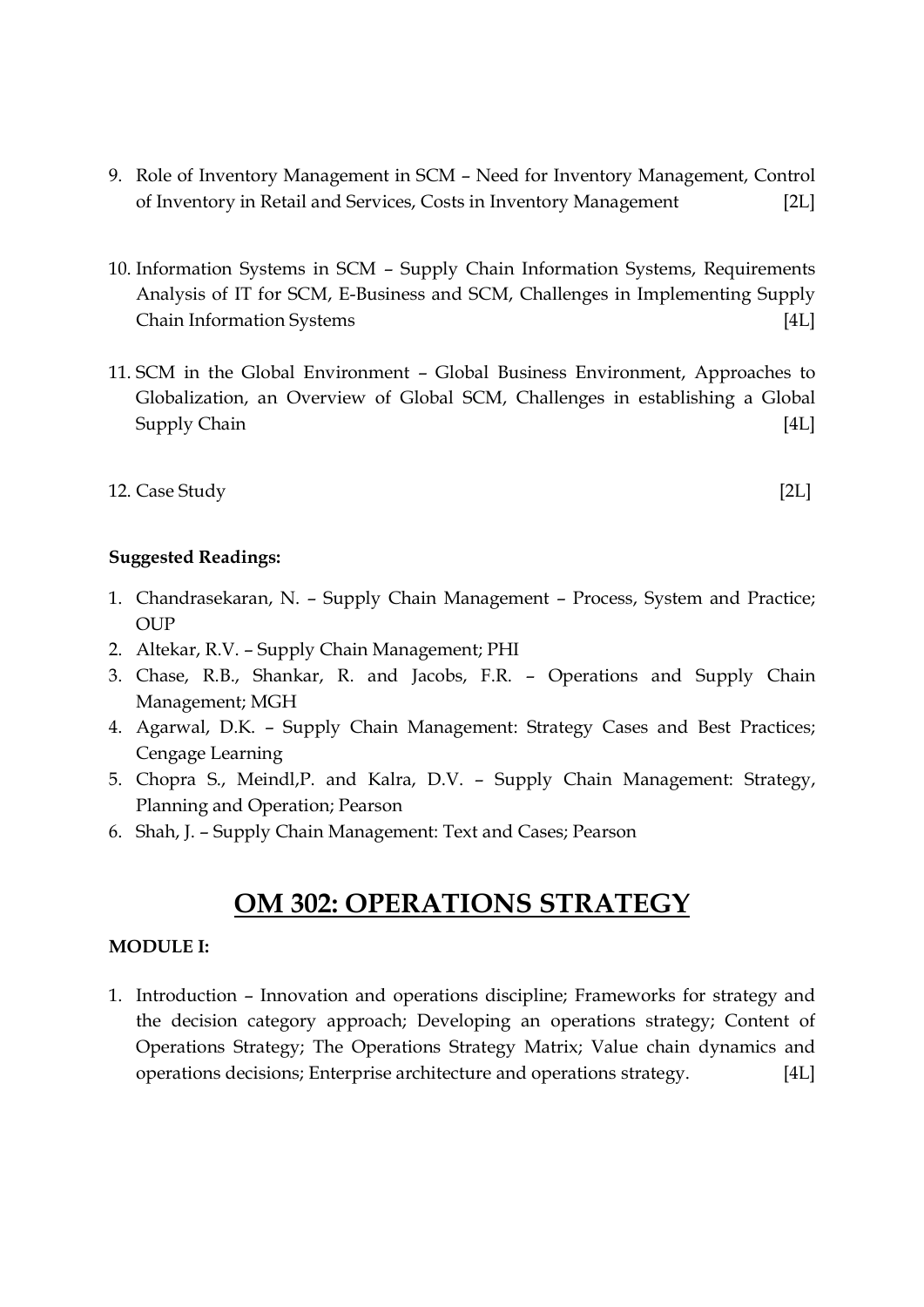- 2. Key Elements and Decision Categories Vertical integration and outsourcing; Business processes; Process technology decisions and multiple plants; Capacity strategy: How to make decisions on capacity and capacity expansion; Facilities strategies and globalization; Comparisons of plant productivity; facilities strategy and globalization; Sourcing and supplier management; Information systems and the impacts of the electronic economy. [6L]
- 3. Capabilities and Different Approaches Competing on quality: Sources of quality and different measures of quality; Competing on cost versus competing on availability; Competing on cost versus competing on features and innovativeness; Competition in the various industries: Improving cost and quality. [6L]
- 4. Strategic Operations Planning Environmental assessment including assessment of technology and competition, organization position assessment, mission, financial and non-financial goals, operational forecasts. [4L]

# MODULE II:

- 5. Modern Approach to Operations Strategy Integrating Operations strategy with Marketing, Finance and HR Strategies. International Operations Management: Key differences between Asia, Europe and USA, Productivity enhancement practices in Asia, Europe and USA, Role of competitive pricing. [6L]
- 6. Globalization, Outsourcing and other Critical Issues Models for gaining advantage in a global environment; How to position within a value chain; Globalization, joint ventures, sourcing overseas, and macroeconomic effects of offshoring; Supplier power and overseas sourcing: Moving up the value chain in outsourcing; basic concept of International trade and competitiveness. [6L]
- 7. Strategy Implementation Tracking goal fulfillment, Quality and productivity, Technology Plans, Mechanization and Automation. Simulation: Techniques of simulation, simulating operational scenarios, integrating operations with other functional areas, simulating service operations based on known distributions. [6L]

## 8. Case Study [2L]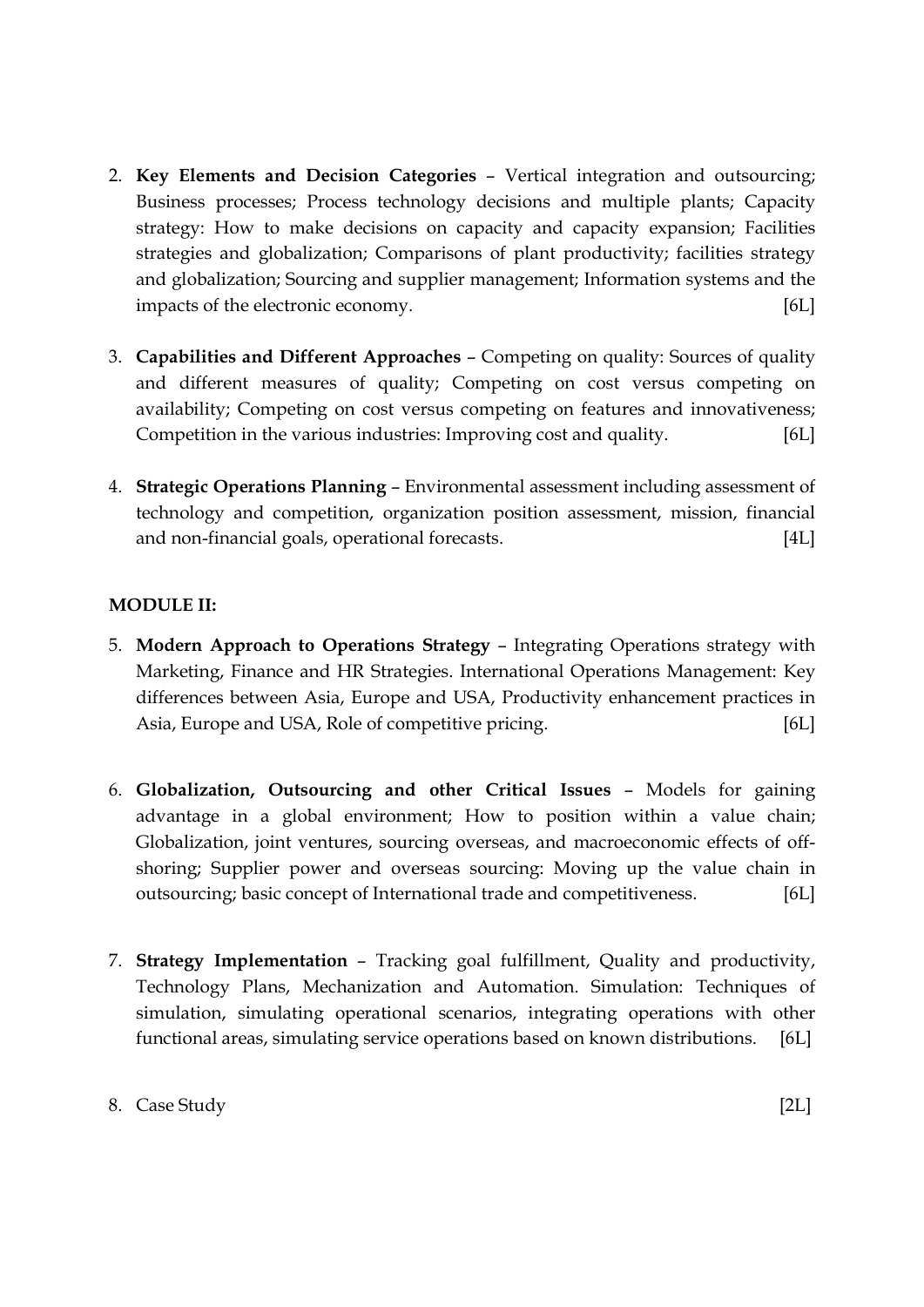- 1. Slack, N., Leewis, M. and Sharma, M.G. Operations Strategy; Pearson India.
- 2. Krajewski, L.J. and Ritzman, L.P. Operations Management Strategy and Analysis; Addison-Wesley Publishers.
- 3. Garvin, D.A. Operations Strategy: Text and Cases; Pearson.
- 4. Tan, K. H. and Matthews, R. Operations strategy in action: A guide to the theory and practice of implementation; Edward Elgar Publishing.
- 5. Hayes, R., Pisano, G. and Upton, D. Strategic operations: Competing through capabilities; Free Press.
- 6. Hayes, R. Operations, Strategy and Technology: Pursuing the Competitive Edge; Wiley India.

# OM 303: QUALITY TOOLKIT FOR MANAGERS

### MODULE I:

- 1. Quality Philosophies Defining Quality, Introduction to TQM, Benefits of TQM, Obstacles in Implementing TQM [2L]
- 2. Customer Satisfaction Defining Customer, Customer Perception of Quality, Feedback, Customer Complaints Analysis, Customer Retention [4L]
- 3. Quality Leadership Characteristics and Role of Quality Leaders/Gurus, Strategic Planning and Decision Making, Deming Philosophy [4L]
- 4. Quality Awards Quality Audits, Documentation, ISO 9000 [2L]
- 5. Quality Function Deployment Introduction, Benefits of QFD, Voice of Customer, House of Quality, QFD Process [4L]
- 6. Failure Mode and Effects Analysis Reliability and Reliability Requirements, Failure Rate, Stages of FMEA [2L]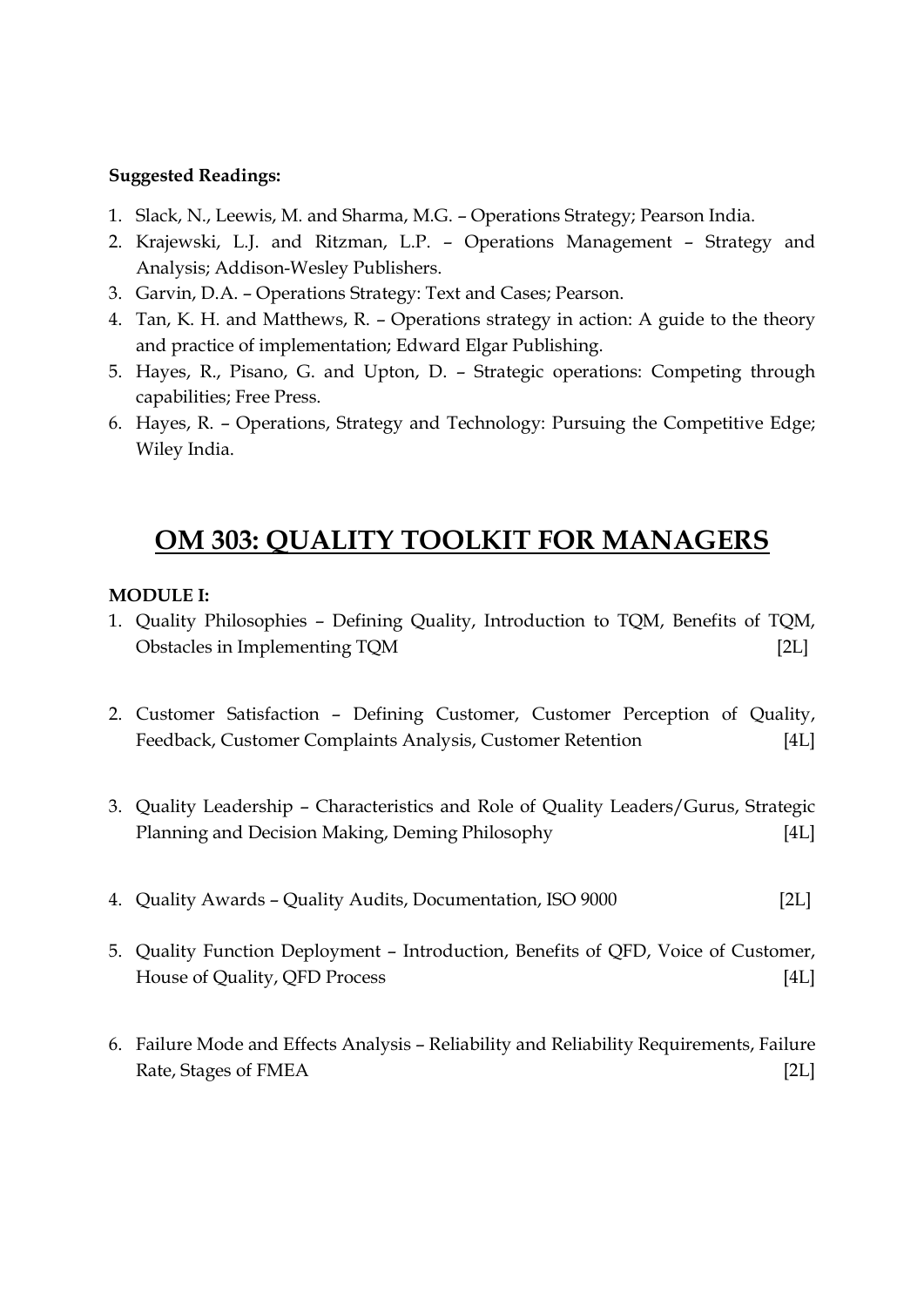### MODULE II:

- 7. Statistical Process Control 7 QC Tools, Acceptance Sampling Plan, Control Charts Mean and Range Charts, p-Chart, np-Chart, c-Chart [6L]
- 8. Continuous Process Improvement PDCA / PDSA Cycle, Poka yoke, Kaizen, Theory of Constraints, Kaizen, Benchmarking, Business Process Reengineering, Kaikaku [6L]
- 9. Cost of Quality Cost of Achieving Good Quality, Cost of Poor Quality, Optimum Quality Level [2L]
- 10. Six Sigma Implementation Introduction to Six Sigma, Process Capability Indices, Six Sigma in Manufacturing, DMAIC and DMADV, Technology Development using Design for Six Sigma, Product Design using Design for Six Sigma, Six Sigma in Service Industries [4L]
- 11. Lean Manufacturing Concept of Value and Waste, VA, NVA and NNVA activities, Value Stream Mapping, Concept and Features of Lean Manufacturing [2L]

### 12. Case Study [2L]

- 1. Besterfield, D.H., Besterfield-Michna, C., Besterfield-Sacre, M. Besterfield, G.H. Urdhwareshe, H. and Urdhwareshe, R. – Total Quality Management; Pearson.
- 2. Feigenbaum, A.V. Total Quality Control; MGH
- 3. Urdhwareshe, H. Six Sigma for Business Excellence; Pearson
- 4. Charantimath, P.M. Total Quality Management; Pearson
- 5. Omachonu, V.K. and Ross, J.E. Principles of Total Quality; CRC Press
- 6. Wilson, L. How to Implement Lean Manufacturing, Indian Edition; MGH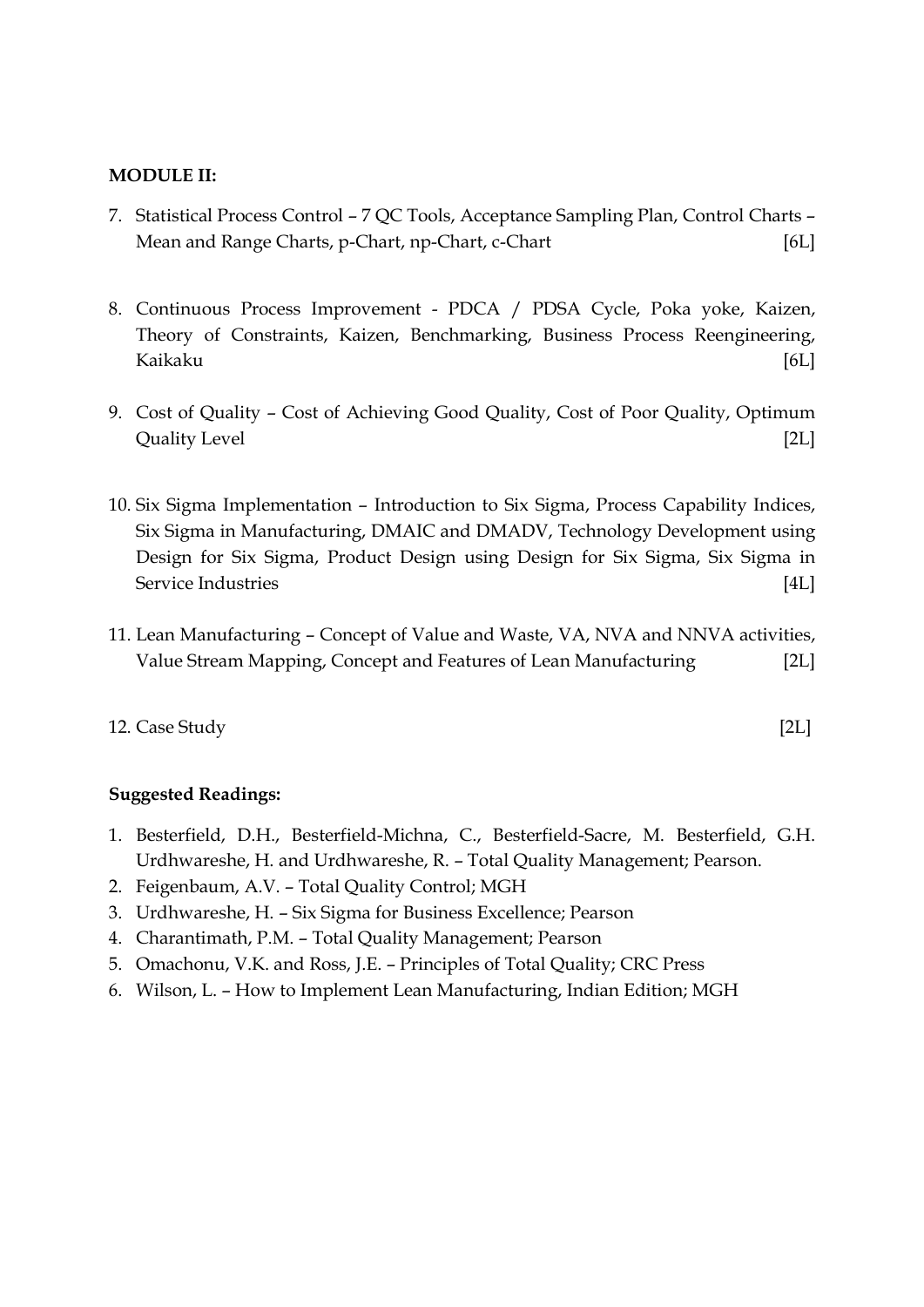# OM 304: PRICING & REVENUE MANAGEMENT

# MODULE I:

- 1. Introduction Historical background and context. Financial impact and Implications of Pricing and Revenue Management. [2L]
- 2. Revenue Management Introduction, Revenue Management Process, Measuring Revenue Management Effectiveness, Revenue Management in Action. [6L]
- 3. Pricing Theory and Optimization Traditional approaches to pricing, Basic pricing optimization, Price response function, Price response with competition, Price differentiation, Economies of price differentiation, Price differentiation and consumer welfare, Variable pricing. [8L]
- 4. Markdown Management Markdown Pricing and Optimization; Estimating Markdown sensitivity; Markdown Management in Action. [6L]

# MODULE II:

- 5. Customized Pricing Introduction and Customized Pricing in Action, Bid Price Approach. [4L]
- 6. Forecasting Demand Forecasting Need, Types, Objectives and Steps. Overview of Qualitative methods, Quantitative methods – Naive, Moving Average (Simple and Weighted), Exponential Smoothing, Linear Regression, Implication of Forecasting in Revenue Management. [6L]
- 7. Capacity Allocation Capacity Planning Long range, Types, Developing capacity alternatives, Capacity Allocation with dependent demands, Forecasting and capacity planning. [4L]
- 8. Industry Applications Industry Implementations and Practices, Case Studies. [4L]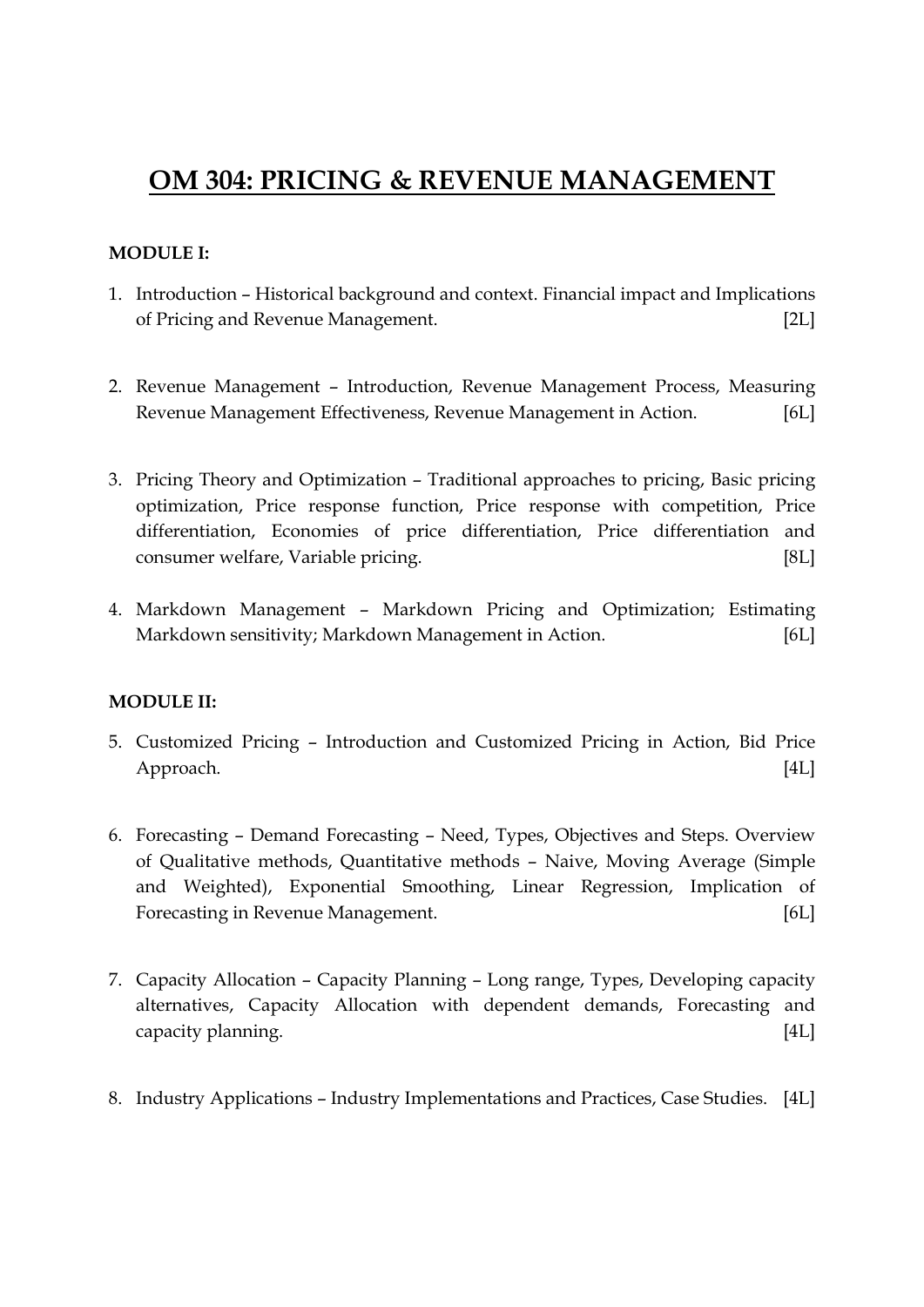- 1. Philips R.L. Pricing and Revenue Optimization, Stanford Business Book
- 2. The Oxford Handbook of Pricing Management Edited by Ozalp Ozer and Robert Philips, Oxford University Press
- 3. Talluri, K. and Van Ryzin, G. The Theory and Practice of Revenue Management, Springer.
- 4. Bodea, T. and Ferguson, M. Segmentation, Revenue Management and Pricing Analytics, Routledge.
- 5. Makridakis, S., Wheelright, S.C. and Hyndman, R.J. Forecasting Methods and Application, Wiley.
- 6. John Hogan, Joseph Zale and Thomas T Nagle: The Strategy and Tactics of Pricing, published 2016 Routledge.

# SPECIALIZATION: HUMAN RESOURCE MANAGEMENT

# HR 301: TEAM DYNAMICS AT WORK

## MODULE I:

- 1. Meaning of a Group and Group Dynamics, Classification of Groups Formal and Informal groups, Command, Task, Interest and Friendship groups. Why people join groups. The dynamics of group formation. Theories of group formation: Classic theory of George Homans, Theodore Newcomb's Balance theory, Exchange theory. Five stage group development model, Punctuated Equilibrium model of development of temporary groups with deadlines. Managerial Implications. [4L]
- 2. Group Properties: Roles, Norms, Status, Size, Cohesiveness factors that increase, Decrease group cohesiveness, relationship between group cohesiveness, Performance norms and productivity. Deviant workplace behaviour, Typology of Deviant workplace behaviour, groups and deviant behaviour. Managerial Implications. [4L]
- 3. The Schachter Study Implication of the Schachter study, Sociogram, Sociometry. The dynamics of Informal Groups - Norms and Roles in informal groups, informal Roles and the informal organization. The dynamics of formal Groups - Positive and negative attributes of committees. The dysfunctions of group norms violation and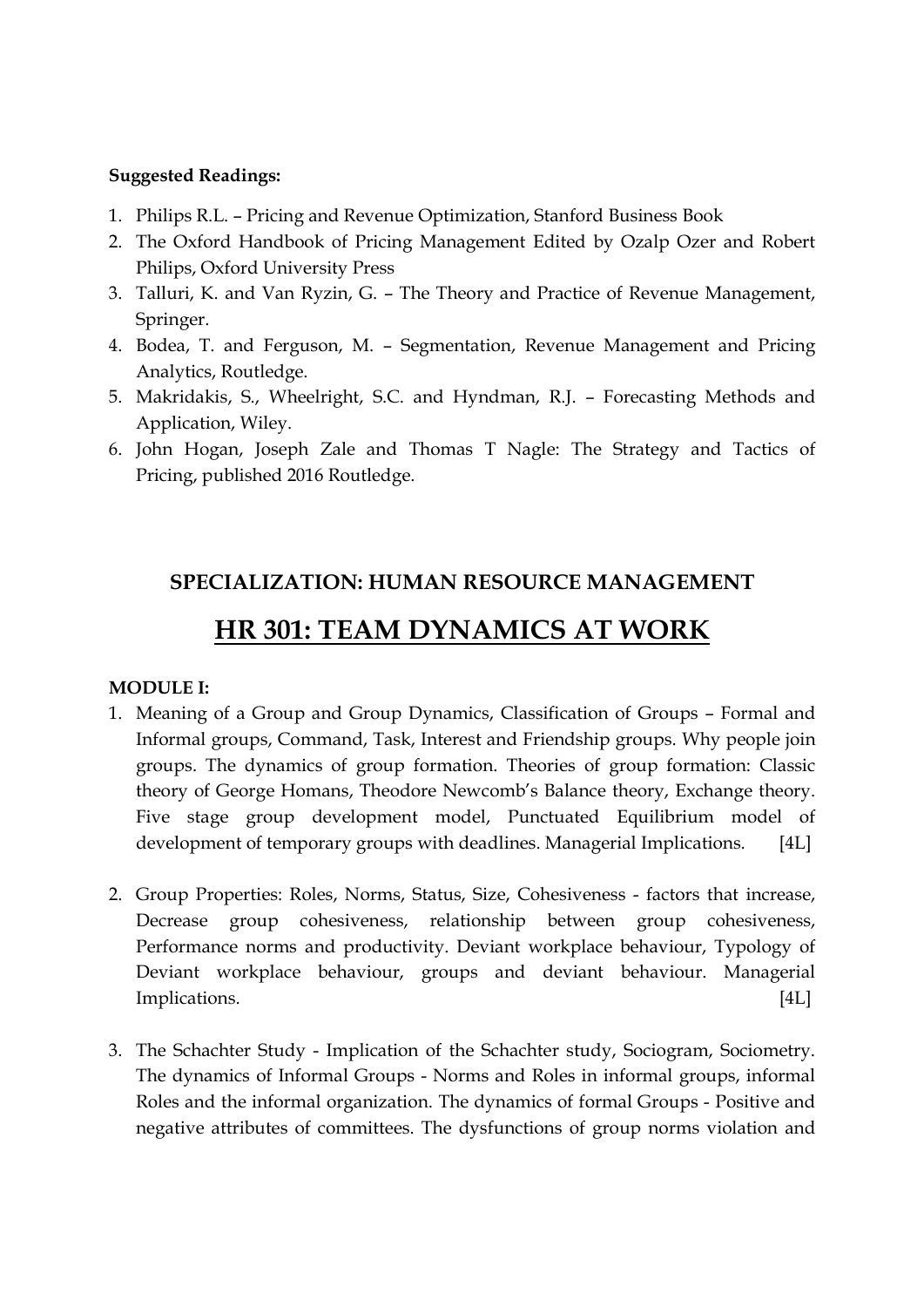role ambiguity conflict. Groups' contribution to employee satisfaction and performance. Managerial Implications. [4L]

4. Group decision making: Group versus the Individual, strength and weakness of group decision making, Effectiveness and efficiency. Group Think – conformity problem, symptoms of groupthink. Group Shift - risky shift phenomenon. Dysfunctions perspective, social loafing. Group decision making techniques - Interacting groups, Brainstorming, Nominal Group Technique, Electronic meeting, Dialectic Decision Method (DDM), Delphi Technique. Managerial Implications. [4L]

Case Studies, Presentations, quizzes, experiential exercises, Team exercises, Group Discussions, Role Playing. [4L]

# MODULE II:

- 5. Teams in the modern workplace, why teams have become so popular, difference between group and team, types of teams – problem-solving teams, self-managed work teams, cross-functional teams, virtual teams. Managerial Implications. [4L]
- 6. Creating effective teams, the Team Effectiveness Model context, composition, work design, process. Ingredients of effective teams – supportive environment, skills and role clarity, super ordinate goals, team rewards. Potential team problems – changing composition, social loafing. Guidelines for developing effective self-managed teams. Turning individuals into team players, shaping team players – selection, training, rewards. Managerial Implications. [6L]
- 7. Team building: meaning of team building, need of team building, the process, specific building issues, team leadership, skills useful in team building – process consultation, T- group sensitivity training, communication skills, Negotiation skills, conflict resolution in teams, competitive vs collaborative behavior, developing collaboration facilitating behaviours, feedback. Managerial Implications. [4L]
- 8. Contemporary issues in managing teams: teams and quality management, teams and workforce diversity. Cultural/global issues. Characteristics of mature teams individual territories versus team spaces. Managerial Implications. [2L]

Case Studies, Presentations, quizzes, experiential exercises, Team exercises, Group Discussions, Role Playing. [4L]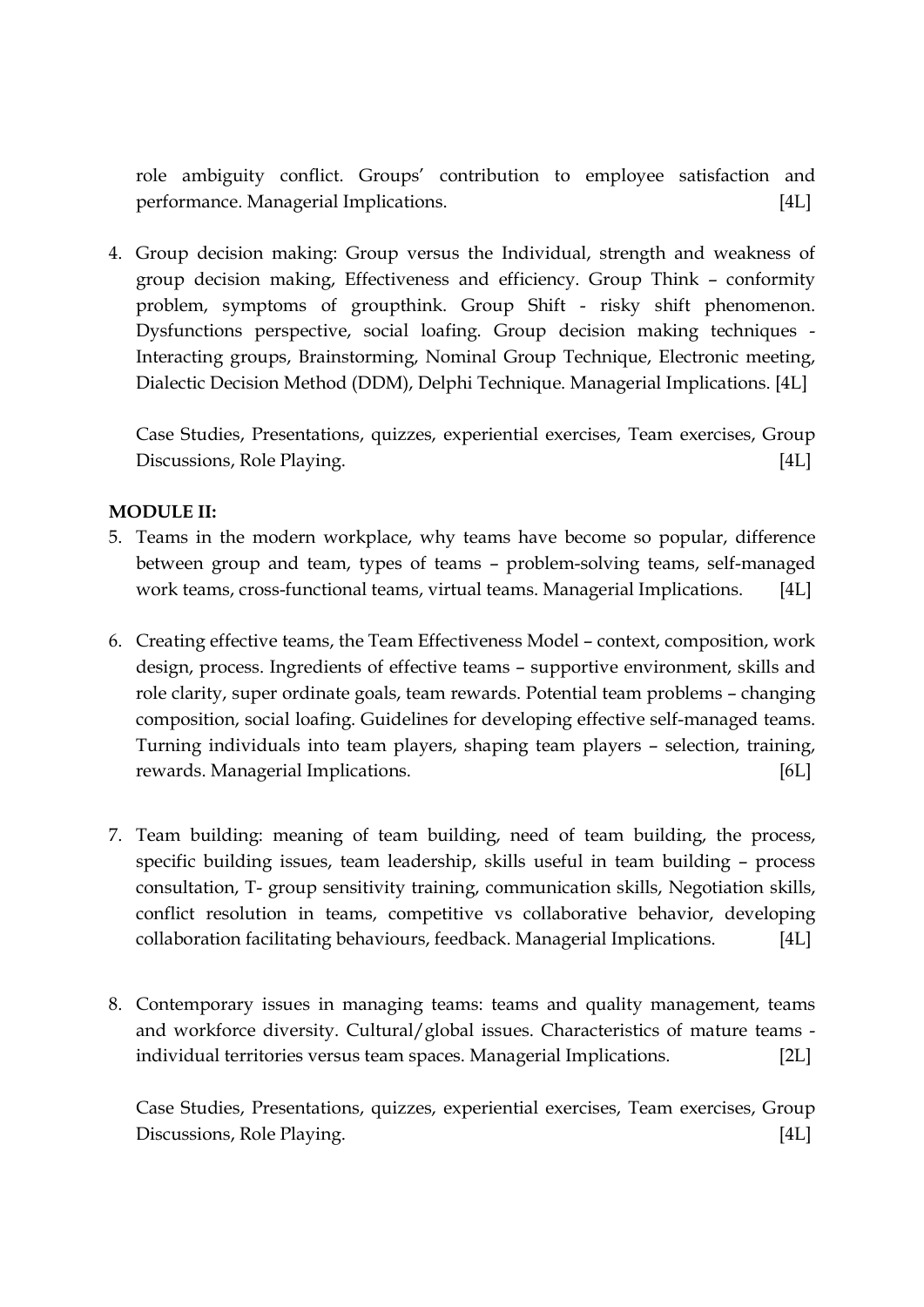- 1. Robbins, S.P. Judge, T.A. andSanghi, S.: Organizational Behaviour, Pearson
- 2. Luthans, Fred: Organizational Behaviour, McGraw Hill
- 3. Newstrom J.W. andDevis K.: Organizational Behaviour, McGraw Hill
- 4. Aswathappa, K: Organisational Behaviour, Himalaya Publishing House
- 5. Shukla, Madhukar: Understanding Organizations Organizational Theory and Practice in India, Prentice Hall
- 6. Sekharan, Uma: Organisational Behaviour, The Mc Graw –Hill Companies

# HR 302: HUMAN RESOURCE METRICS AND ANALYTICS

## MODULE I:

- 1. Introduction: HR metrics meaning, importance, what metrics should HR measure? Examples of HR metrics. HR Analytics - What is Analytics? Big data and Analytics, Stages in Data Analytics, Types of Analytics, Causal Modeling, What is HR Analytics? Objectives of HR Analytics. Its importance and benefits. [6L]
- 2. Realigning HR to business priorities, Stages of HR Analytics and the role of technology. Leveraging HR Analytics for organizational success. Mapping Business Analytics and HR Analytics. IMPACT Cycle. Pillars of HR Analytics success. Linking HR metrics to business outcomes. HR measurement tools and techniques: Identifying HR metrics, sources of data, tools and techniques of measurement. Excel, SPSS, SAP and Other software packages. [8L]
- 3. Human Capital Management (HCM) Concepts, Phases-Scanning, Planning, Producing, Predicting. The Model for Predictive Management. Value Chain for HCM Model. Predictive Human Capital measurements. Guiding principles of Human Capital Analytics. [4L]

## MODULE II:

4. HR Analytics and the HR delivery model. Requisites of effective HR Analytics. HR analytics modules: HR Planning, Hiring, HR Operations, Learning and Development, Performance Management, Compensation and Rewards, Succession Planning, Employee Engagement. [10L]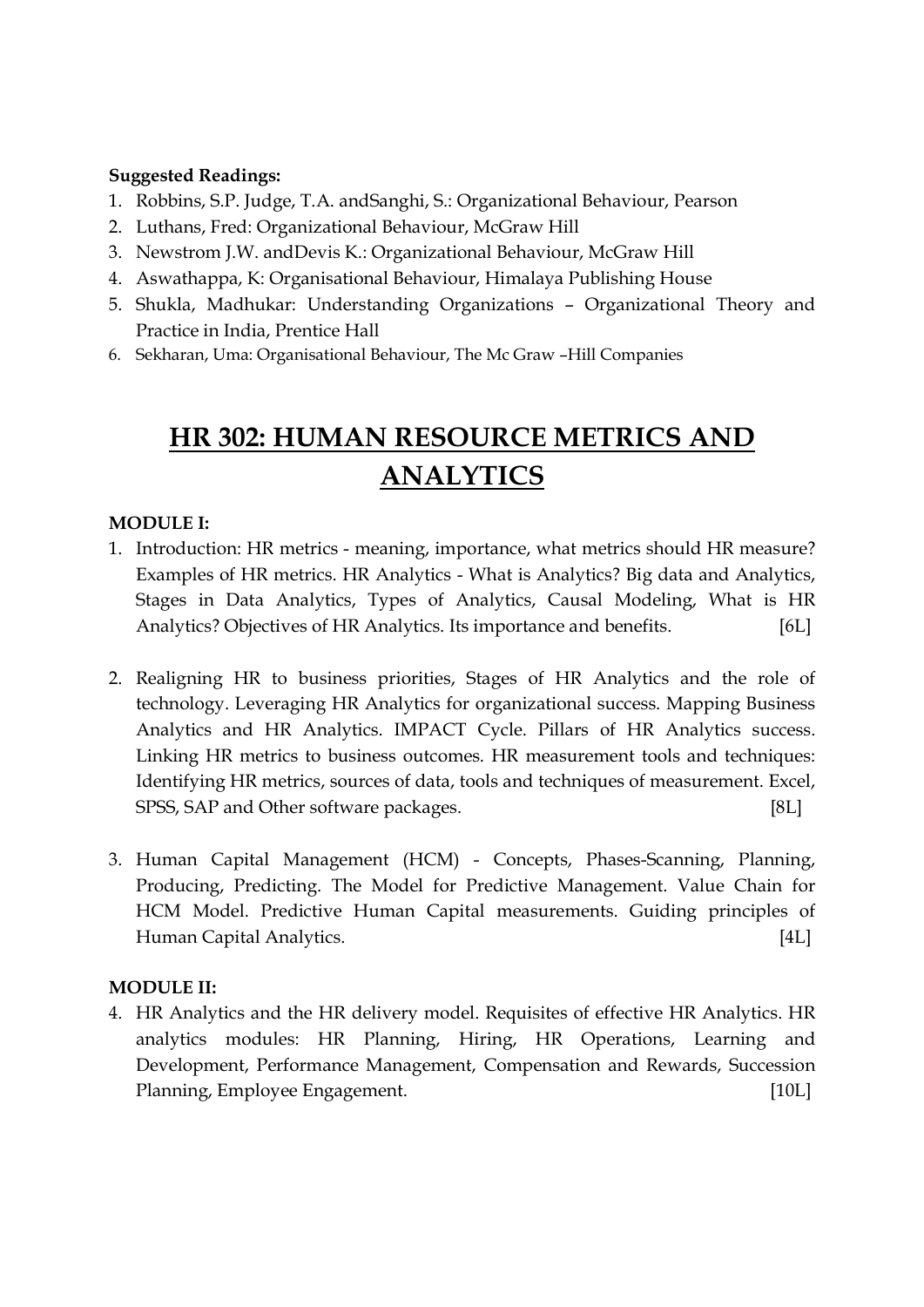- 5. Human Resource Information System (HRIS): Understanding HRIS, Framework of HRIS. Benefits of HRIS. HRIS Trends: Talent Management Analysis, Data Analytics, Social media, cloud mobile enabled, Employee Engagement Analysis. Integrated HRIS. [6L]
- 6. Data and Information needs for HR Manager Role of IT in HRM IT for HR Managers - Concept, Structure, and Mechanisms of HRIS, survey of Software Packages for Human Resource Information System including ERP Software such as SAP, Oracle. EHRM-objectives, advantages and disadvantages. [4L]
- 7. Case Study [2L]

- 1. Michael Armstrong, A Handbook Of Human Resource Management Practice, Kogan Page
- 2. Gueutal and Stone, The Brave New World Of e-HR
- 3. Monk and Wagner, Concepts In Enterprise Resource Planning, Thomson
- 4. Steve VanWieren, Quantifiably Better: Delivering Human Resource Analytics from start to finish.
- 5. Bernard Marr, Data-driven HR: How to use Analytics and Metrics to drive performance.
- 6. Ramesh Soundararajan, Kuldeep Singh, Winning on HR Analytics: Leveraging data for competitive advantage.

# HR 303: CROSS CULTURAL MANAGEMENT

## MODULE I:

- 1. Introduction Concept of Culture For A Business Context; Organizational Culture and Its Dimensions; Cultural Background of Business Stake-Holders [Managers, Employees, Share -Holders, Suppliers, Customers and Others] – An Analytical Framework [10L]
- 2. Culture and Global Management Global Business Scenario and Role of Culture; A Frame Work for Analysis; Elements and Processes of Communication Across Cultures; Communication Strategy for/ of An Indian MNC and Foreign MNC and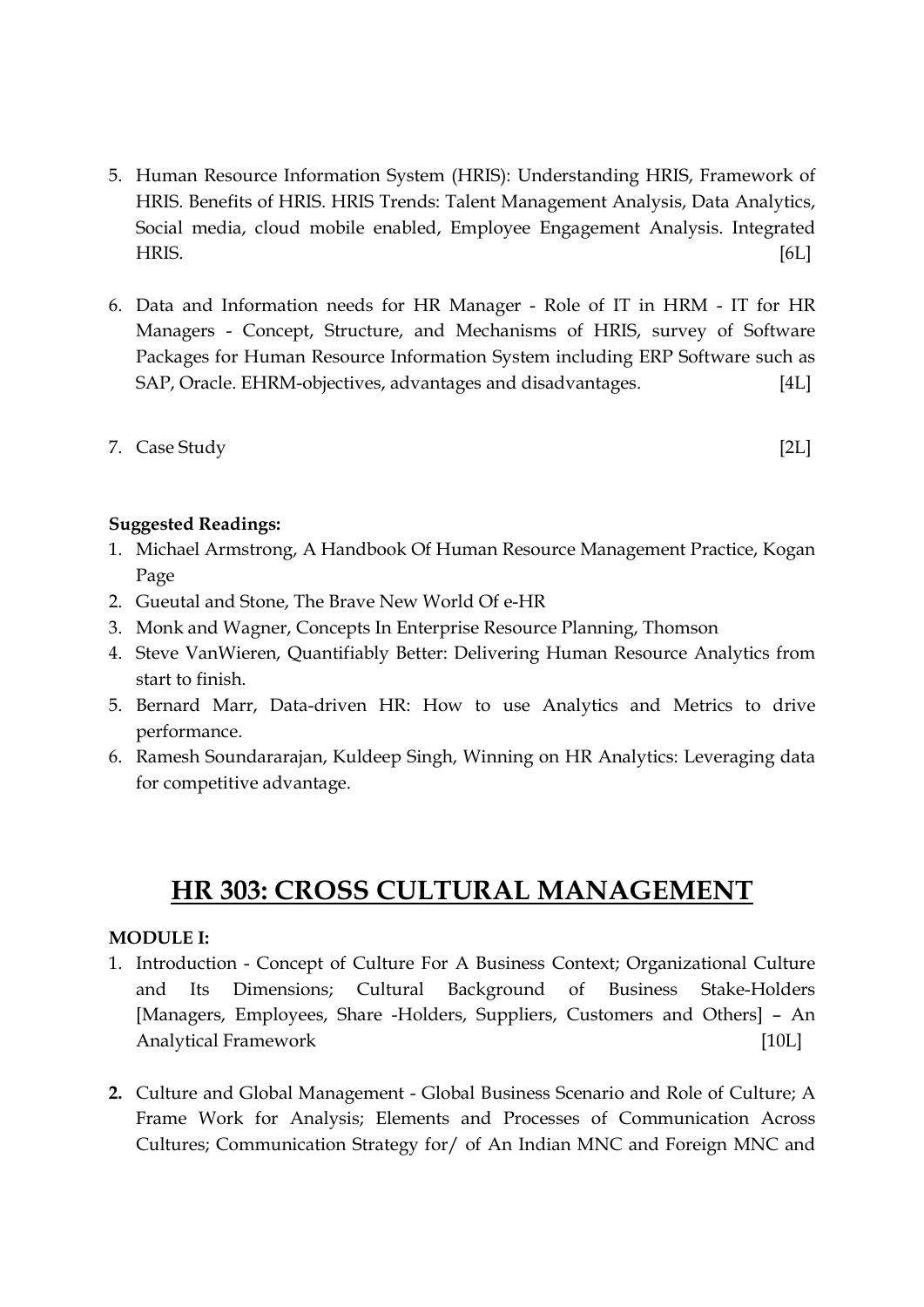High Performance Winning Teams and Cultures; Culture Implications for Team Building [10L]

# MODULE II:

- 3. Cross Culture Negotiation and Decision Making Process of Negotiation and Needed Skills and Knowledge Base – Over view with two illustrations from multi cultural contexts [India – Europe/ India – US settings, for instance]; International and Global Business Operations- Strategy Formulation and Implementation; Aligning Strategy, Structure and Culture in an organizational Context. [8L]
- 4. Global Human Resources Management Staffing and Training for Global Operations – Expatriate - Developing a Global Management Cadre.. Motivating and Leading; Developing the values and behaviors necessary to build high-performance organization personnel [individuals and teams included] – Retention strategies.[4L]
- 5. Corporate Culture The Nature of Organizational Cultures Diagnosing the As-Is Condition; Designing the Strategy for a Culture Change Building; Successful Implementation of Culture Change Phase; Measurement of ongoing Improvement.

[6L]

6. Case Study [2L]

- 1. Cashby Franklin, Revitalize Your Corporate Culture: PHI, Delhi
- 2. Deresky Helen, International Management: Managing Across Borders And Cultures, PHI, Delhi
- 3. Esenn Drlarry, Rchildress John, The Secret Of A Winning Culture: PHI,Delhi
- 4. Deepak Kr. Bhattacharya, Cross Cultural Management, PHI
- 5. Jessica. L. Whiteman, Richard, L. Griffith, Critical Issues in Cross Cultural Management, Springer
- 6. Broweays, Understanding Cross Cultural Management; Pearson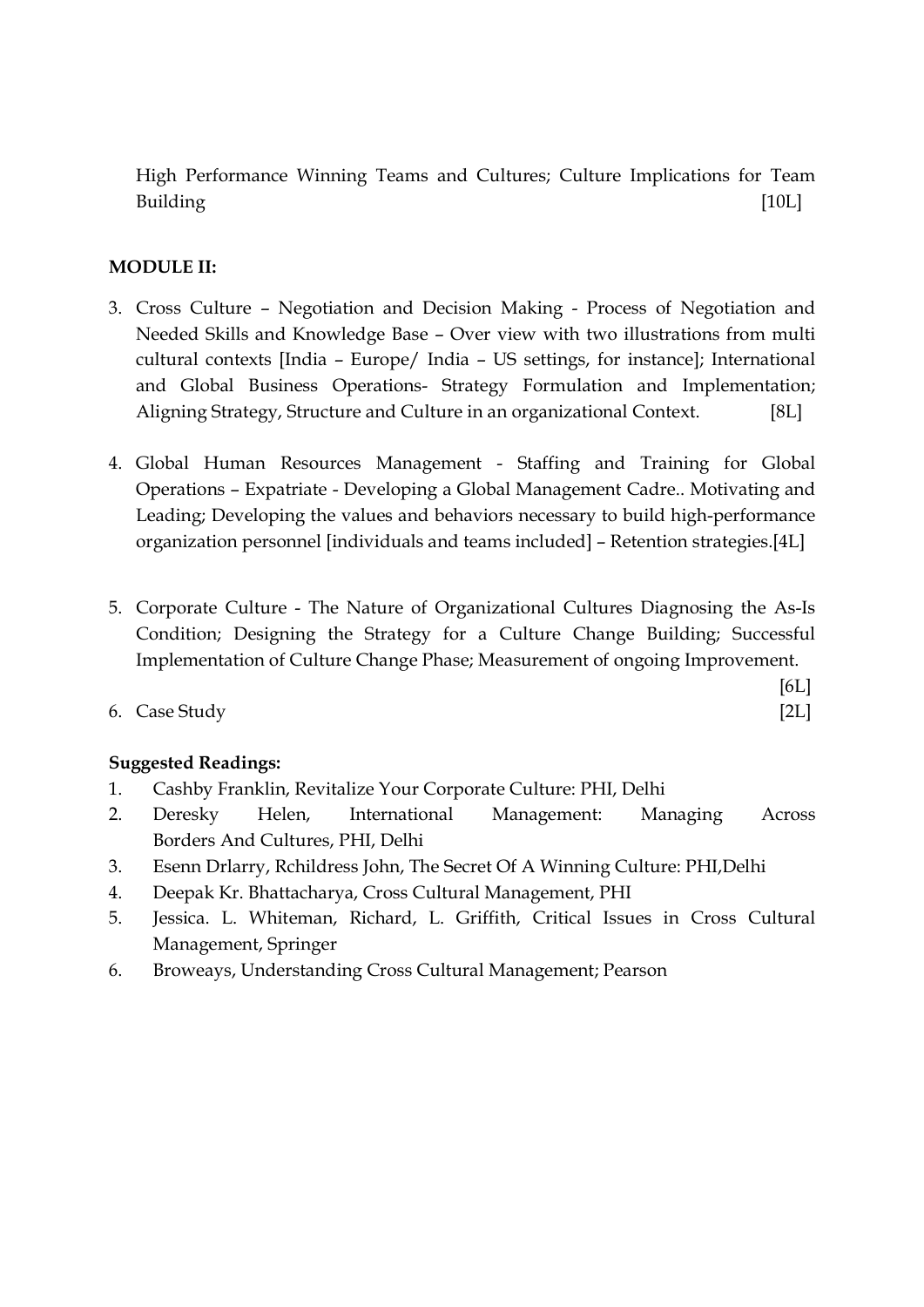# HR 304: ORGANIZATIONAL DESIGN

## MODULE I:

- 1. Organization Theory Classical Theories: Scientific Management, Administrative Principles, Theory of Bureaucracy, Human Relations Approach; Modern Theories: Systems Approach, Information processing Approach, Contingency Approach. Managerial Implications. [4L]
- 2. The Bureaucratic model, dysfunctions of Specialization, Hierarchy, Rules, Impersonal characteristics. Modern view of Bureaucracies, Modifications of Bureaucratic structuring, types of centralization and decentralization, optimum degree of decentralization, Flat and tall structures, Behavioral implications of Flat versus Tall Structure. Managerial Implications. [4L]
- 3. Organizational Structure and Design Understanding organizational structure, Elements of Designs of organization's structure: Work Specialization, Departmentalization, Chain of command, Span of control, Centralization and Decentralization, Formalization Understanding Departmentalization by Function, Product, Location, process, customer. Types of structures: Line, Line and Staff, Functional, Project, Matrix structures. Managerial Implications [6L]
- 4. Case Studies, Presentations, quizzes, experiential exercises, Team exercises, Group Discussions. [6L]

## MODULE II:

- 5. Mechanistic and Organic Models: Determinants of an Organization's Structure Strategy, the strategy and structure relationship, Organization Size, Technology and Environment, Three Dimensional Model of the Environment. Organizational Designs and Employee Behaviour. Managerial Implications. [4L]
- 6. Emerging Organizational Designs: Horizontal design, Network design, Virtual Organization, Boundary less Organization, Learning Organisation, Empowered Organizations, e-Organization: implications for Individual Behaviour, Group behaviour, effects on interpersonal relationships. Restructuring Indian Organisations, Regrouping business activities, strategic business units. Managerial Implications. [6L]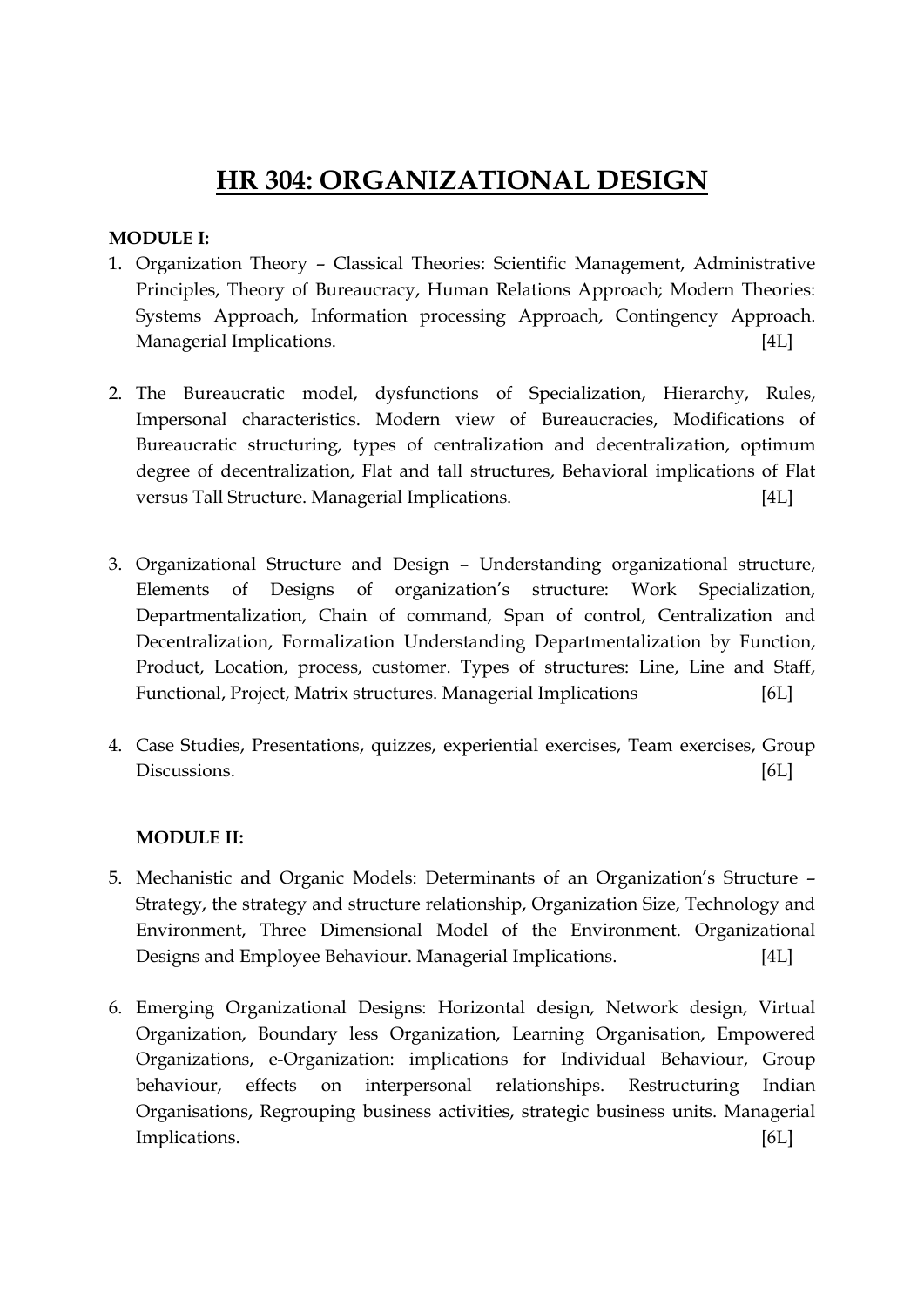- 7. Forces reshaping Organizations: Organizational Life Cycles, Impact of Culture on organization Structure, Types and forces of organizational change: Globalization, Changes in Information processing technologies, Automation, Demands on organizational processes. Roles and responsibilities in the changed process. Managerial Implications. [6L]
- 8. Case Studies, Presentations, quizzes, experiential exercises, Team exercises, Group Discussions. [4L]

- 1. Robbins, S.P. Judge, T.A. andSanghi, S.: Organizational Behaviour, Pearson
- 2. Luthans, Fred: Organizational Behaviour, McGraw Hill
- 3. Newstrom J.W. andDevis K.: Organizational Behaviour, McGraw Hill
- 4. Aswathappa, K: Organisational Behaviour, Himalaya Publishing House
- 5. Shukla, Madhukar: Understanding Organizations Organizational Theory and Practice in India, Prentice Hall
- 6. Sekharan, Uma: Organisational Behaviour, The Mc Graw –Hill Companies

# SPECIALIZATION: BUSINESS ANALYTICS

# BA 301: DATA MINING

## MODULE I:

- 1. Introduction to Data Mining: Data Mining Concept, Goals, Stages of Mining Process, Applications, Techniques, Knowledge representation methods, Challenges. [4L]
- 2. Data Preprocessing: Data types, Quality, Descriptive data summarization central tendency and dispersion measure, Data cleaning, Outlier detection, Data integration and transform, Data reduction. [6L]
- 3. Association Rule Mining: Market-basket analysis basics, Naïve algorithm, Apriori algorithm, Software for Association Rule Mining. [4L]
- 4. Classification and Prediction: Decision Tree, Bayesian classification, Rule-based classification, Prediction – Linear Regression [4L]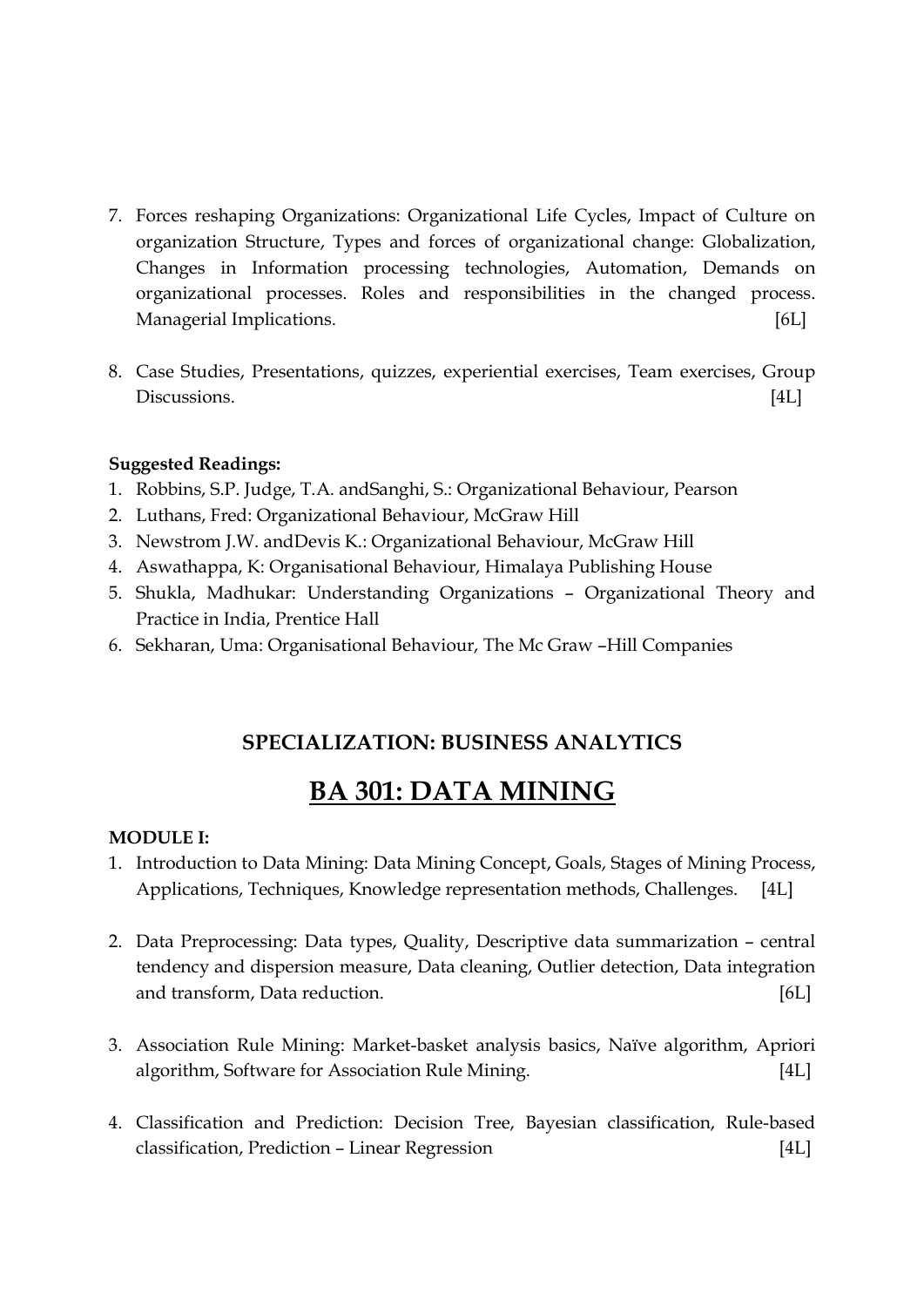### MODULE II:

- 5. Data Warehouse and OLAP: Data Warehouse and DBMS, Multidimensional data model, OLAP operations. [6L]
- 6. Clustering: Basic issues in clustering, Partitioning methods: k-means, Hierarchical methods: distance-based agglomerative and divisible clustering, Cluster Analysis Software. [8L]
- 7. Data Mining Software and Applications: Text mining: extracting attributes (keywords), structural approaches (parsing, soft parsing), Bayesian approach to classifying text, Web mining: classifying web pages, extracting knowledge from the web, Social impacts of data mining, information privacy and data security, IT Act overview. [6L]
- 8. Case Study [2L]

## Suggested Readings:

- 1. Tan, Steinbach and Kumar, Introduction to Data Mining, Pearson
- 2. Han and Camber, Data Mining: Concepts and Techniques, Morgan Kaufmann
- 3. Foreman, Data Smart: Using Data Science to Transform Information into Insight, John Wiley
- 4. Dunham, Data Mining : Introductory and Advanced Topics, Pearson
- 5. Vipin Kumar: Introduction to Data Mining, Pearson
- 6. Ian, H. Witten, Frank: Data Mining: Practical Machine Learning Tools and Techniques, Elsevier.

# BA 302: MARKETING ANALYTICS

### MODULE I:

1. Introduction to Marketing Analytics: Need for Data Driven Marketing Approach, Marketing Engineering, Model Building in Marketing Engineering, Basic Principles of Marketing Analytics to Business Problems, Slicing and Dicing Marketing data with Pivot Tables, Excel Charts to summarize data [6L]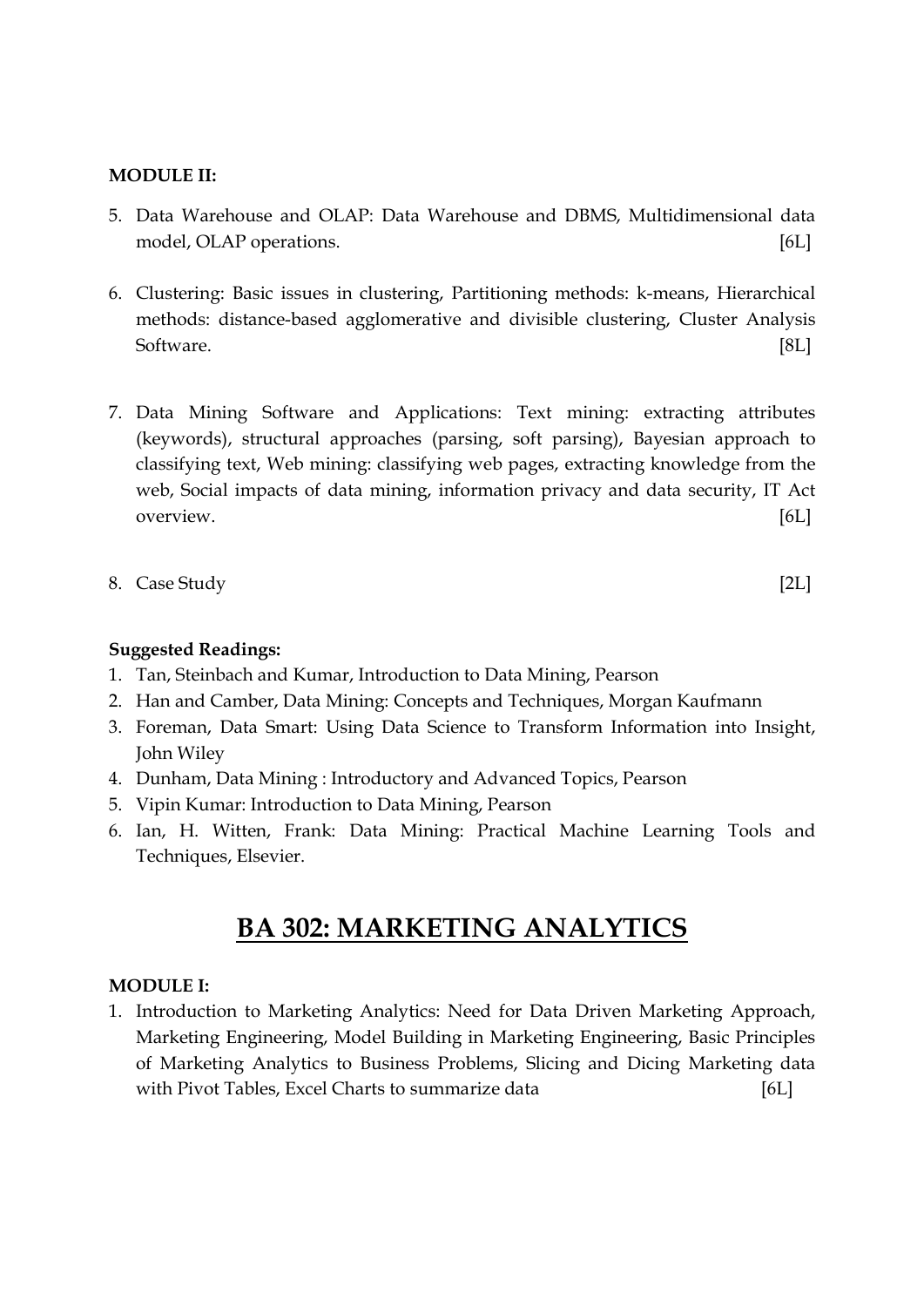- 2. Pricing Analytics: Basic Concept of Pricing, Estimating Demand Curves and Optimize Price, Price Bundling, Non Linear Pricing and Price Skimming [6L]
- 3. Marketing Forecasting: Simple Regression and Correlation, Multiple Regression to forecast sales, Modeling trend and Seasonality, Ratio to Moving Average Method, Winter's Method [4L]
- 4. Strategic Marketing Analytics: The STP framework, Value generation through STP framework, Managing the segmentation process, Segmentation in Real world: Cluster Analysis, Hierarchical and Non-Hierarchical - K Means Clustering, Prediction of Customer's segment membership: Discriminant Analysis (DA), two Group DA [4L]

## MODULE II:

- 5. Positioning Strategies: Concept of Product positioning, Conduct a Positioning Study, Perceptual Mapping using Principal Component Analysis (PCA), Multidimensional Scaling (MDS), Incorporating preferences into Perceptual Maps [6L]
- 6. Customer Lifetime Value (CLV): Concept of CLV, Comparison of CLV with related metrics, Analyzing CLV, Extensions of CLV Analysis, Drivers of CLV, Uses of CLV metrics [8L]
- 7. Product Designing: Concept of Product Designing, Conjoint Analysis as a decompositional preference model, Steps in Conjoint Analysis, Uses of Conjoint Analysis, Drivers of CLV, Uses of CLV metrics [4L]
- 8. Case Study [2L]

- 1. Marketing Analytics Data-driven Techniques with Microsoft Excel by Wayne L. Winston
- 2. Marketing and Sales Analytics: Proven Techniques and Powerful Applications from Industry Leaders by Cesar A. Brea
- 3. Marketing Analytics by Winston
- 4. Data Analytics using R Seema Acharya, Mc. Graw Hill Publication
- 5. Advanced Customer Analytics: Targeting, Valuing, Segmenting and Loyalty Techniques' Mike Grigsby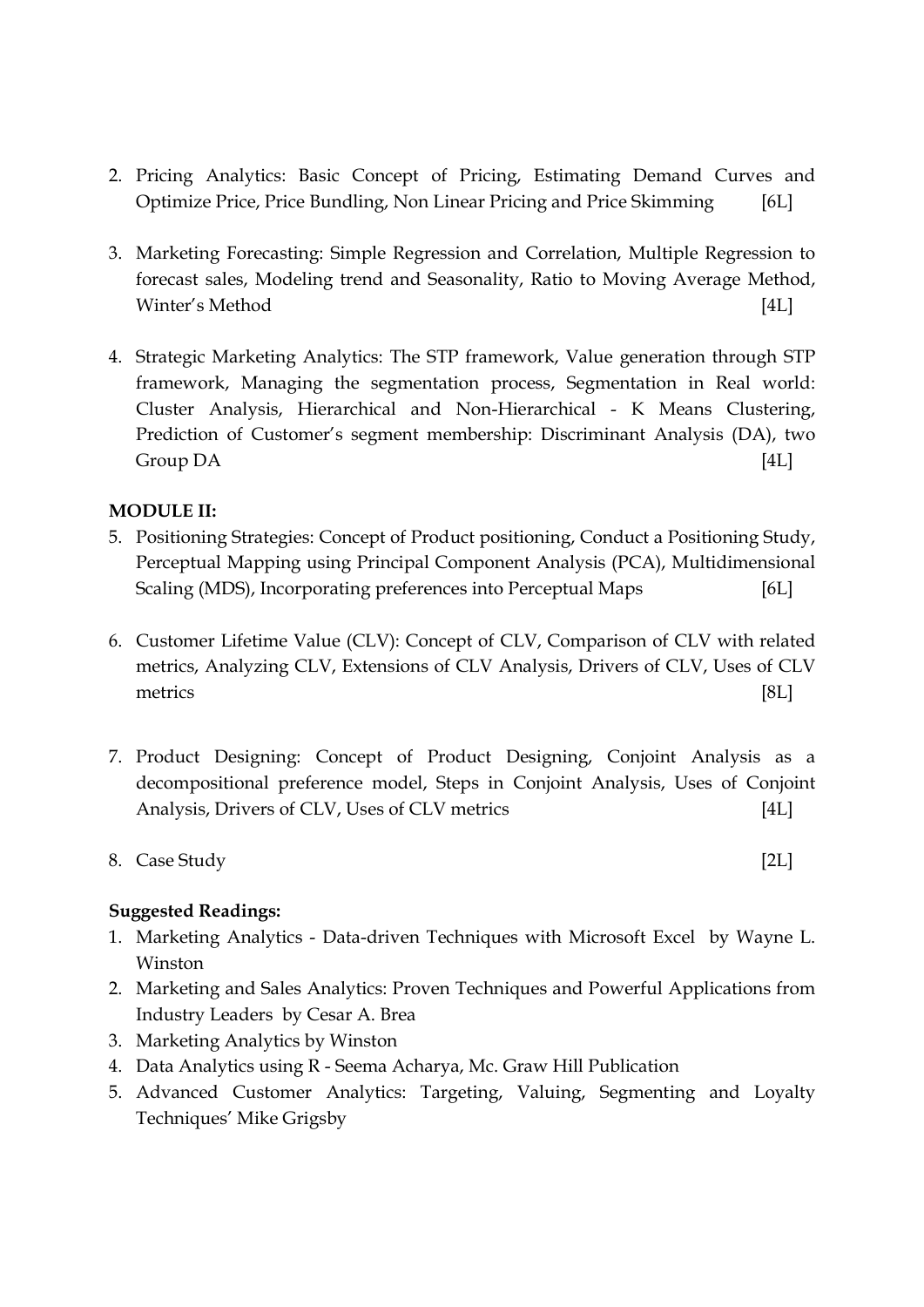6. Digital Marketing Analytics: Making sense of Consumer Data in digital world, Chuck Hemann, Ken Burbary; Que Publishing

# BA 303: BUSINESS FORECASTING

# MODULE I:

1. Historical perspective of Business Forecasting: Concept of Business forecasting, Difference among Econometrics, Mathematics and Statistics, Importance of Econometrics, Linkage of Econometrics with Business Forecasting-Types of Data

[6L]

- 2. Regression Model: Steps, Linear, Non linear. [4L]
- 3. Univariate time series: Linear model, Stationarity, Autocorrelation, Partial Auto correlation, Multicollinerarity, ARIMA, ARMA process. [10L]

# MODULE II:

- 4. Stationarity and Unit Roots Tests: Introduction, Unit Roots tests, Stationarity tests [4L]
- 5. Univariate Time Series: Volatility Models-Introduction, The ARCH Model, The GARCH Model [6L]
- 6. Multivariate Time Series Analysis: Vector Autoregression Model–Cointegration [4L]
- 7. Introduction to E Views: E views Functions, Programming in E views [2L]
- 8. Introduction to R studios: Programming in R for time series forecasting [2L]
- 9. Case Study [2L]
	-

- 1. Damodar N. Gujarati, Basic Econometrics ,McGraw-Hill Publication,2003
- 2. Chris Chatfield, The Analysis of Time Series: An Introduction , Chapman and Hall
- 3. N. H. Chan, Time Series: Applications to Finance, John Wiley and Sons,